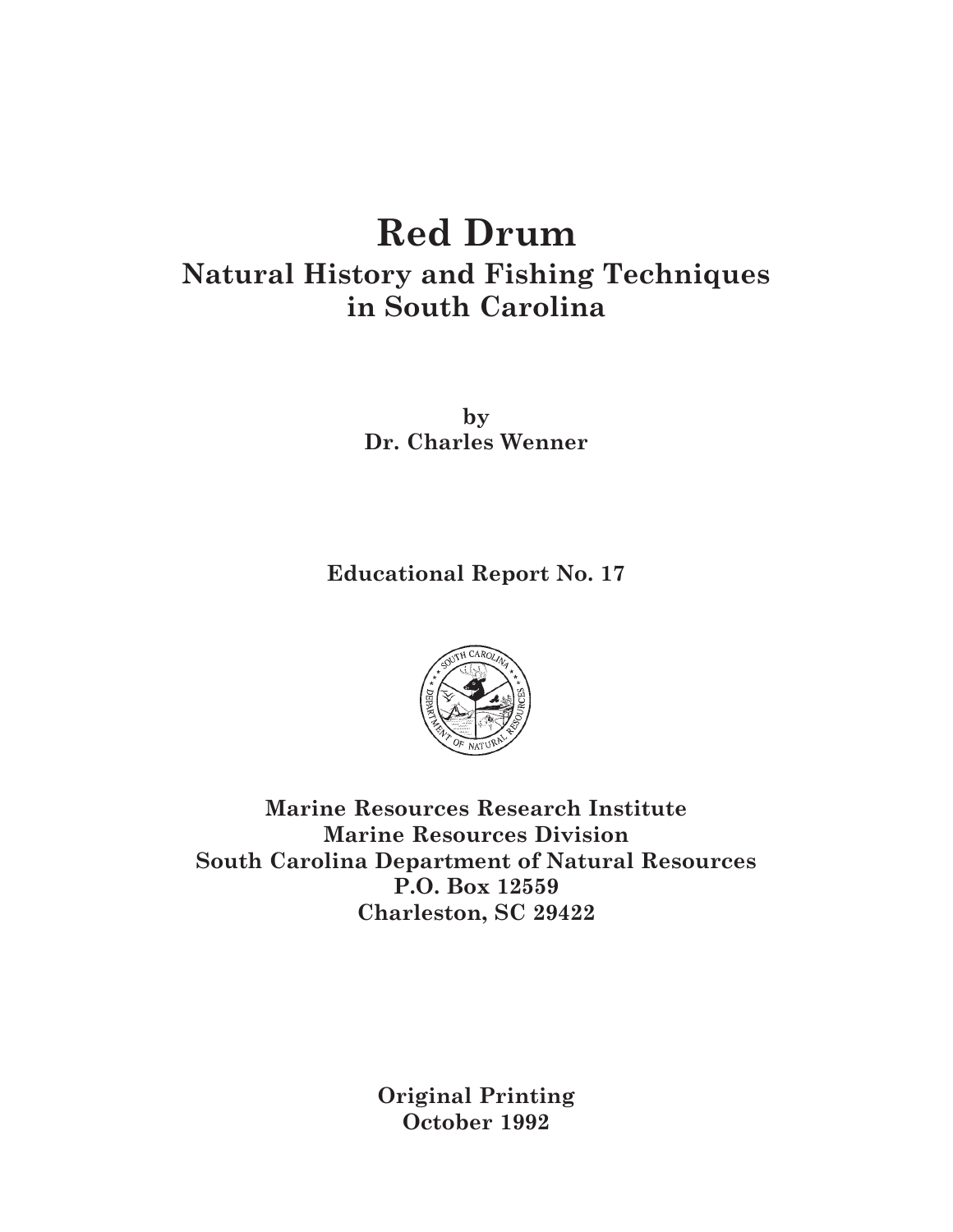#### **PREFACE**

In the summer of 1986, the Marine Resources Research Institute of the South Carolina Wildlife and Marine Resources Department began intensive studies of the natural history and dynamics of recreationally important inshore fishes in our estuaries and bays. The major objective of these studies was to obtain the scientific knowledge required to develop policies and regulations that protect and maintain these economically and ecologically valuable resources, including red drum, spotted sea trout, and southern flounder. This publication is the first in a series that is being developed to distribute the findings of these studies to the angling public. In addition to information about natural history, we have also included a section on fishing techniques designed to assist readers, particularly beginning anglers, in their piscatorial pursuits as well as a section explaining the approach and rationale for conservation efforts that have been or soon will be proposed. As a result of this work, I hope the recreational fisherman will gain a better understanding and appreciation of the actions that are required to ensure that an abundant supply of fish is available for future generations.

It has been said by men who are much wiser than I, that the Lord does not subtract the days spent fishing form an individual's allotted time on earth. As I approach my 50th birthday, I more fully realize how precious is the time spent in the peaceful pursuit of fish. The following poem, which was the favorite of my late father-in-law, Roland Lewis, puts into words my feelings about fishing in a more meaningful way than I am able to accomplish.

I hope the reader enjoys this publication, and I would appreciate any comments and suggestions that would assist in making future editions of the planned series more informative and useful.

Charlie Wenner

#### **ADDENDUM**

Since this booklet was first published, indeed shortly after it was released to the public, Colonel James P. Rathbun passed away after a battle with cancer. He was an extremely honest and courageous man who was willing listener. Frequently, when faced with a difficult situation that requires honest thought, I say to myself "How would the Colonel handle this? What would he say?" Frequently I wish I could simply call him up and ask his opinion on some matter dealing with our natural resources, or just to say hello. South Carolina is indeed a better state for having had this man as a citizen. Recreational anglers as well as all those who love the beauty and resources of our coastal area have better opportunities because of this man. Indeed, he was a positive influence on my life and I sorely miss his candor, good humor, and integrity.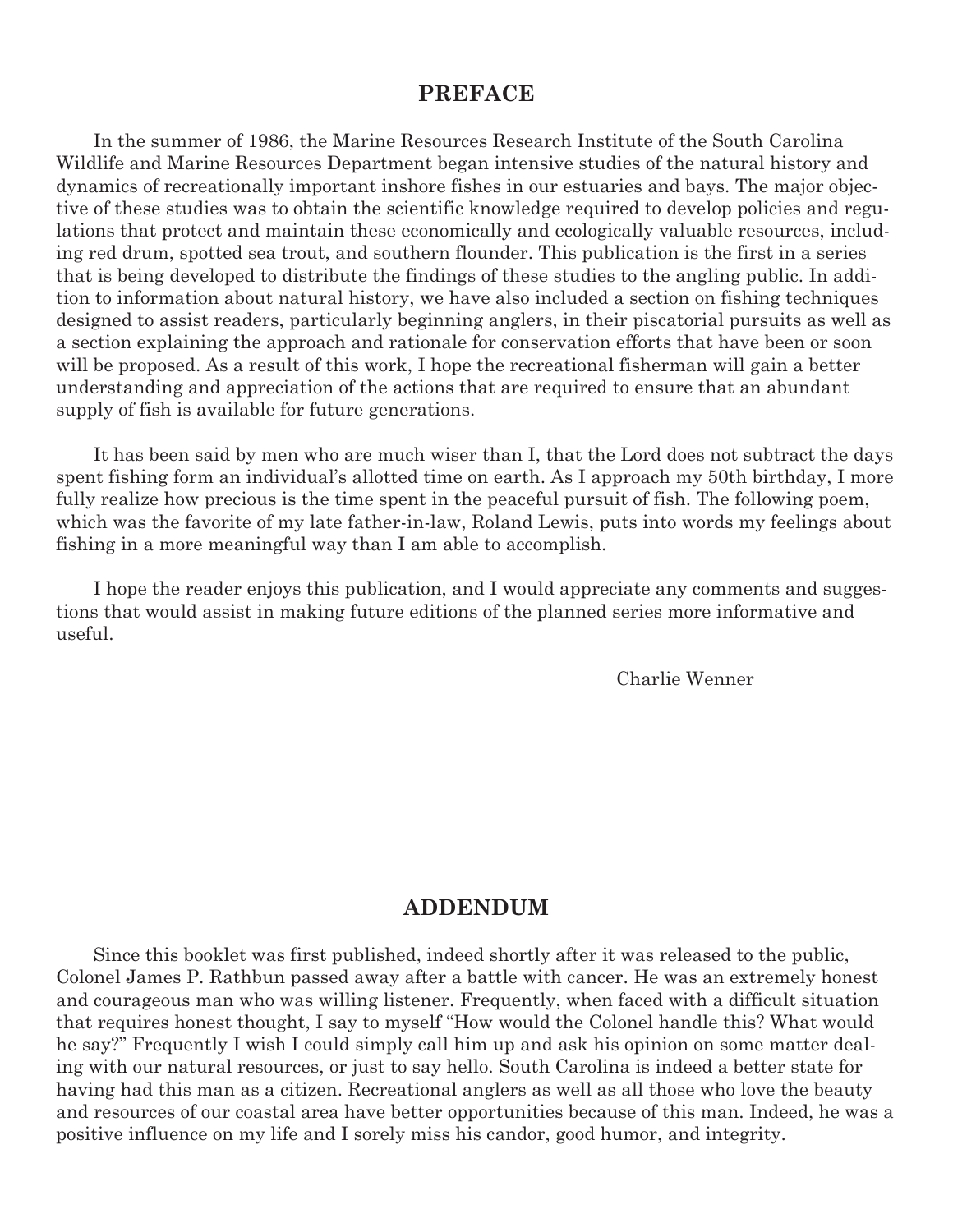## **THE FISHING CURE1**

## by

## Edgar A. Guest

| There's nothing that builds up a toil-weary soul                       |
|------------------------------------------------------------------------|
| Like a day on a stream,<br>Back on the banks of the old fishing hole   |
| Where a fellow can dream.                                              |
| There's nothing so good for a man as to flee                           |
| From the city and lie                                                  |
| Full length in the shade of a whispering tree                          |
| And gaze at the sky.                                                   |
| Out there where the strife and the greed are forgot                    |
| And the struggle for pelf,                                             |
| A man can get rid of each taint and each spot<br>And clean up himself  |
| He can be what he wanted to be when a boy,                             |
| If only in dreams;                                                     |
| And revel once more in the depth of a joy                              |
| That's as real as it seems.                                            |
| The things that he hates never follow him there -                      |
| The jar of the street,                                                 |
| The rivalries petty, the struggling unfair -<br>For the open is sweet. |
| In purity's realm he can rest and be clean,                            |
| Be he humble or great,                                                 |
| And as peaceful his soul may become as the scene                       |
| That his eyes contemplate.                                             |
| It is good for the world that men hunger to go                         |
| To the banks of a stream,                                              |
| And weary of sham and of pomp and of show                              |
| They have somewhere to dream.                                          |
| For this life would be dreary and sordid and base                      |
| Did they not now and then                                              |
| Seek refreshment and calm in God's wide, open space                    |
| And come back to be men.                                               |

<sup>&</sup>lt;sup>1</sup> from  $\underline{A}$  Heap o' Livin' by Edgar A. Guest, published in 1916 by The Reilly & Lee Co., Chicago, Illinois.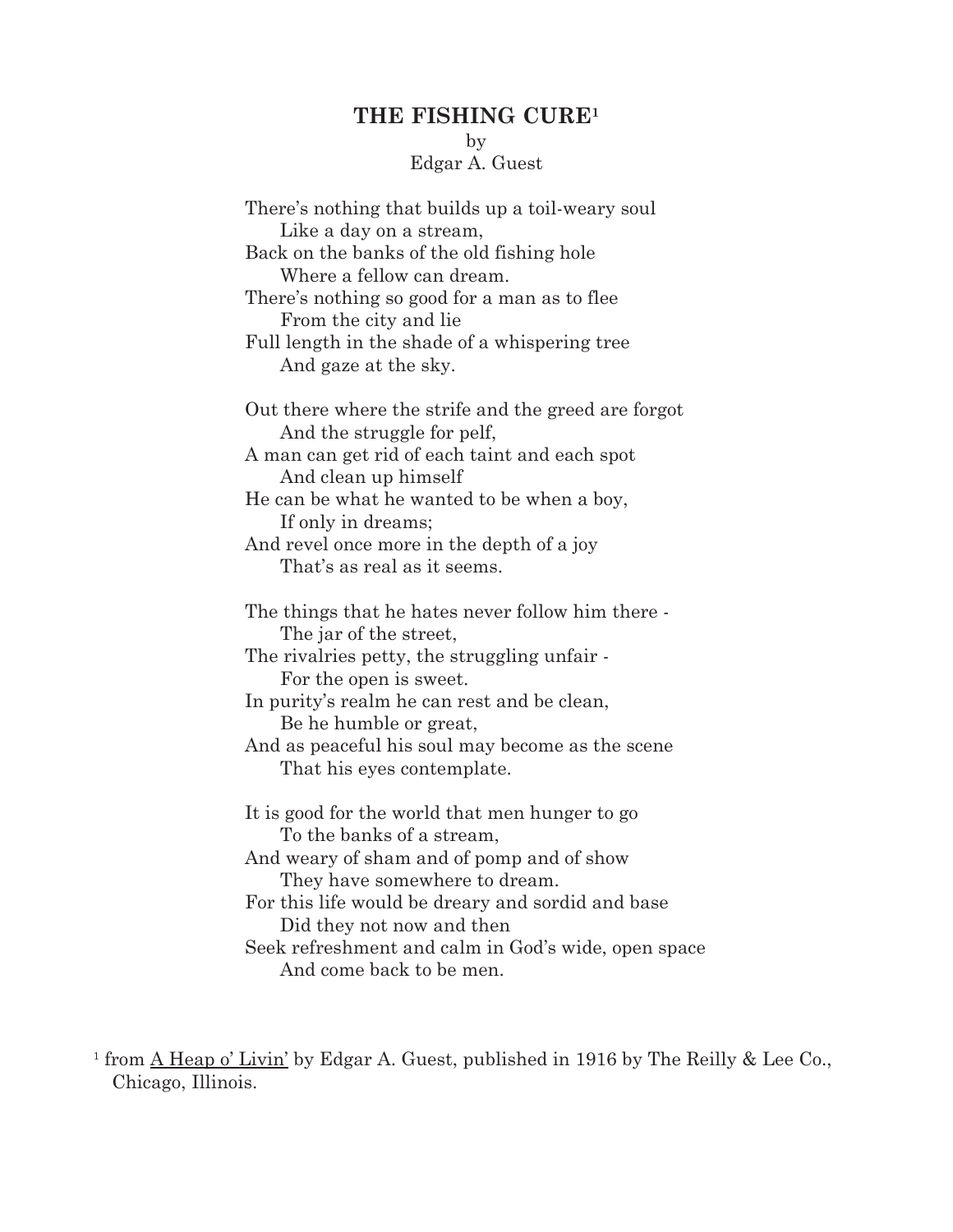### **ACKNOWLEDGMENTS AND DEDICATION**

Support for the research that supplied much of the information that I have used to describe the natural history of the red drum was provided by the Sport Fish Restoration Fund that is administered by the United States Fish and Wildlife Service. The money in this fund is derived from excise taxes on sport fishing equipment, so in essence, you the angling public have supported this work.

I would have never been able to learn about red drum in South Carolina without the assistance of the following biologists and students who work with me at the Marine Center at Fort Johnson: Bill Roumillat, Mark Maddox, John Archambault, Louie Daniel, Joe Moran, and George Reikerk. Fred Holland carefully edited the text and made it much more understandable, however, any errors are mine. Karen Swanson carefully turned my stick diagrams into good looking figures and made the camera ready copy of the document.

I have never really written anything that I could have dedicated to anyone. Should I dedicate this to my loving wife to whom I have been married for 16 years; to my Dad, who first took me fishing, or perhaps my Mom who suffered through my many indiscretions; to the memory of Billy Sales, a wise old drum fisherman of the Outer Banks of North Carolina who first called me "Damn Yankee" and instructed me in the fine art of throwing a large diameter cast net when you have no teeth to hold the lead line (he used a spring clamp that was hung around his neck); to Jack Musick who took me on my first trip to the Outer Banks; to Dee Oliver who first introduced me to the habits of "Sweet William" (old Billy Bass) in South Carolina?

All are indeed deserving of acknowledgment, however, I would like to take this opportunity to dedicate this work to Colonel James P. Rathbun. If he approached his duties as a United States Marine with the same energy as he has championed the cause of the wise use of South Carolina's fishery resources, he must have been one hell of a soldier. Thanks Colonel. Your efforts on behalf of future generations of South Carolinians is gratefully acknowledged.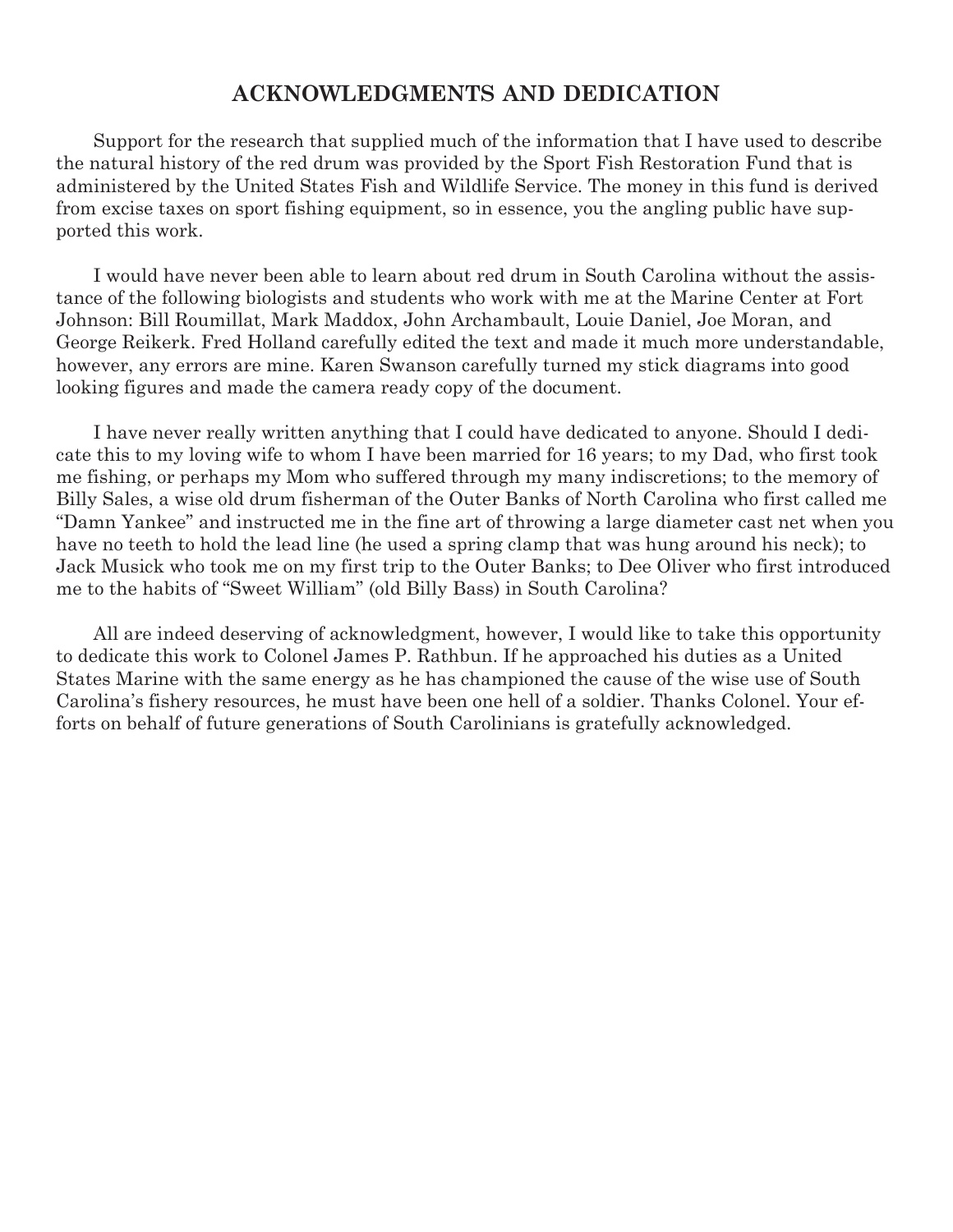## **CHANGES IN REGULATIONS**

Since this booklet was first published, there have been some changes in the laws that regulate the harvest of this species. The following are regulations that are in place as of 1 January 1996. The prudent fisherman will keep abreast of any changes in the laws after this time.

1. Size limits: minimum size - 14 inches total length maximum size -27 inches total length

2. Catch limits : five (5) fish per angler per day - no red drum may be harvested from Federal Waters which lie beyond 3 miles to the off-shore boundary which is 200 miles at sea.

3. Gear Restrictions: can be taken only with rod and reel year-round or by gigging during March through November

Red drum are a gamefish in South Carolina. Native fish caught in the State's waters can not be legally sold. Fish from states where their harvest is legal may be sold in South Carolina with proper documentation; also those fish produce in a mariculture (fish farming) operation may be sold with proper documentation.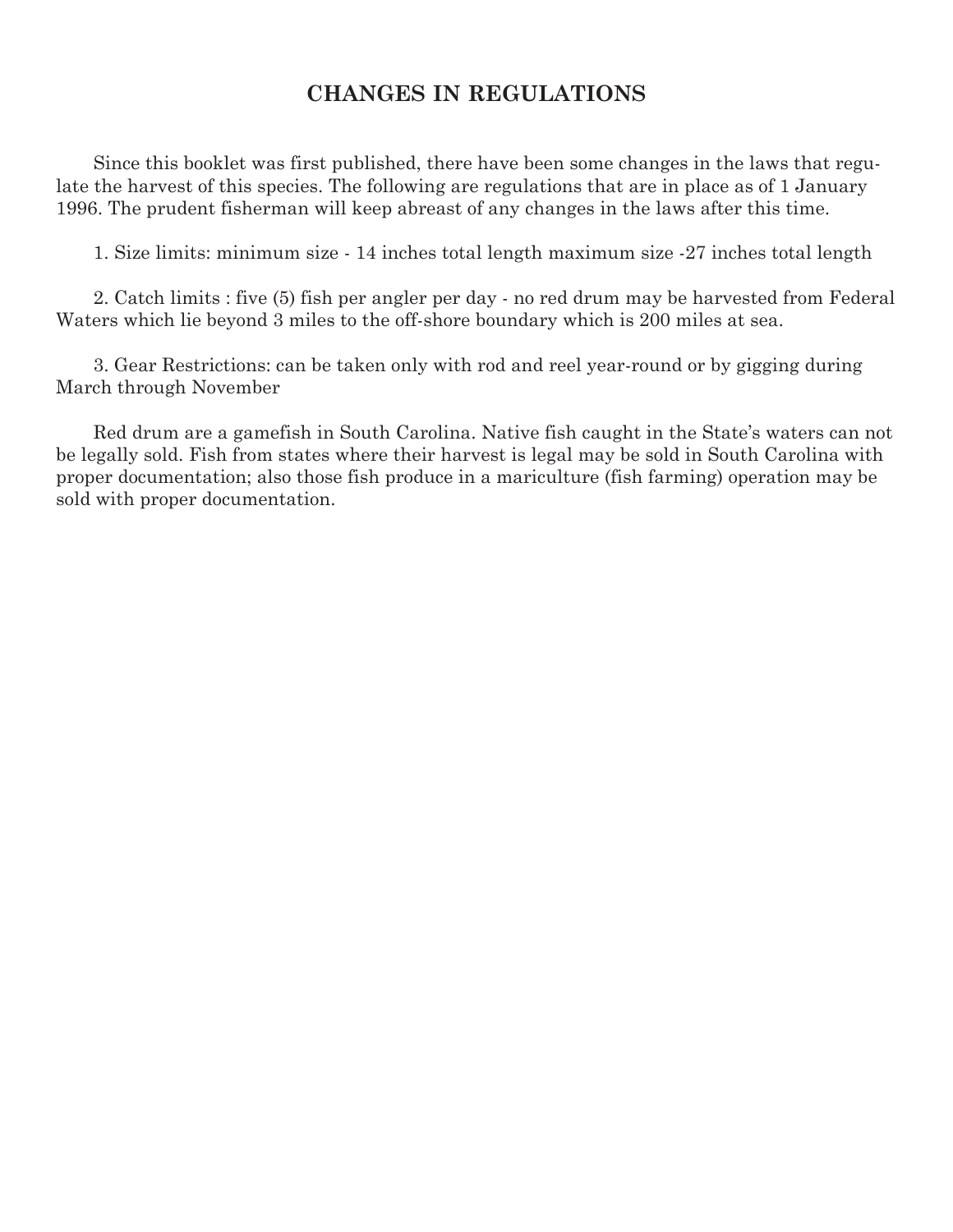#### **INTRODUCTION**

Fishes are given two types of names: a scientific name which is derived from the Latin or Greek language, and an official common name designated by the American Fisheries Society in an attempt to standardize public usage across the nation. The scientific name of the subject of this publication is *Sciaenops ocellatus* (*Sciaenops* - Greek word meaning a perch-like marine fish; *oceallatus* - Latin word meaning an eyelike colored spot), and the common name is red drum. Most anglers in coastal South Carolina, however, call this fish "spot-tail bass" or simply "spot-tails." To fishermen in states that border the Gulf of Mexico and along the east coast of Florida, this species is known as "redfish" because of the bronze coloration. In Virginia, red drum are called "channel bass." Anglers in North Carolina refer to red drum less than 15 pounds as "puppy drum," those 15 to 30 pounds as "yearlings," and those heavier than 30 pounds are simply "drum." Throughout the text, I will use the accepted common name, red drum.

The red drum is a member of the family Sciaenidae (= drum family) which includes several species that are sought by inshore fishermen. Some of the red drum's relatives found in coastal South Carolina are the black drum, spotted seatrout (= winter trout), weakfish (= summer trout), kingfishes (= whitings), Atlantic croaker, and spot (Figure 1).

Red drum are found along the Atlantic coast of the United States from the eastern shore of Delaware to southern Florida. In the Gulf of Mexico, they range from southern Florida to northeastern Mexico (Figure 2). Samuel F. Hildebrand and William C. Schroeder in their classic 1928 book entitled, "Fishes of the Chesapeake Bay," reported that north of Cape Hatteras, North Carolina, red drum were most abundant in spring through fall, and this species was a favorite

target of surf fishermen along the New Jersey coast. Presently, however, red drum are rarely encountered north of the eastern shore of Virginia. This is possibly a result the decline in their abundance that has occurred over the last several decades. In general, as abundance of a species declines, its range shrinks to areas that provide the most favorable habitat.

Red drum generally are an iridescent silvery grey with a coppery cast which is darker on the back than on the belly. The tip of the tail of young red drum, 10 to 18 inches long is a beautiful silvery blue which disappears in larger fish. However, the intensity and proportions of the color of red drum depends to a degree upon where you catch him. Red drum taken in brackish or low salinity water (salinity is the amount of sea salts dissolved in water; full strength seawater contains about 36 pounds of salt for every 1000 pounds of seawater) have a dark, copper color; whereas individuals taken in the surf are more silvery. Many fishes change color to blend in with their surroundings. If red drum remained dark when they moved from the rivers to the ocean, they would be easier to see against the white, sandy bottom of the coast than if their color became lighter and more silvery.

In our state, the red drum goes by spottail bass because of the dark spot near the tail. Many red drum have more than one spot. The most that I have seen was 12: five spots on the left side and seven on the right. Predators often strike prey on the area around the eye, and scientists believe that the spot near the tail may divert predator attacks from the vital head region allowing the attacked fish to escape.

Red drum grow to about 100 pounds. The all tackle record documented by the International Game Fish Association (IGFA) is 94 pounds 2 ounces. This fish was caught on November 7, 1984 at Avon on the Outer Banks of North Carolina by David G. Deuel. The South Carolina state record fish of 75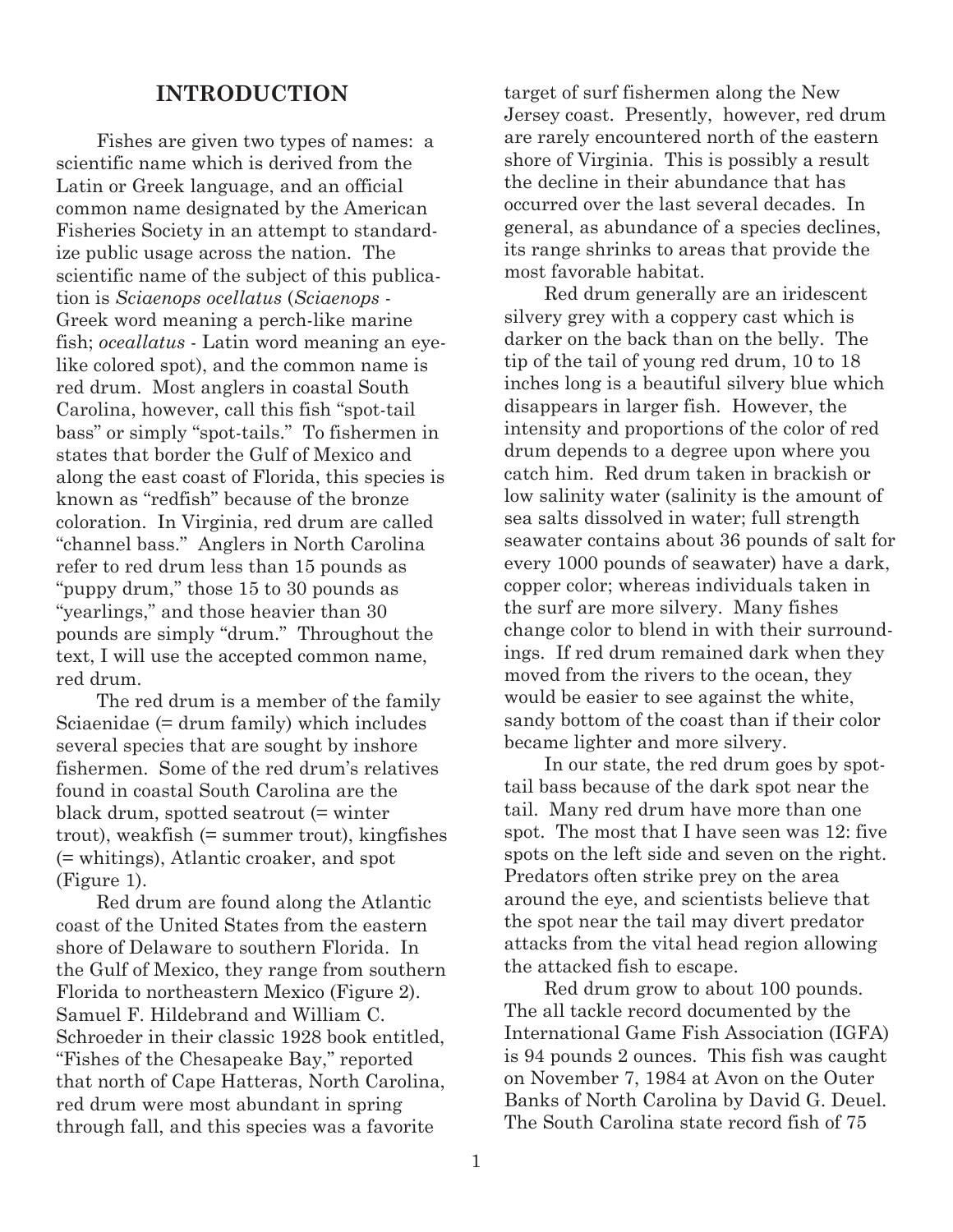Spotted seatrout (Winter trout) *Cynoscion nebulosus*

Weakfish (Summer trout) *Cynoscion regalis*

Spot *Leiostomus xanthurus*

Atlantic croaker *Micropogonias undulatus*

Black drum *Pogonias cromis*

Kingfishes (Whitings) Southern kingfish (pictured here) *Menticirrhus americanus* Gulf kingfish *Menticirrhus littoralis* Northern kingfish *Menticirrhus saxatilis*

Red drum (Spot-tail bass) *Sciaenops ocellatus*



Figure 1. Common relatives of red drum found in South Carolina.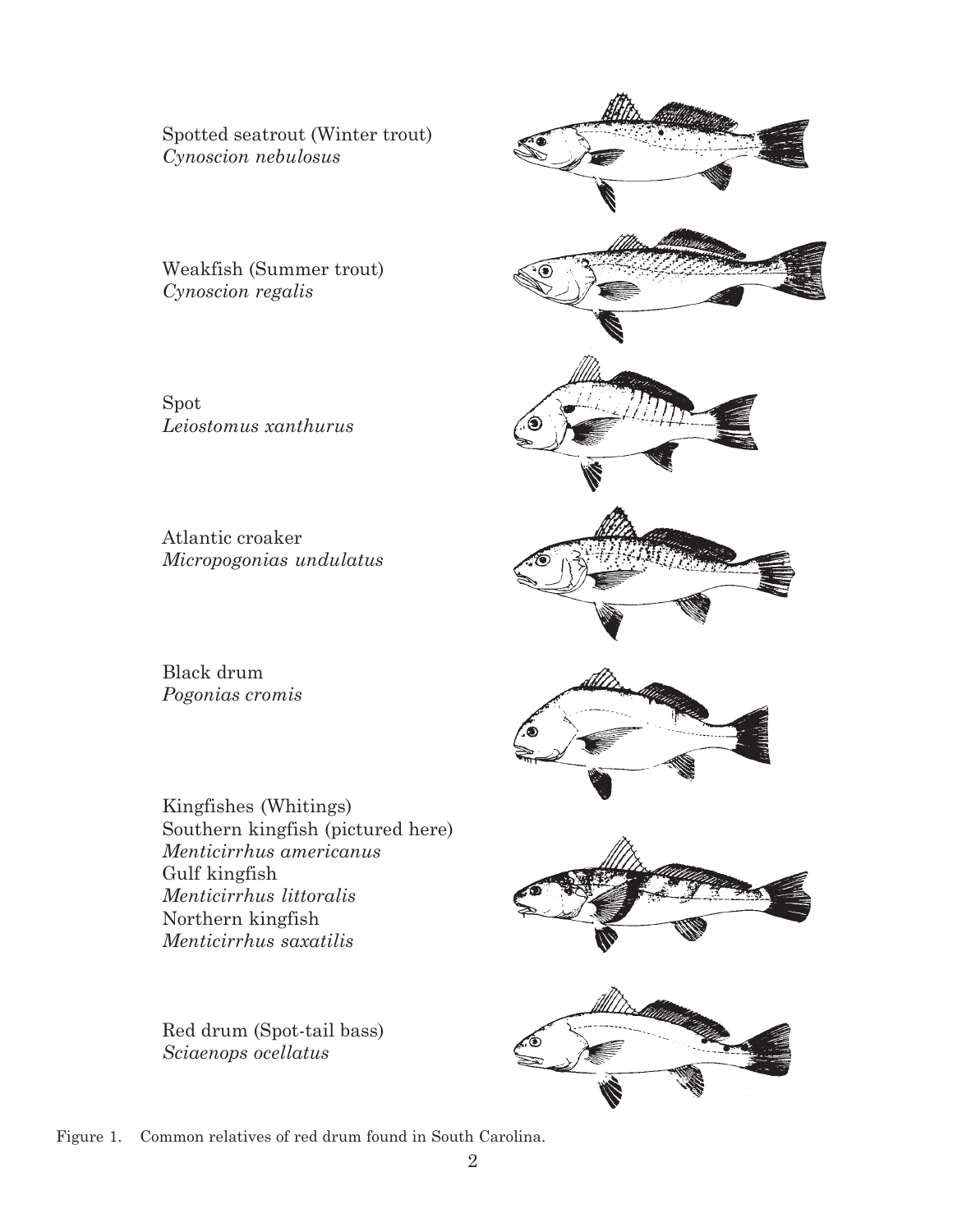

Figure 2. Distribution of the red drum along the southeastern coast of the United States and in the Gulf of Mexico.

pounds 0 ounces was taken by A.J. Taylor in 1965 at Murrells Inlet. The IGFA saltwater line class records are in Table 1 to provide readers targets to shoot for in their angling pursuits.

## **THE JUVENILES** (OR EARLY LIFE STAGES)

We have been sampling the small creeks that wind through the *Spartina* (cordgrass) marshes since the spring of 1986 to determine the value of estuarine marshes and creeks as nursery habitat for fish. To accomplish this goal, we have to determine what small fish use these creeks as nursery grounds, when they use them, how long they remain there, how fast they grow, and what they eat. The majority of the creeks we studied were in the Coosaw River near St. Helena Sound, and off the South Edisto, Stono and Wando Rivers. Samples were collected once a month around low tide when fishes, crabs and shrimp that were spread

out on the flooded marsh surface and mud flats at high tide were concentrated in the small creeks. At this time we had a much better chance of obtaining a good sample.

Our initial observations found that the small creeks that cut into the marsh and have some water in them at low tide are important habitat for juvenile red drum. Red drum juveniles first appeared in these creeks in August, and continued to move into them until early October when the highest abundances were consistently observed (see Figure 3). When juveniles first arrive in the creeks, they are about one-half inch in total length (this is the length of the fish measured from the tip of the nose to the tip of the tail). As the water temperatures began to decline in December, the number of juveniles occurring in small creeks rapidly declined. From January through March when the water was coldest (near 50 F), very few red drum juveniles were found in shallow creeks. The only places we have consistently found juvenile red drum during winter is in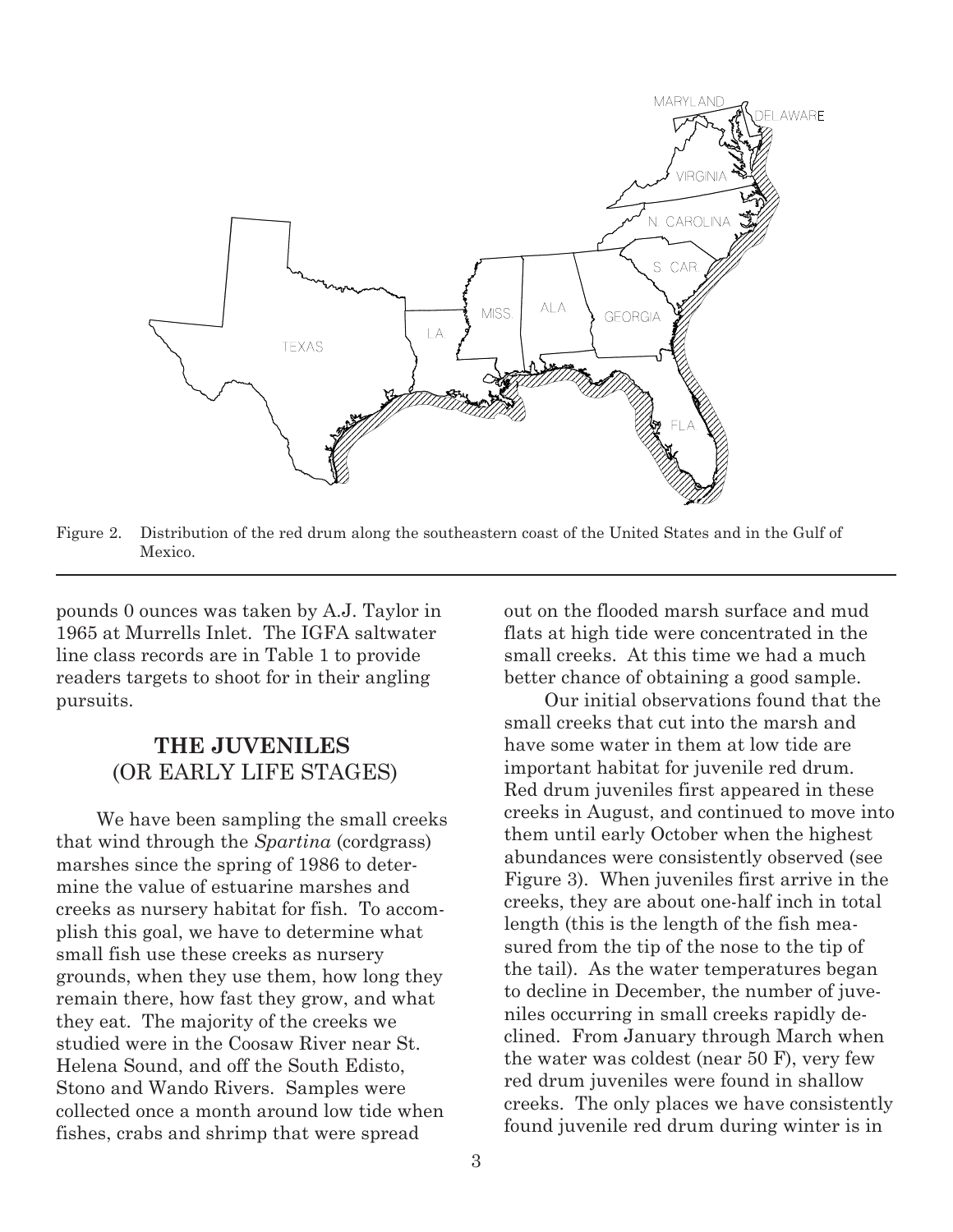| Line Class  | Weight    | Place                                        | Date          | Angler          |
|-------------|-----------|----------------------------------------------|---------------|-----------------|
| $M - 2 lb$  | $12 - 13$ | New Smyrna Beach, FL                         | Aug, 31 1986  | D.M.Fairbanks   |
| $M - 4 lb$  | $22 - 13$ | Empire, LA                                   | Mar 13, 1982  | M.F.Claverie    |
| $M - 8 lb$  | $60 - 8$  | Oregon Inlet, NC                             | June 7, 1987  | S.C. Lee        |
| M - 12 lb   | $69 - 3$  | Gwynns Island, VA                            | July 10, 1975 | J.O. Everett    |
| M - 16 lb   | $57 - 0$  | Wreck Island, VA                             | Oct 19, 1984  | H. Gabler       |
| M - 20 lb   | $72 - 7$  | Hatteras Island, NC                          | Nov 27, 1973  | W. Plageman     |
| $M - 30$ lb | $90 - 0$  | Rodanthe, NC                                 | Nov 7, 1973   | E. Hooper       |
| $M - 50$ lb | $94 - 2$  | Avon, NC                                     | Nov 7, 1984   | D. G. Deuel     |
| M - 80 lb   |           | (vacant - minimum weight for entry is 68 lb) |               |                 |
| $W - 2 lb$  | $11 - 6$  | Flamigo, FL                                  | July 7,1984   | B. Earle        |
| $W - 4 lb$  | $15 - 4$  | Lake Braunig, TX                             | Sept 23, 1984 | V. J. Hernandez |
| $W - 8 lb$  | $39 - 10$ | Ocracoke, NC                                 | Nov 15, 1988  | Mrs. W.B. DuVal |
| W - 12 lb   | $51 - 8$  | Cape Hatteras, NC                            | Nov 19, 1958  | J.S. Dull       |
| W - 16 lb   | $60 - 4$  | Avon, NC                                     | Nov 5, 1984   | J. Hinson       |
| $W - 20$ lb | $65 - 0$  | Cape Hatteras, NC                            | Nov 11, 1983  | L. Gottert      |
| $W - 30$ lb | $69 - 8$  | Cape Hatteras, NC                            | Nov 16, 1958  | J. Browning     |
| $W - 50$ lb | $70 - 4$  | Oregon Inlet, NC                             | May 28, 1985  | E.Z. Pomory     |
| W - 80 lb   |           | (vacant - minimum weight for entry is 68 lb) |               |                 |

Table 1. Salt water line class records for red drum as published by The International Game Fish Association, 300 E. Las Olas Blvd., Fort Lauderdale, Florida 33316- 1616 in 1990.  $M =$  men's class;  $W =$  women's class. weight  $=$  pounds  $\cdot$  ounces.

the main channels of the rivers at depths of 30 to 50 feet and salinities that are one-half to two-thirds that of seawater. In spring, when the waters warm, juveniles moved back into the shallow creeks and were most abundant in late spring. In June and July, when the fish are 10 months old and becoming subadults, they migrate from the creeks and begin to occupy other habitats (see next section) just as the next year's juveniles are beginning to migrate into them. The spatial separation of the very young and the one year old fish reduces cannibalism and competition.

The juveniles which were approximately one-half inch long in August when they first moved into the creeks, increased to two inches in length by November. The young red drum grow very little from December through March (see Figure 4). Fishes are cold blooded animals and their body temperature is the same as that of the surround-

ing water. During winter, they are relatively inactive, eat very little and do not grow. In extreme winters they may actually decrease in weight. In spring and early summer, as the water in the estuaries warm, red drum juveniles grow rapidly increasing in size at the rate of  $1^{\frac{1}{2}}$  inches per month. By July when the young red drum migrate from the shallow creeks, their average length is between 7 and 8 inches.

The smallest red drum feed mainly on small shrimp-like organisms called opossum shrimp. As they grow, the size of food items in their diet also increases. Juveniles 2 to 3 inches long feed mainly on grass shrimp and small fishes such as juvenile spot and mummichogs (these are commonly known as mud minnows in coastal South Carolina). Red drum around seven inches in length eat mud crabs (these are the small crabs that you frequently find around oyster bars), fiddler crabs, and small fishes (Figure 5).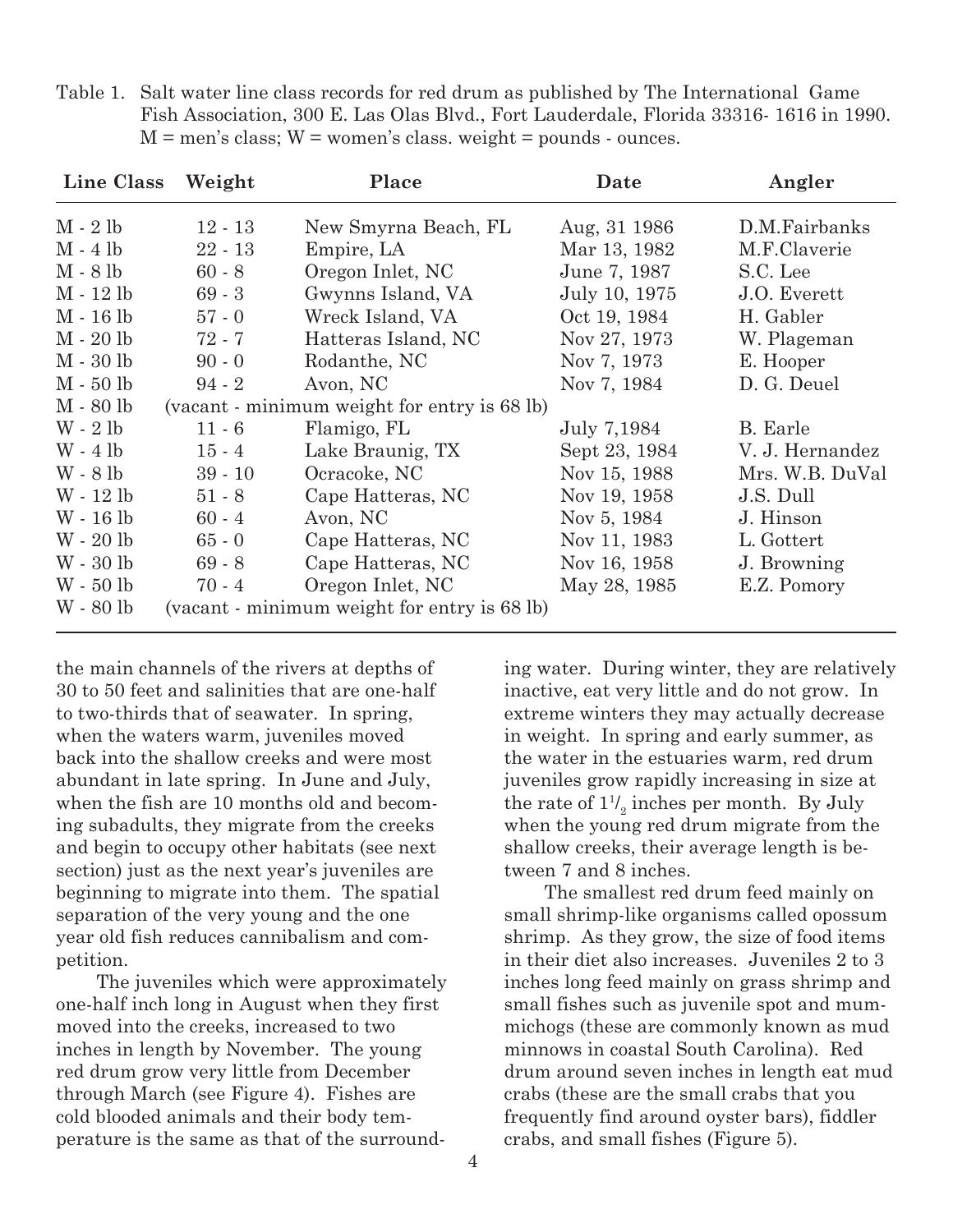

Figure 3. The total number of juvenile red drum caught in four samples in shallow creeks each month (solid line) and the water temperatures at that time (dotted line). Note the catches are very low from January to March when water temperatures are at their lowest.



Figure 4. The average size of juvenile red drum in shallow creeks each month. Note that during cold months, the size changes little however, as the water becomes warm in spring, growth is rapid.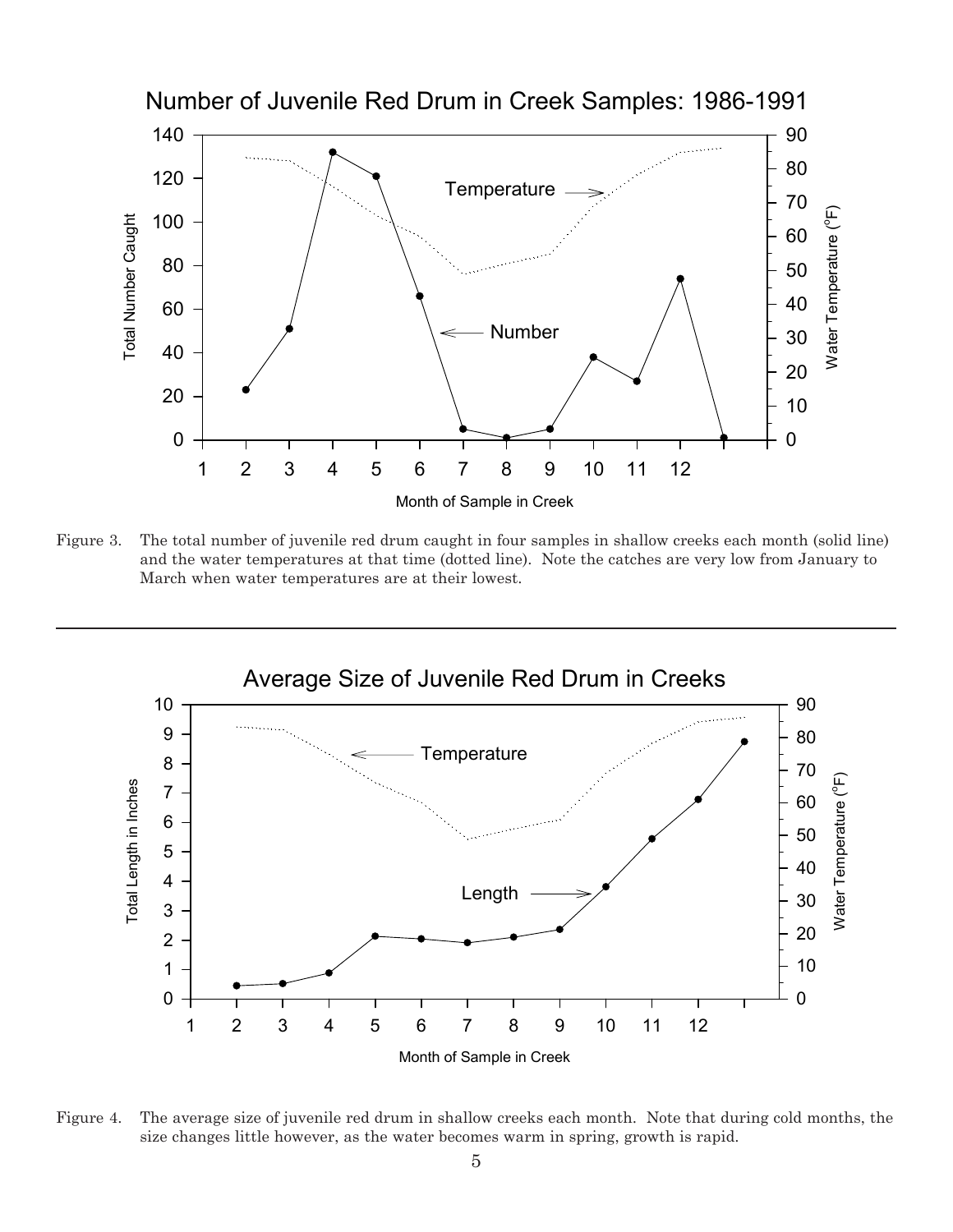

 $\sim$   $\frac{1}{2}$  to  $3\frac{1}{2}$  inches total length

Figure 5. Food of juvenile red drum.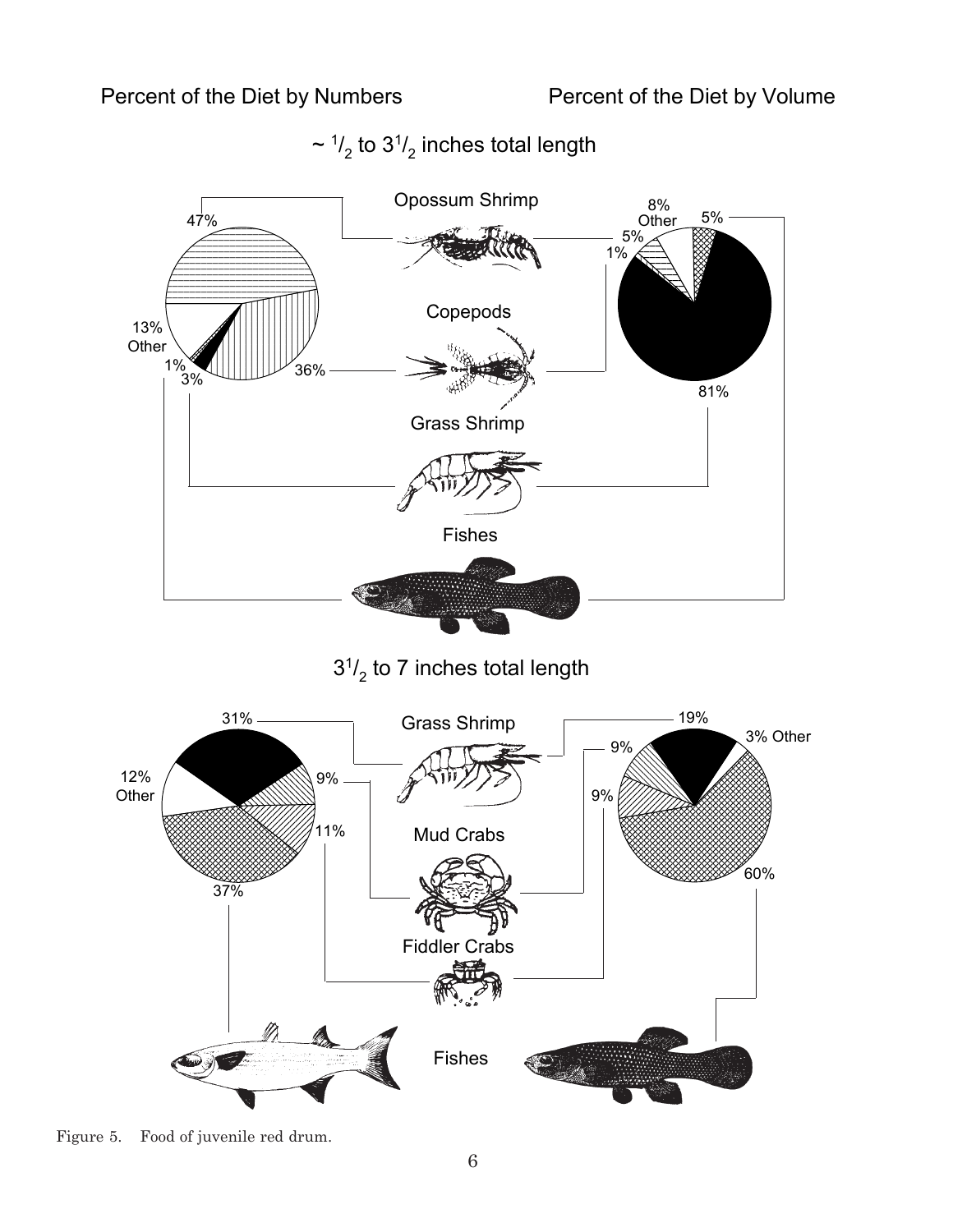#### **SUBADULTS**

The subadult phase in the life cycle of the red drum is the period between their exit from the shallow nursery habitat at age 10 months and the attainment of sexual maturity which occurs at about age 3 to 5 years. During this time red drum mainly inhabit larger tidal creeks and rivers, although some subadults may also be found along the front beaches of the barrier islands, around inlets near jetties and sand bars. Some have even been caught on nearshore artificial reefs. Red drum may leave their nursery grounds as a group since recreational anglers catch and release many sub-legal red drum in July and August around oyster bars, rocks and pilings in the larger creeks and main rivers. In the four month period between 10 months of age when they leave the nursery creeks and 14 months of age, red drum increase in average length from about 9 inches to almost 14 inches for a growth rate of 1.25 inches per month. Most red drum reach the minimum legal size of 14 inches in October and November. During this period of rapid growth, the increases in weight are dramatic. At an age of 10 months, a 9 inch long, red drum weighs about  $\sim$  4 ounces. Four months later red drum average slightly more than a pound which translates into a growth rate of about a quarter of a pound per month. Table

2 may give the reader a better idea of the growth of red drum during their subadult phase.

After leaving the nursery habitat and moving to the larger creeks and along the banks of the lower parts of the river systems that make up South Carolina's estuaries, the diet of red drum changes. Over 94% of the food items in the stomachs of subadult from red drum between 7 and 11 inches in length were crustaceans (crabs and shrimp). The other 6% was fishes, mainly mummichogs (mud minnows). The most abundant prey were fiddler crabs which made up almost half the diet. Mud crabs, blue crabs, and grass shrimp also were important. Commercially and recreationally harvested penaeid shrimps (brown, white and pink shrimp), however, were not an important food item in the diet of subadult red drum. This finding was a surprise since the preferred baits used by recreational anglers to catch young red drum are penaeid shrimps (Figure 6).

Seasonal changes in the growth are reflected in the density of the bones and scales of red drum much in the same manner as rings reflect seasonal growth patterns in trees. Therefore, to determine the age of a fish, we use the same process foresters use to age trees. We count the rings in the bones and/or scales. Counting rings in scales is only acceptable for aging relatively young

| Month     | Year | <b>Number</b><br>of rings on<br>scales or otoliths | Age in<br>months | Length in<br>inches | Weight in<br>$lb - oz$ |
|-----------|------|----------------------------------------------------|------------------|---------------------|------------------------|
| August    | 1986 | $\overline{0}$                                     | Birth            |                     |                        |
| September | 1986 | $\overline{0}$                                     |                  | 1/2                 | $1/100$ oz             |
| September | 1987 | $\overline{0}$                                     | 13               | $12 - 3/4$          | 0 lb $12-1/4$ oz       |
| September | 1988 |                                                    | 25               | $21 - 1/2$          | 3 lb 7 oz              |
| September | 1989 | $\overline{2}$                                     | 37               | 27                  | 6 lb 11 oz             |
| September | 1990 | 3                                                  | 49               | 31                  | 10 lb 7 oz             |

Table 2. Growth of subadult red drum in South Carolina's estuaries. Results are for "average fish" born in 1986.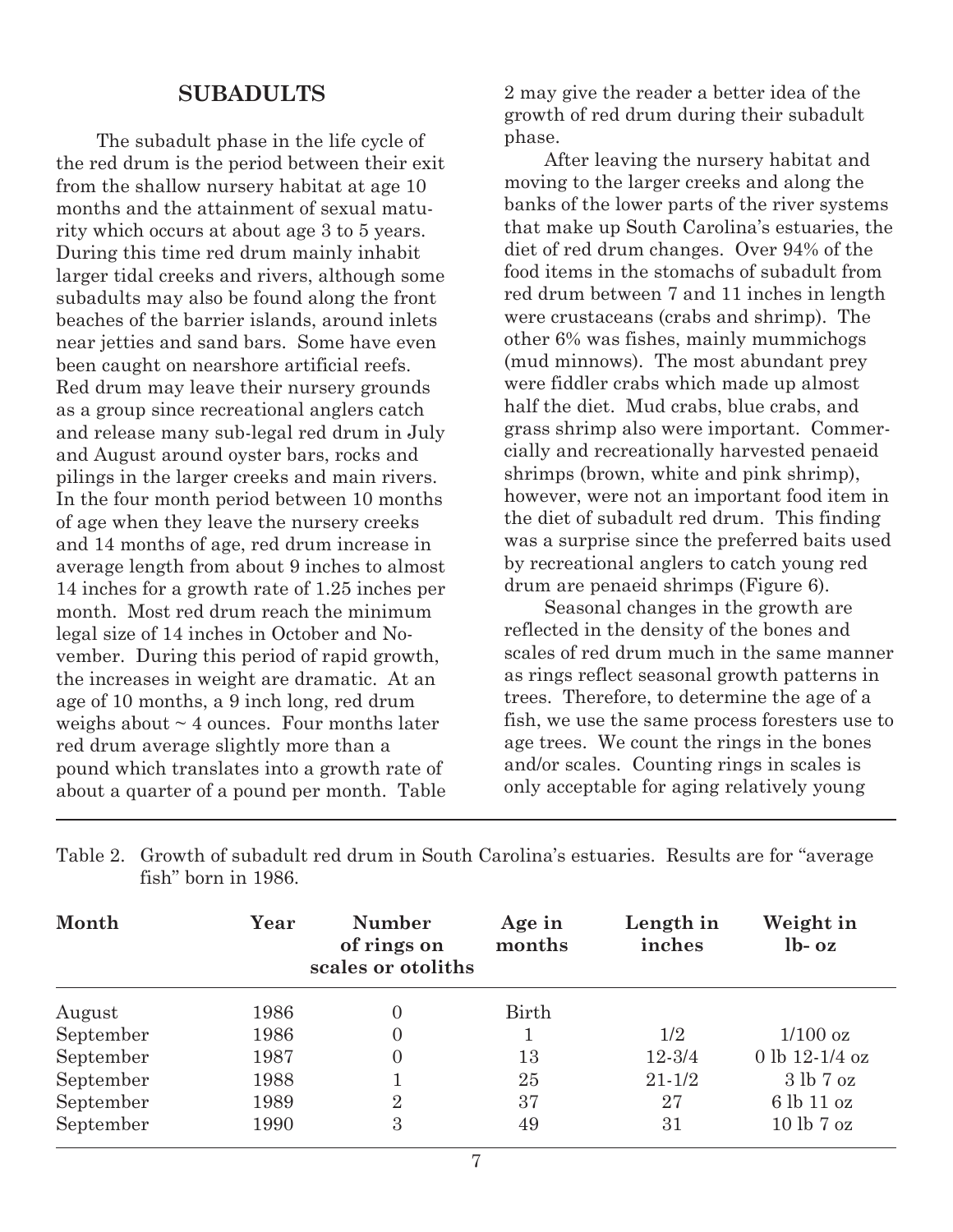fish because in larger, older fish, scales become thick and annual rings are difficult to see. I prefer to use rings in one of the earbones (otoliths in the jargon of fisheries scientists) called the sagitta to age red drum because in this structure the rings are very distinct and easy to count.

If for example, biologists want to determine the age of a 20 pound red drum caught during a fishing tournament, the following procedure is used. The length and weight of the fish are measured, and the largest pair of earbones is removed from the skull, cleaned and taken to the laboratory. There, two cross-sections of one of the earbones are made through the center with a jewelers saw. The section is then viewed under a microscope and the rings counted (Figure 7).

By examining sections of the earbones taken from red drum of various sizes each month throughout the year, it was shown that (1) juvenile red drum do not deposit a



#### Figure 6. Food of subadult red drum - 7 to 21 inches in total length.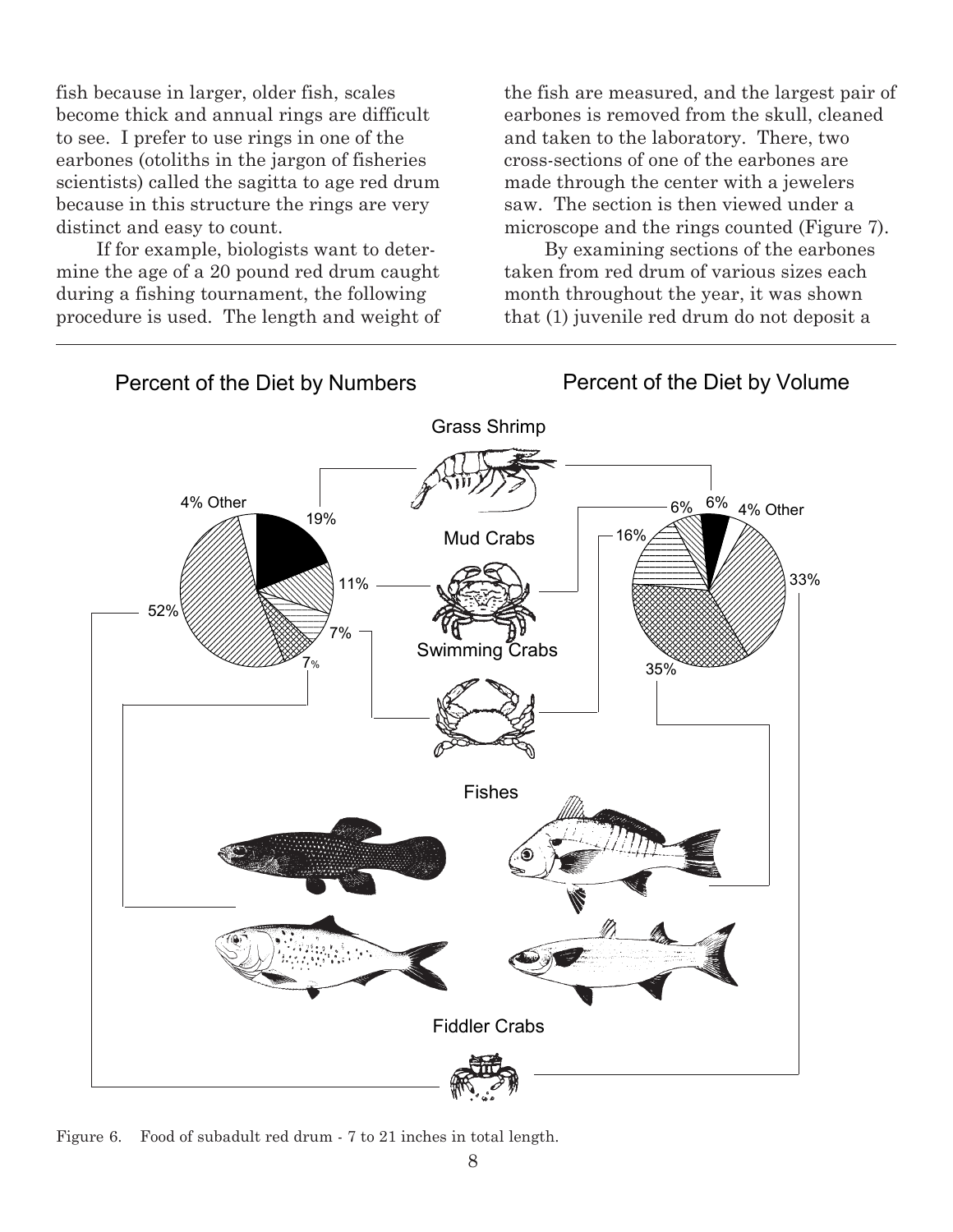ring after the first winter when they are about seven months old; (2) older fish form one ring a year on the earbones in April and early May. If you captured a red drum in May 1990, that had one ring near the edge of its otolith, the fish would be about 21 months old and was spawned in late summer of 1988. By convention, fisheries scientists would refer to that fish as a member of the 1988 year class.

Figures 8 and 9 summarize growth information for red drum during their juvenile and subadult phases based on measurements of ear bones and length information. These figures represent the "typical fish", that is, the points are average values of

length and weight of several red drum at each age. The information in these figures can then be used to estimate the age or weight of a red drum based on only a length measurement.

#### **ADULTS**

The adult phase of the life of the red drum begins when the fish mature and can spawn. At this point in the life cycle, red drum move from the estuaries and join the breeding population inhabiting the coastal ocean off South Carolina. It is rare event for an angler to catch a trophy red drum larger than 15 pounds inside the estuary.



Figure 7. Photograph of a cross-section of a red drum otolith showing rings.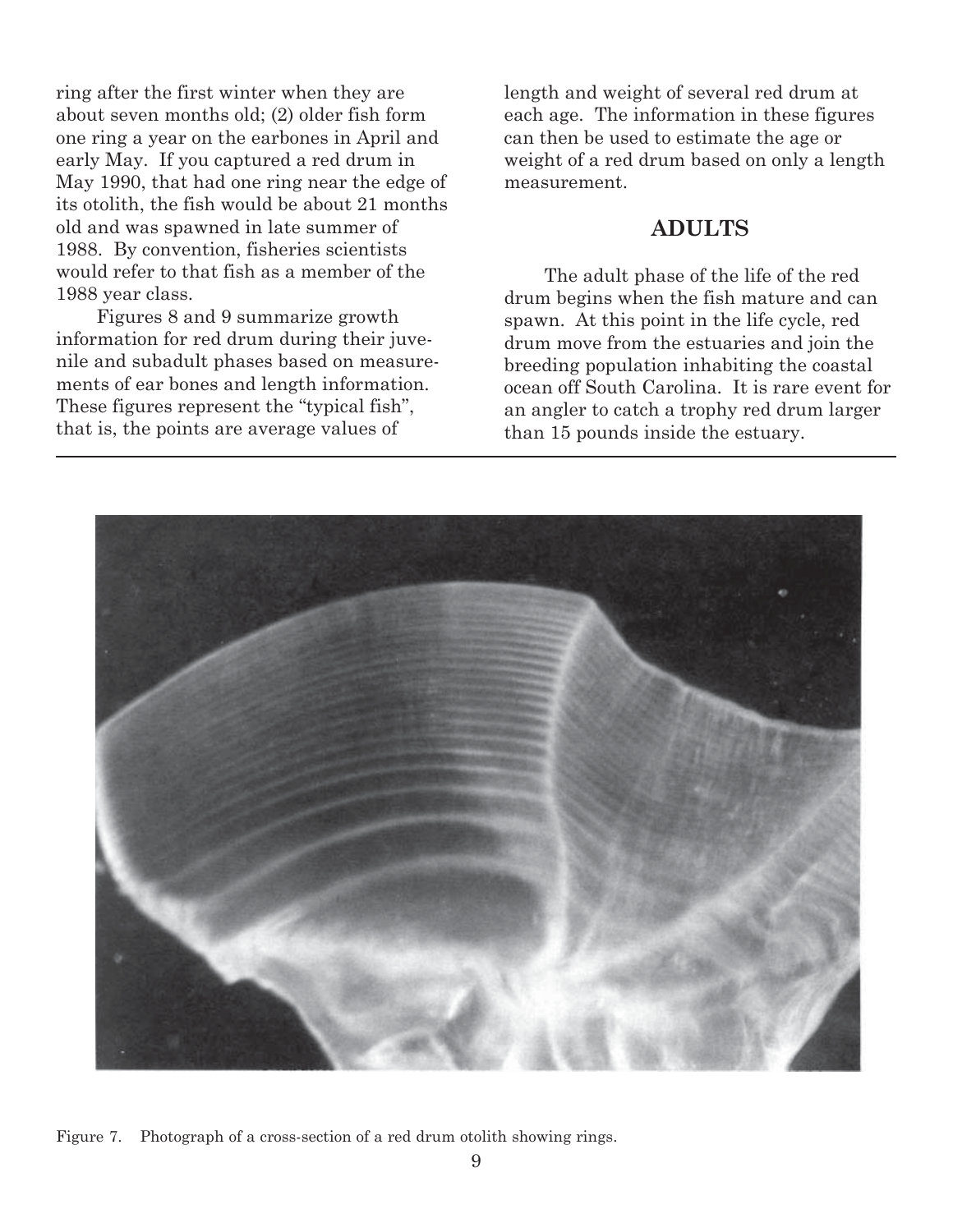

Figure 8. Changes in length of subadult red drum with age. Points represent average values of length at an age. The dashed line shows the minimum legal size of 14 inches; on average, a 14 inch red drum is about 14 months old. R1, R2, and R3 are ages of red drum when they have deposited 1, 2, or 3 rings on their earbones and/or scales. A fish that just formed one ring is 16 inches long, with 2 rings about 24 inches long, and with 3 rings about 29 inches long.



Figure 9. Changes in weight of subadult red drum with age. Points represent average values of weight at an age. The dashed lines show that on average a red drum of 14 inches in length, the minimum legal size, is about 14 months old and weighs about 1 pound. R1, R2, and R3 are the ages of red drum when they have deposited 1, 2, or 3 rings on their earbones and/or scales. A fish that just formed one ring weighs about  $1^{1\prime}_{2}$  pounds,  $2$  rings about  $4^{3\prime}_{4}$  pounds, and  $3$  rings about  $8^{1\prime}_{2}$  pounds.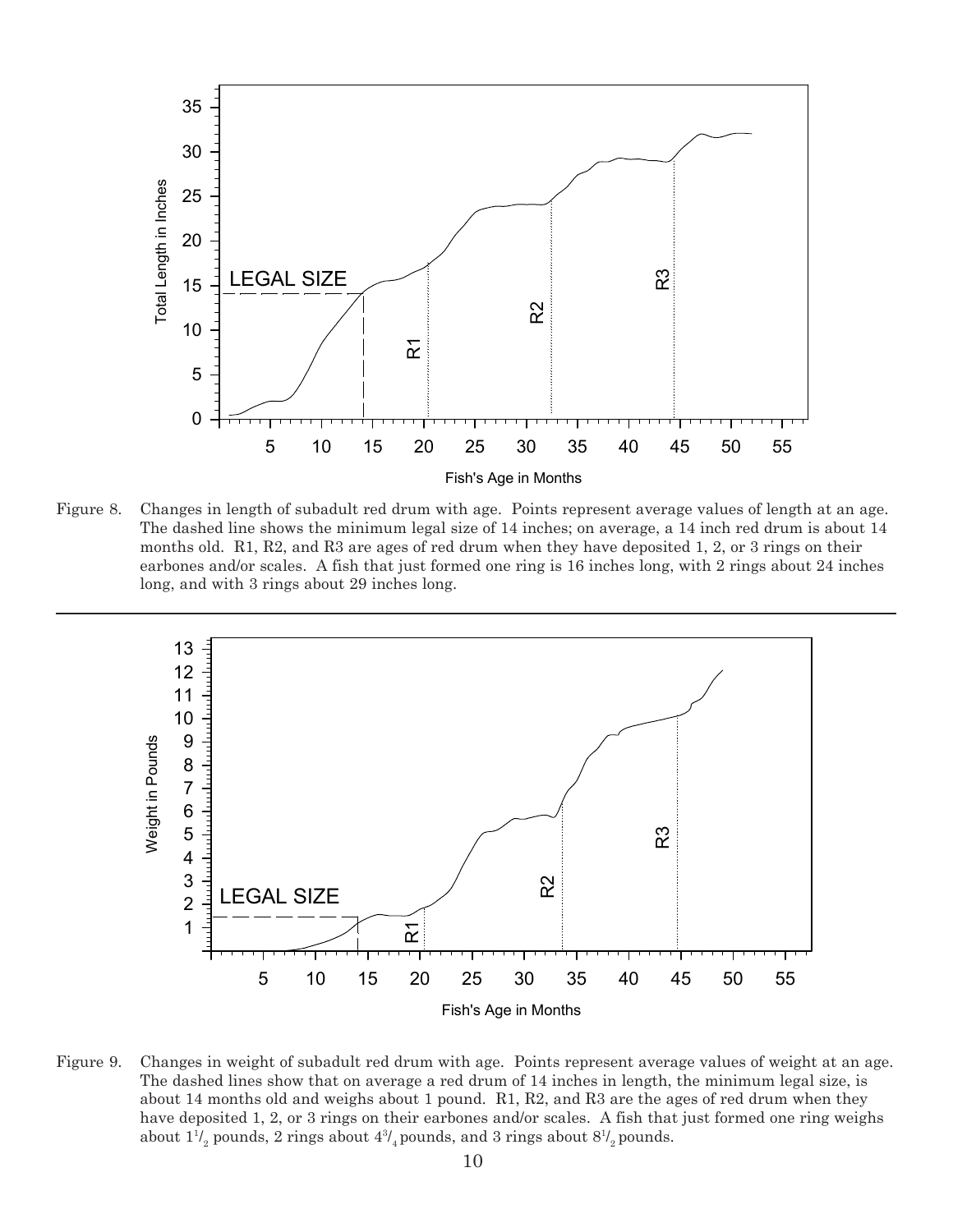Studies in South Carolina have found that male red drum less than 22 inches in total length are immature. Males this size are between two and three years of age. By age 4 when male red drum are about 28 inches long, all males are mature. On average, a male born in 1991 spawns in 1995. Females are older and larger than males when they reach maturity. In South Carolina, females do not spawn until they are 33 inches long or about five years old. In other words, the "average" female red drum born in 1991 does not spawn until 1996.

In coastal South Carolina, the exact locations where red drum spawn and the size of the spawning population are unknown. Neither spawning fish nor recently fertilized eggs have been collected in our waters. However, the smallest larvae (about onetenth of an inch in length) are caught in fine mesh nets near inlets, red drum probably spawn in the coastal waters, in the vicinity of inlets. In the northeastern Gulf of Mexico off the Louisiana, Mississippi, and Alabama coasts, red drum spawn about 12 miles from the mainland in water depths ranging from 30 to 60 feet.

Many fishes use predictable changes in their environment as cues for timing reproductive activity. This ensures that spawning coincides with environmental conditions that are favorable for the survival of young. The most important environmental factors affecting reproduction of red drum as well as many other fishes are water temperature and the amount of daylight (photoperiod in the jargon of fisheries scientists). Therefore, as days begin to get shorter and South Carolina's coastal waters begin to cool in mid to late August, adult red drum begin their reproductive activity. Because one month old red drum are more abundant in nursery areas during October, the most intense spawning activities seem to occur in September.

Although spawning red drum have not been observed in nature, intensive studies

have been carried out in the laboratory. Researchers from the Marine Division of the South Carolina Wildlife and Marine Resources Department obtained adult red drum both from recreational anglers and their own sampling activities and held them in tanks. By controlling the water temperatures and regulating the amount of light, these red drum were induced to spawn. Table 3 summarizes the environmental conditions used to induce spawning of red drum. The process used compresses the four seasons into seven months. Red drum have been kept in spawning conditions for as long as three months and during this period, thirty adult red drum (8 females, 22 males) produced an estimated 60 million fertilized eggs.

Male red drum produce a "drumlike" sound and stay close to the females in laboratory tanks when it is time to spawn. In addition, they change color becoming dark red or bluish gray above and pale white on their belly. The males nudge the females in the belly with their head during courtship. Contractions of the muscles adjacent to the swim bladder cause it to vibrate and produce the drumming sound. Members of the family of fishes to which red drum belong have the ability to produce "drum-like" sounds, hence the name "drum" family.

In the laboratory, spawning begins around dusk when females discharge ripe eggs into the water and the males release sperm. The eggs that are successfully fertilized, float to the surface, unfertilized eggs sink. Red drum eggs are about 0.04 inches in diameter (you would have to line up 25 eggs in a row to cover a distance of one inch; 625 fertilized eggs would fit into a one inch square). Immediately after fertilization, the red drum embryo begins to develop inside the egg. Hatching occurs in 28 to 29 hours when water is maintained at 72 degrees Fahrenheit. Hatching takes slightly longer in cooler water and slightly shorter in warmer water.

At hatching, the small larvae are 0.07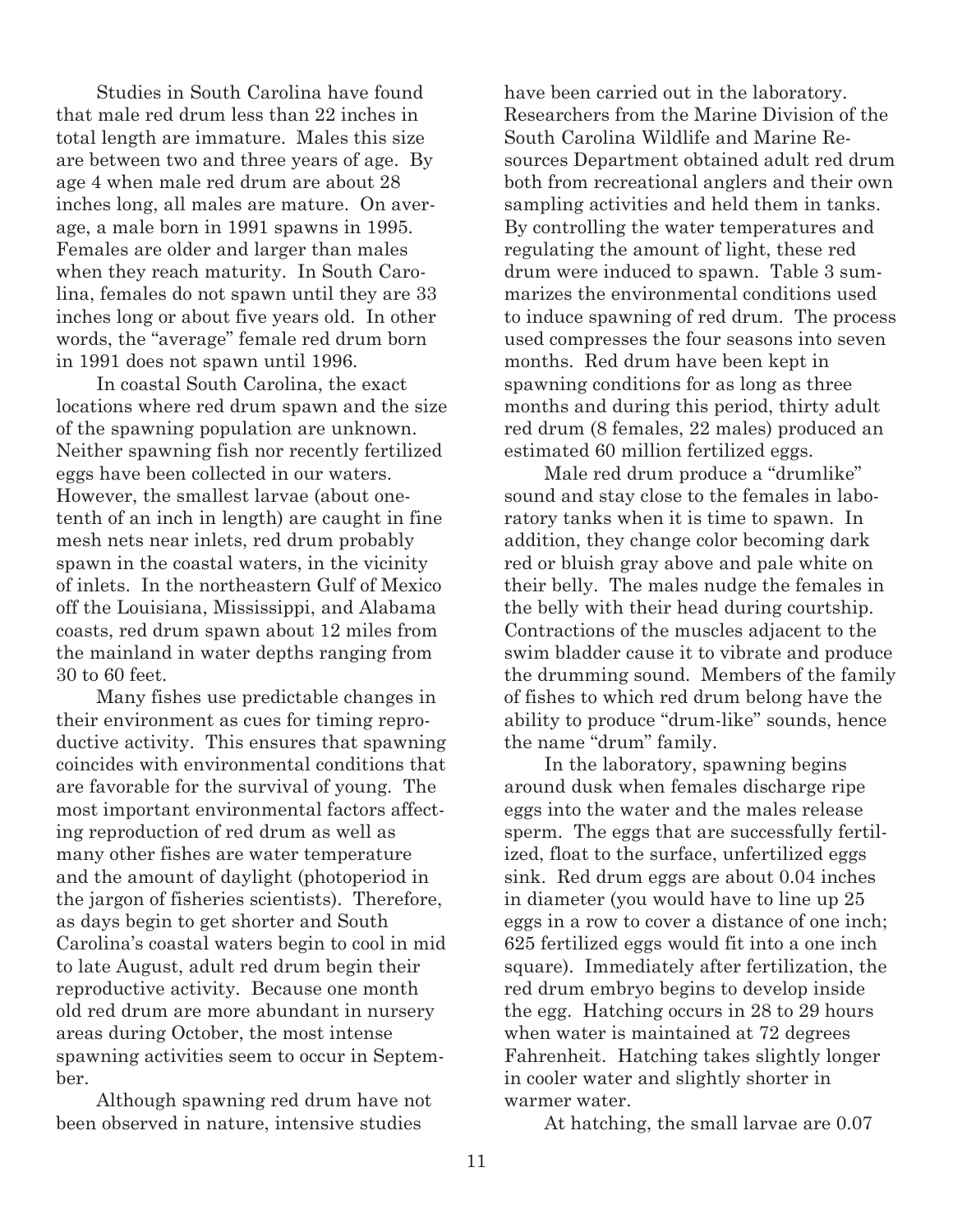| <b>Season</b> | Hours of<br>Light | Water<br>Temperature | Number of<br>Days Held | <b>Dates</b>    |
|---------------|-------------------|----------------------|------------------------|-----------------|
| Fall          | 11                | 70                   | 14                     | Sept 24 - Oct 7 |
|               | 11                | 66                   | 14                     | Oct 8 - Oct 21  |
|               | 10                | 63                   | 14                     | Oct 22 - Nov 4  |
| Winter        | 9                 | 59                   | 14                     | Nov 5 - Nov 18  |
|               | 9                 | 55                   | 24                     | Nov 19 - Dec 11 |
|               | 9                 | 59                   | 7                      | Dec 12 - Dec 19 |
| Spring        | 10                | 63                   | 14                     | Dec 20 - Jan 2  |
|               | 11                | 68                   | 14                     | Jan 3 - Jan 16  |
|               | 12                | 73                   | 14                     | Jan 17 - Jan 30 |
|               | 13                | 77                   | 14                     | Jan 31 - Feb 13 |
| Summer        | 13                | 81                   | 14                     | Feb 14 - Feb 27 |
|               | 14                | 82                   | 14                     | Feb 28 - Mar 13 |
|               | 14                | 84                   | 24                     | Mar 14 - Apr 7  |
|               | 14                | 82                   | 14                     | Apr 8 - Apr 21  |
| Late Summer   | $13*$             | 81                   | 14                     | Apr 22 - May 5  |
| -early fall   | $12*$             | 77                   |                        | May 6           |

Table 3. Schedule of holding conditions for laboratory spawning of red drum used by the Marine Resources Research Institute of the South Carolina Wildlife and Marine Resources Department.

\* = when spawning generally begins.

inches in length. Their mouth is not yet formed and as a result they cannot feed. These small larvae rely upon yolk remaining from the egg as their food source (see Figure 10). Three days after hatching, the mouth, stomach, liver and intestines are well formed. The food reserves in the egg (the yolk that was on the belly of the larva) are used up and the larvae begin to feed on small planktonic animals in the water.

A particularly critical point in the life cycle of the red drum is the movement of the developing young from the coastal waters into the nursery habitat. Anyone who has spent time fishing in South Carolina estuaries is familiar with the strong currents that move both upstream and downstream with each tide. The question arises as to how do the young red drum which are poor swimmers reach nursery grounds that are frequently 20 or more miles upriver from the ocean when these strong currents could sweep them out to sea.

Although scientists have not specifically studied how red drum do this, they have examined other species of fish and shrimp that spawn offshore and use the upper reaches of the estuary as a nursery area. When the tide begins to flood, young of these species move towards the surface and ride the tidal currents into the estuary. Generally, they move closer to the surface at night than during daytime flood tides. In waters near the coast and around inlets, turbidity increases with depth, that is, the deeper you go, the muddier the water gets because of the settlement of particles of silt and other materials suspended in the water. The larvae avoid the clear surface water during the day because there they would be more visible to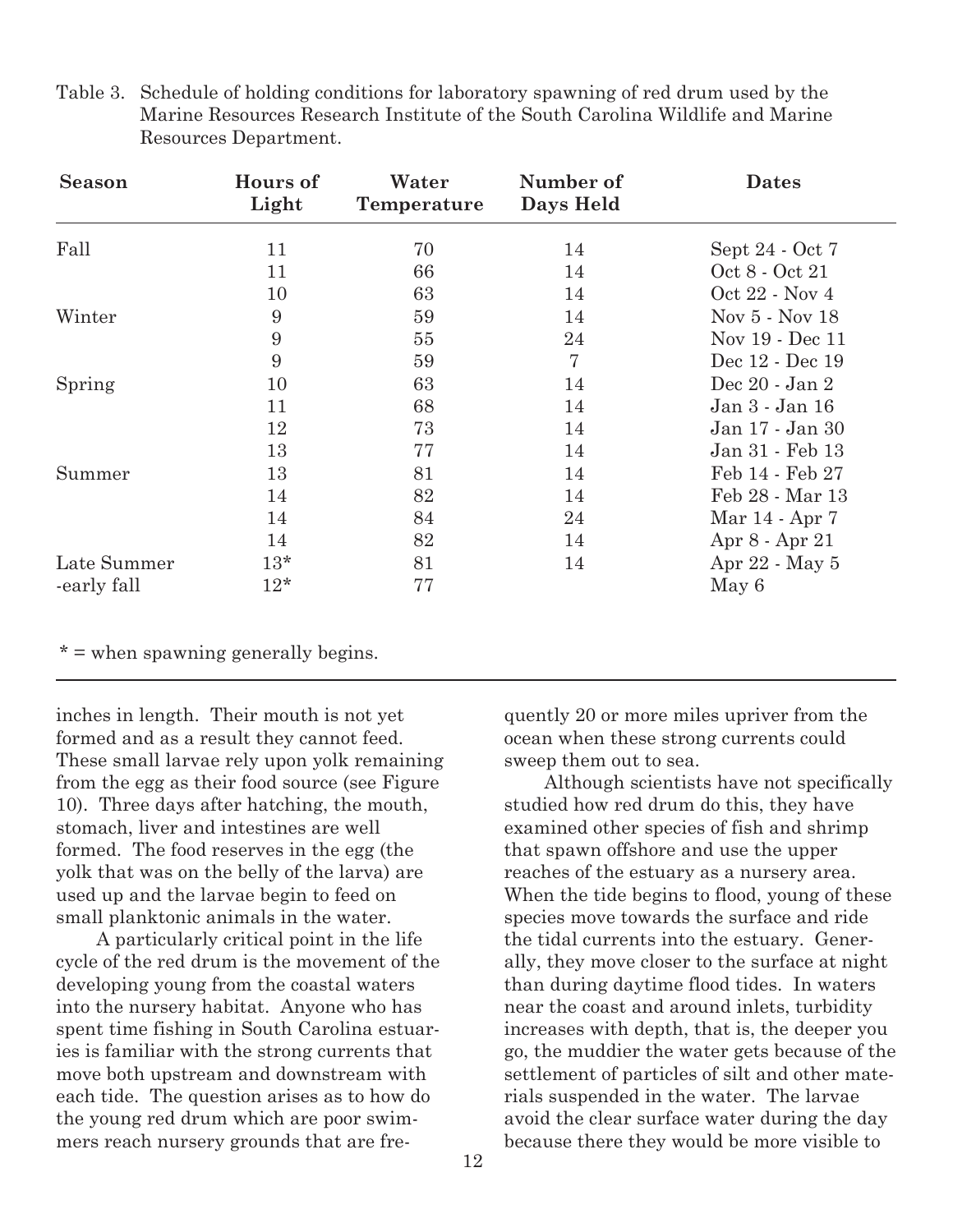**Late stage egg = 24-29 hours after fertilization diameter of egg = about 0.04 inches**



**Larvae one hour after hatching: total length = about 0.07 inches**

 $egg$  yolk  $\overbrace{\hspace{1cm}}$  oil droplet

**Larvae 36 hours after hatching: total length = 0.07 inches**



**Four day old larvae: length = 0.11 inches**



**Eight day old larvae: length = 0.15 inches**



**Thirteen day old larvae: length = 1/ 4 inch**



Figure 10. Fertilized eggs and development of larval red drum.

predators. However, they move nearer the surface at night because in the dark they can't be seen. When water begins to move from the estuary to the ocean with the ebb tide, the larvae sink to depths close to the bottom. As you go from surface to bottom, the strength of the tidal currents decreases (Figure 11). The result is that the larvae are gradually transported up-estuary and finally enter the shallow creeks. Once in these nursery creeks, the larvae settle to the bottom and begin to take on characteristics of juveniles.

Successful spawning of red drum does not necessarily translate into large number of juveniles. Of the millions to billions of eggs that are spawned only a small proportion survive to reach the nursery grounds. Environmental factors affecting the number of red drum larvae that enter our estuaries are not known. However, scientists have shown in other species with similar life history patterns that the frequency and direction of winds can affect the number of larvae that enter estuaries. In addition, relatively few of the larvae that reach the nursery ground will survive the first winter, especially if water temperature declines below 40°F during winter cold snaps. Less than 1% of the eggs of ocean spawners like red drum survive to become juveniles. Once red drum reach about four inches or 7 to 8 months of age, mortality rates due to natural environmental factors decline to a relatively low level.

After red drum reach sexual maturity and join the spawning population found in coastal waters, they grow very slowly. In 1988, when I first looked at a thin slice taken through the center of an earbone from a 30 pound red drum under a microscope, I was very surprised. The fish had 23 rings which meant that it was about 25 years old and was spawned sometime around September 1963. My previous experience was with the fast growing subadult red drum found inside South Carolina's estuaries which, on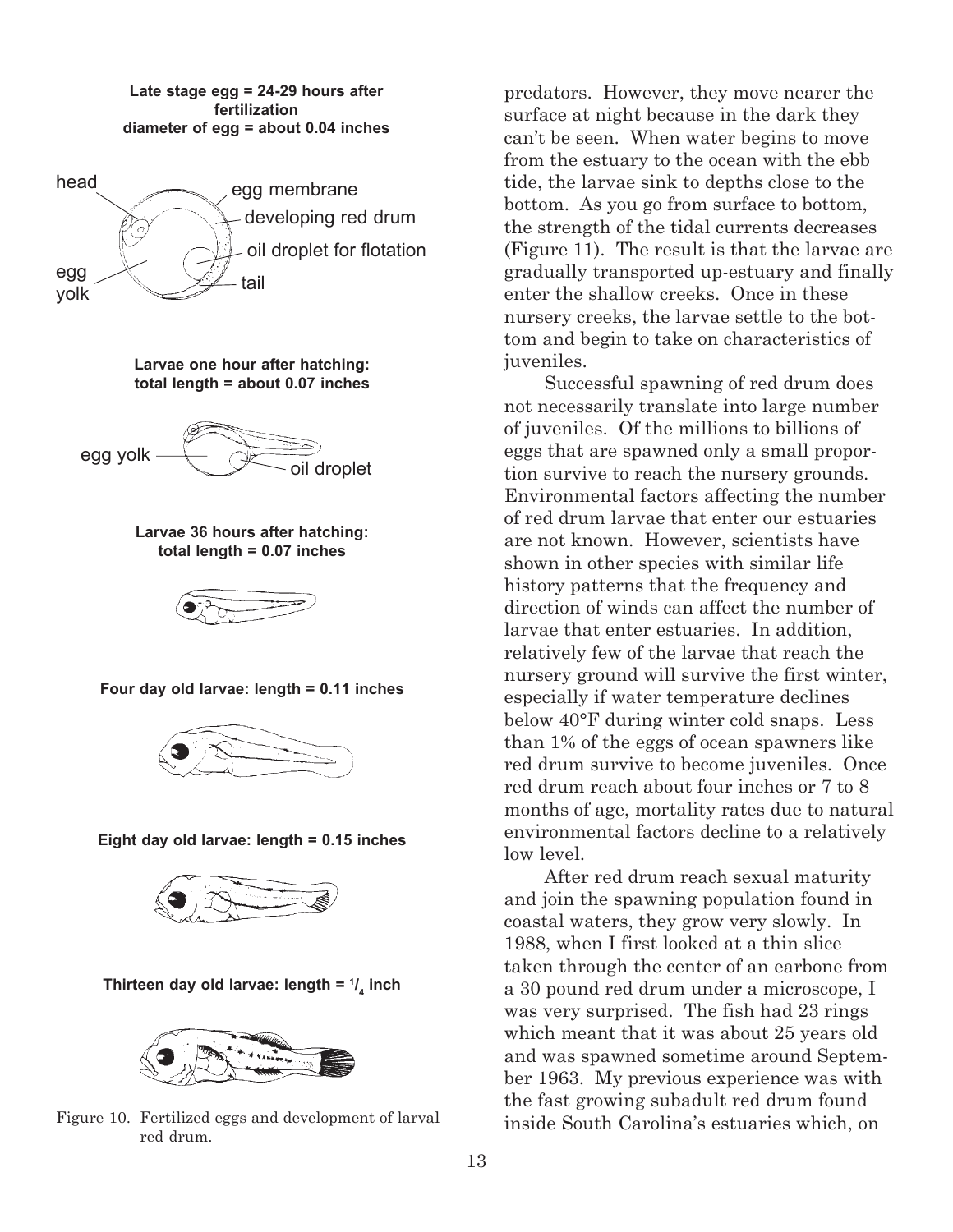

average, attain a length of 31 inches and a weight of 11 to 12 pounds in four years. After more of the large adult fish were examined, the same pattern was consistently seen. Biologists studying red drum in North Carolina and Georgia have also shown that red drum have a long life span and once that they attain sexual maturity, the growth rate slows. Figure 12 shows the change in length with age for red drum in South Carolina and Figure 13 presents the change in weight that occurs with age. From Figure 13, it is apparent that weight is more variable than length at a given age. This is because the weight of an individual red drum depends on the season when it is caught. If a red drum is caught in September, it will probably weigh less at a given length than the same size fish would weigh in November. This is because in late September red drum have just finished spawning, a process which takes a great deal of energy (you can say that during the period from August to mid-September

the adult red drum have more on their minds than food). When a fisherman catches a trophy red drum (>30 lbs), he or she is catching an old fish, that in many instances may be older than the angler. Figure 14 gives a graph from which the weight of a fish can be estimated from the length.

The foods of the large subadult and adult red drum are mainly fishes and crabs (Figure 15). Fishes are about one-half of the food items eaten and make up over threequarters of the total volume, Atlantic menhaden and spot are the preferred food. Very few mud minnows and striped mullet are eaten. This makes sense because mud minnows and striped mullet are mainly found in shallow water around marshes whereas spot and Atlantic menhaden are abundant in coastal waters where large fish are found. Swimming crabs (these are crabs whose back legs are flattened and act as paddles) such as the speckled crab or blue crabs, are the predominant crabs eaten by adult red drum.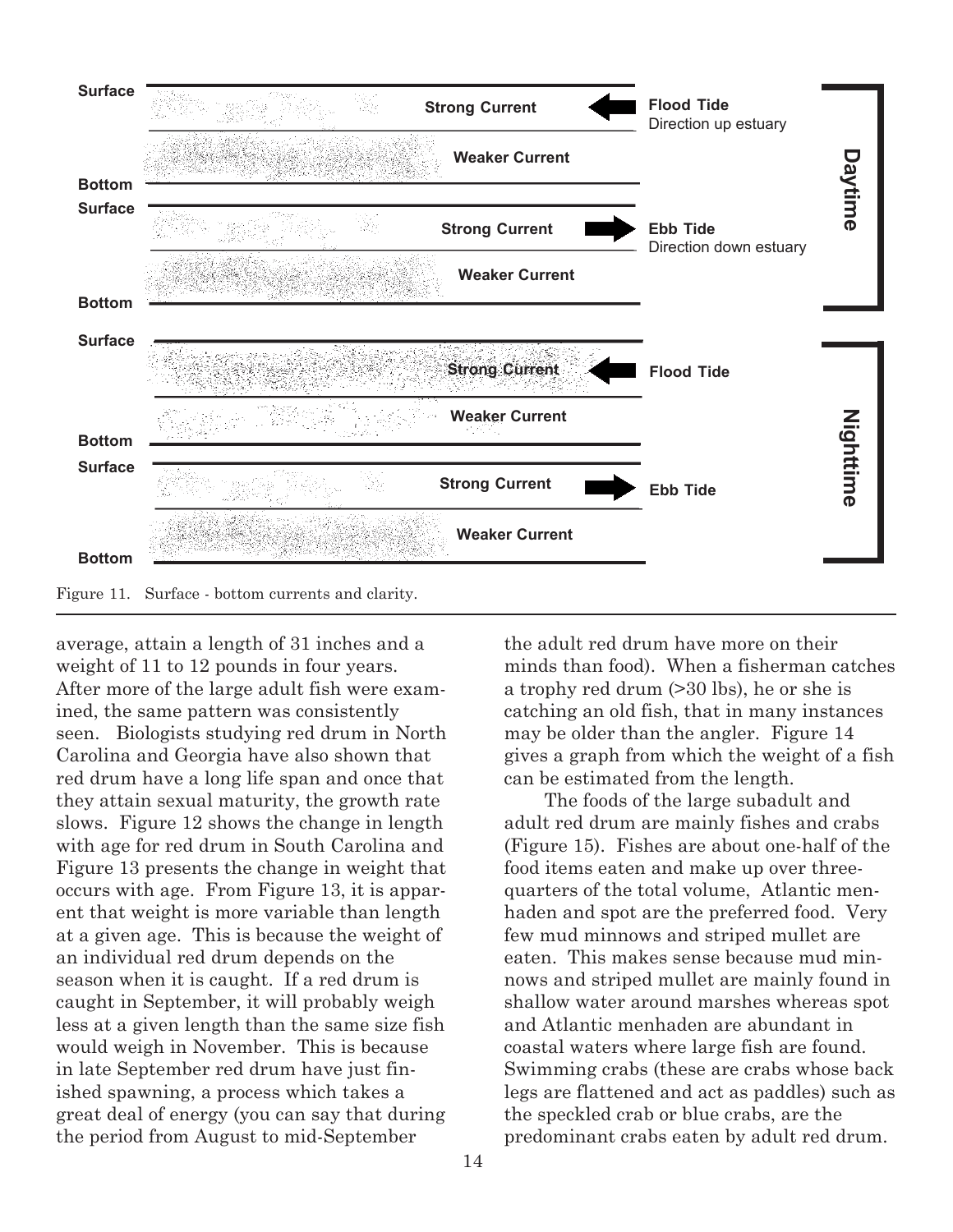

Figure 12. Growth of red drum in South Carolina; solid line describes trend in length with increasing age; dots represent individual fish.  $A =$  subadult phase  $\cdot$  red drum in this phase are generally inside estuaries; B is the size range (from about 25 to 34 inches total length) and the age range (3 to 5 years) when red drum become mature and leave the estuaries to join the spawning population in coastal waters;  $C =$ adult phase.



Age in Years

Figure 13. Growth of red drum; solid line describes trend in weight with increasing age; dots represent individual fish. A is the subadult phase - red drum in this phase are generally in the estuaries; B is the size range (from about 8 to 13 pounds) and the age range (3 to 5 years) when red drum become mature and leave the estuaries to join the spawning population in coastal waters; C is the adult phase.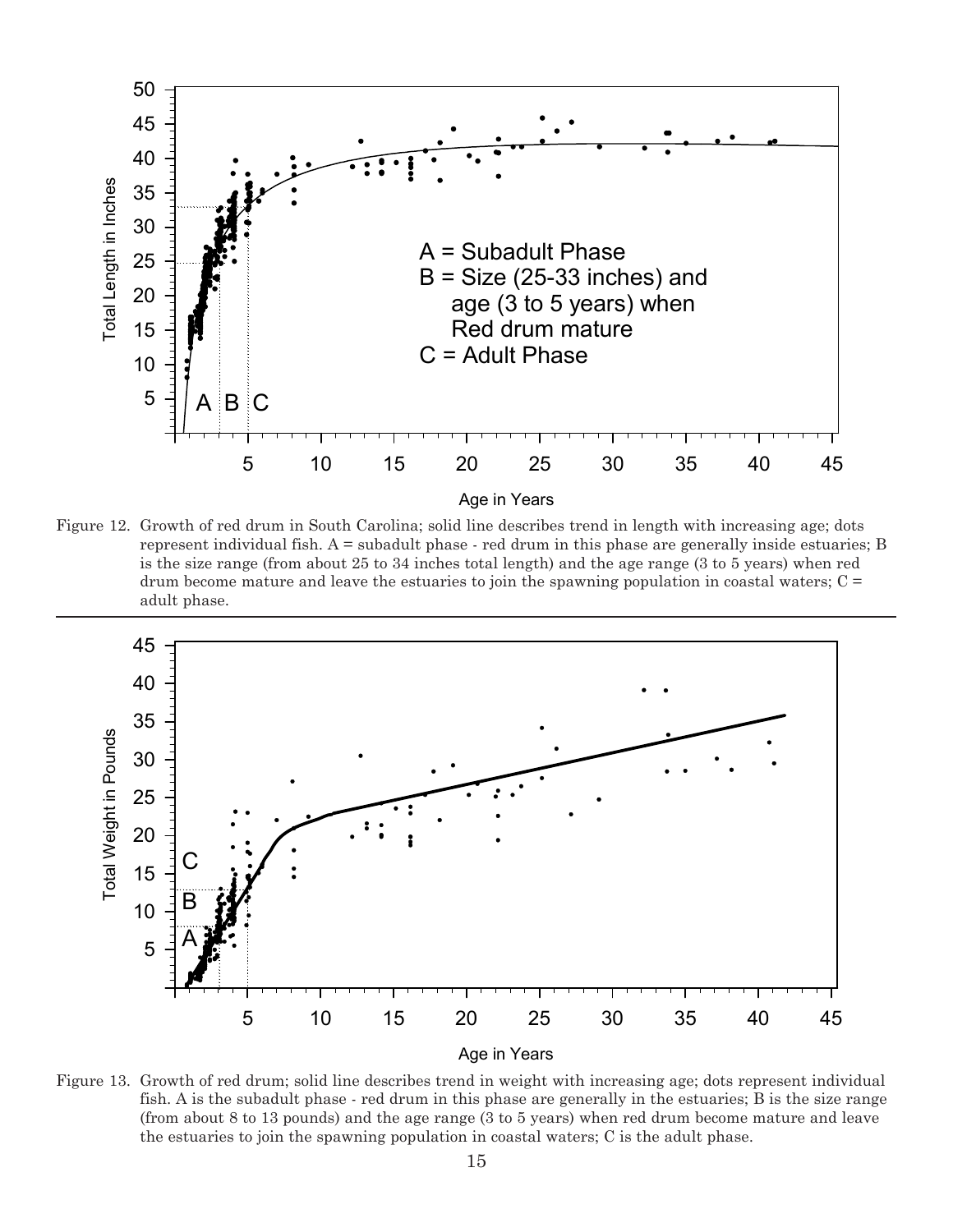If I had to choose a bait for large red drum based on these findings, I would pick live menhaden and chunks of blue crab.

### **TAGGING STUDIES**

Marks or tags have been used to identify fishes in the wild for over 300 years. Izaak Walton wrote in The Compleat Angler in 1653 that private citizens tied ribbons to the tails of juvenile Atlantic salmon. The juveniles left the streams and went out to sea where they fed and grew. When the salmon reached sexual maturity, they returned to the streams where they spawned. It was shown by the return of tagged individuals that the Atlantic salmon returned to their birth place to spawn. In the United States, the tagging of fishes first began in 1873 when Atlantic salmon were tagged and released in Maine's rivers. Since that first experiment over 120 years ago, fishery biologists have tagged and released many types of fishes (large and small; young and old; freshwater and saltwater; in streams, rivers, lakes, estuaries and oceans) to study their habits. Tagging studies have many purposes including:

- $\bullet$  investigation of movements and migration,
- $\bullet$  estimation of growth rates in the wild,
- $\triangleleft$  determining the degree to which fish from different regions intermingle during reproduction and other critical periods,
- $\triangleleft$  estimating abundance,
- $\bullet$  estimating the proportion of fish being taken by fishermen.

Each of these uses are briefly discussed below.

Personnel in the Marine Division of the South Carolina Wildlife and Marine Resources Department are presently using several types of tags (Figure 16). On our project, we use internal anchor tags to mark red drum from 10 to 22 inches in total length



Figure 14. Weight in pounds of red drum at a given total length. Curve represents the average fish. To estimate weight go along bottom to value, say 30 inches, go to curve, and then read value of weight off left scale; for 30 inch red drum weight is about 10 pounds.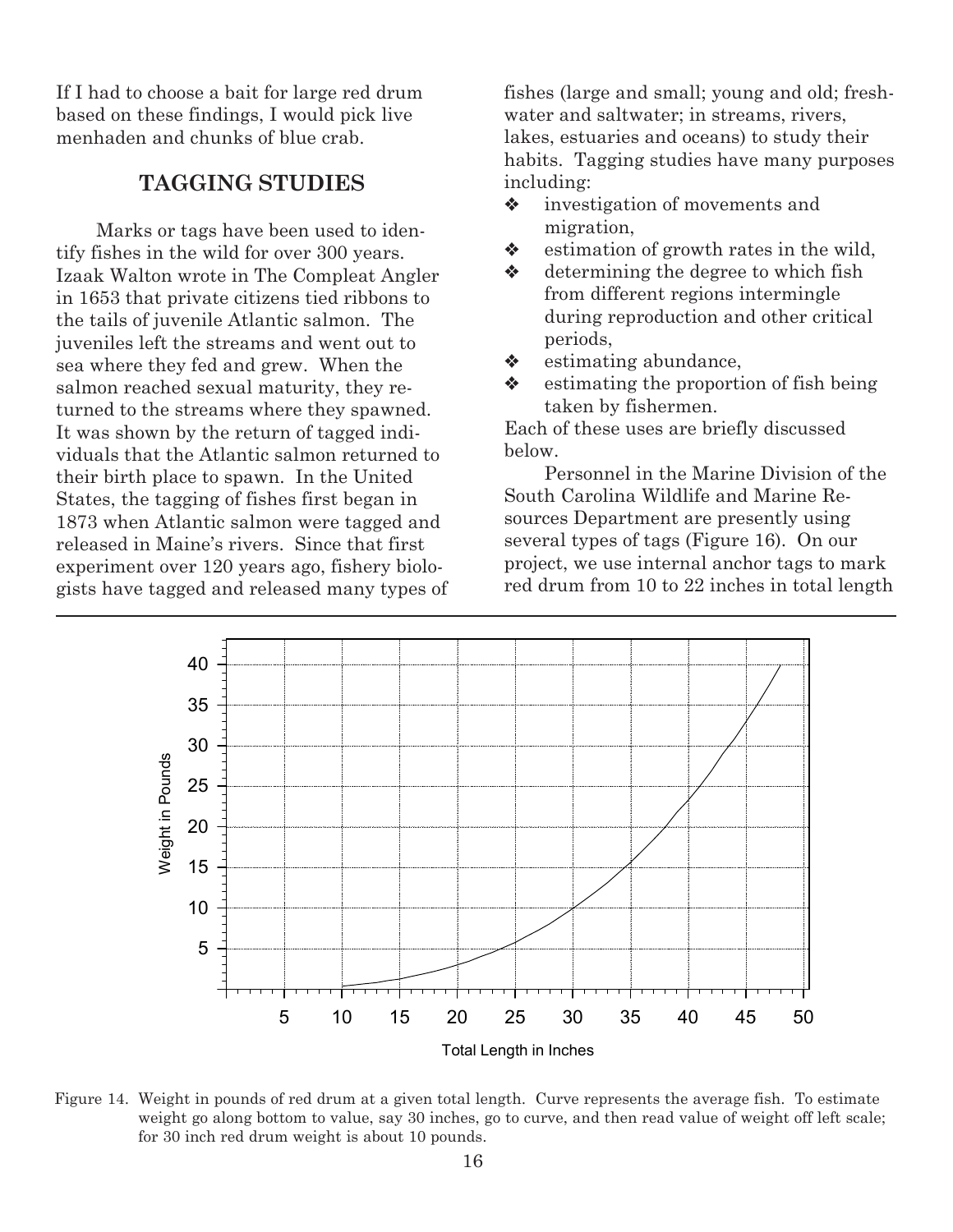

Figure 15. Food of red drum that are 21 inches total length and larger.

and dart tags for larger fishes. Each tag has a serial number printed on it as well as instructions on how to forward the information about the captured fish to the Wildlife Department. The angler who cooperates with the study will receive a letter detailing the history of the captured fish as well as a reward for his or her trouble.

Our project has tagged and released 7,147 red drum in South Carolina's estuaries and coastal waters. To date anglers have returned tags from 1,438 fish which represents 20.1% of the total number that were

tagged and released. These data furnished by anglers showed that a high percentage of red drum were caught shortly after they were tagged (see Figure 17). Almost 18% were caught within 20 days of release, and 66% were taken within six months of tagging. The longest time that a tagged red drum has been at large was 3 years 8 months. Over 38% of the tagged red drum were caught within 1 mile of where they were tagged and released: 72% were caught less than 5 miles from the release point (see Figure 18). About 15% of the tagged fish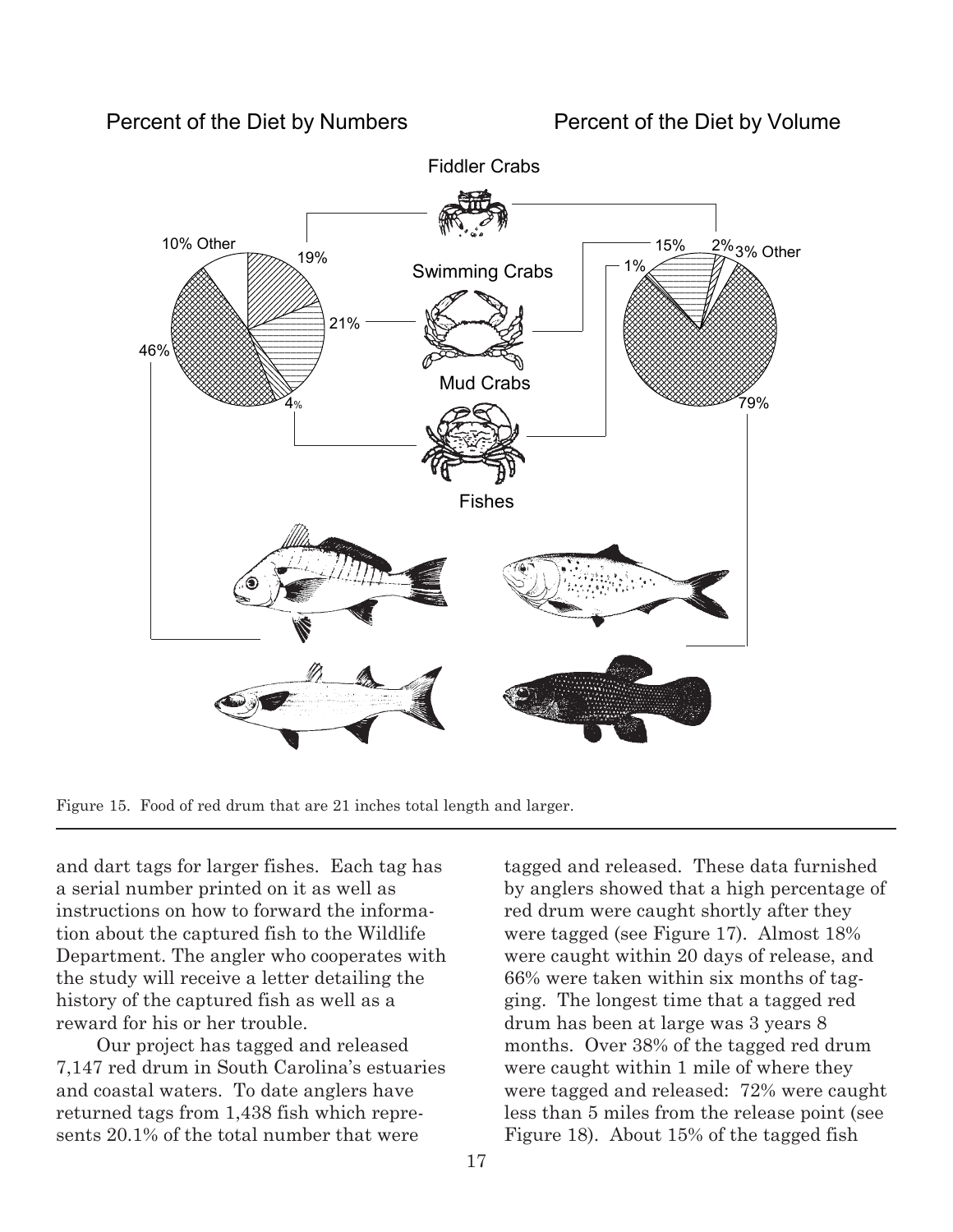moved more than 10 nautical miles and only 5% travelled 50 nautical miles or more. Most (45 of 57) of the tagged red drum that moved more than 50 miles went north and in general the long distance movers were fish less than 18 inches in length. The longest reported distance was for an 18 inch total length fish that was tagged and released in Bulls Bay and was caught 189 days later at a size of 22 inches in Mantanzas Inlet, Florida. This individual moved 234 nautical miles. The farthest north a red drum has moved is 159 nautical miles from Charleston Harbor to above Cape Fear (see Figure 19). By looking at the distance moved and the days at large, the rate of movement can be estimated. Movement rates calculated in this way are rough guesses because it is not known whether the fish swam directly between the two points or if the animal stopped

along the coast to feed and rest. The two fastest moving red drum averaged 3.7 miles per day. One fish, 12 1/2 inches in length, moved from Charleston Harbor to North Myrtle Beach (86 miles) in 23 days; the other, 13 inches in length, covered the 73.5 miles between Bulls Bay and Cherry Grove in 20 days. Most of the fish that moved longer distances were less than 18 inches long.

In the general description of tagging, I mentioned that data from these studies could be used to measure the growth of fishes in the wild. For example, during the course of our red drum studies, we have recaptured, re-released, and recaptured several hundred fish. Each time they are captured, the fish are measured and the increase in size is determined. In July 1988, we tagged a red drum born August/September 1987 that has



Figure 16. Photograph of the different types of tags used by South Carolina Wildlife and Marine Resources Department - Marine Resources Division.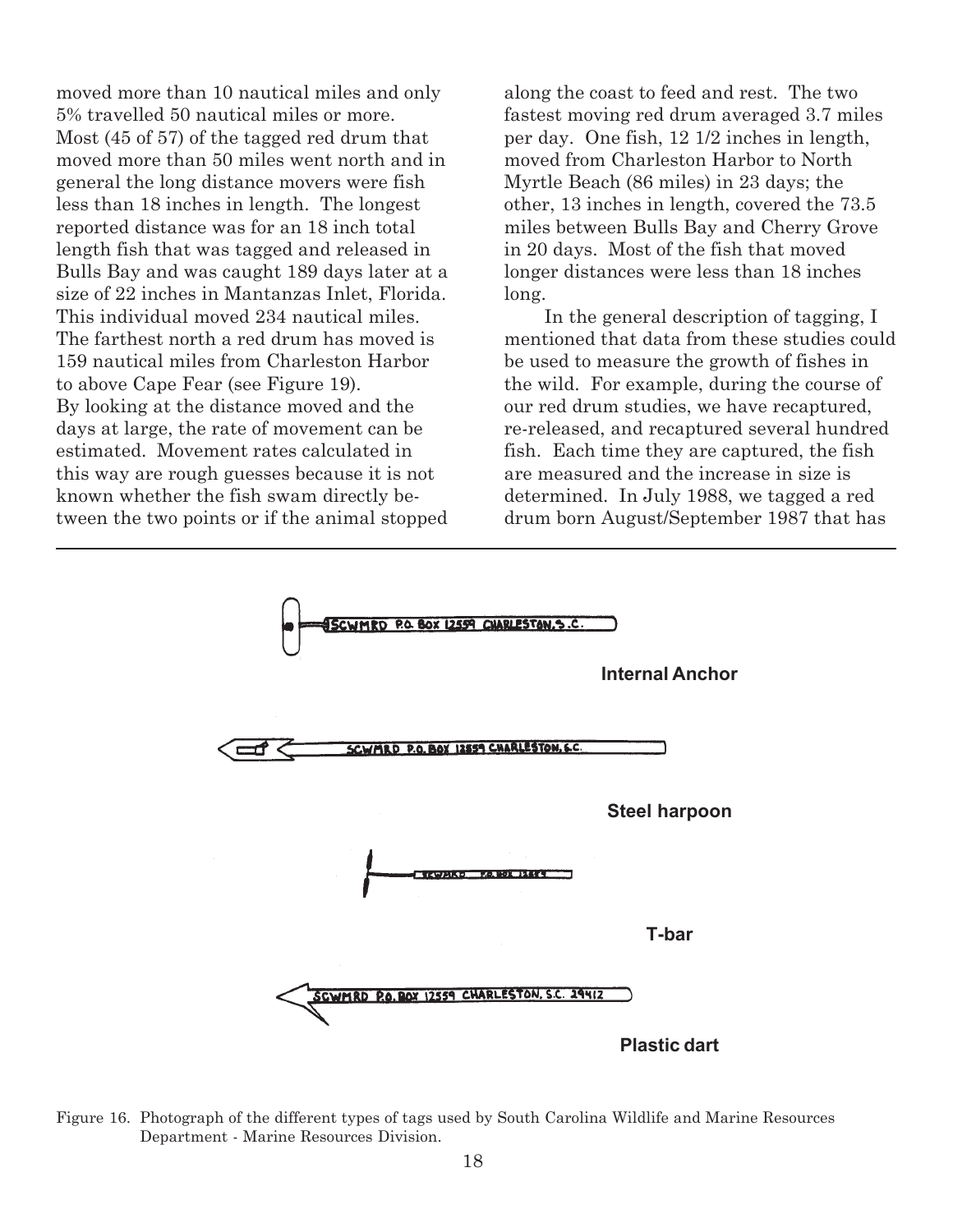

Figure 17. Breakdown of the days at large for 1,546 tagged red drum caught by recreational fishermen; almost 18% were harvested in less than 20 days; 66% were caught in less than 6 month; about 13% were at large for more than 1 year and of these 21 individuals were taken after 2 years. The longest period at large for a red drum to date is 3 years 8 months (1355 days).



Figure 18. Breakdown of the distance moved from the tagging location and where the red drum were harvested. When distance is 0, fishes were caught where they were tagged and released. One nautical mile  $= 1.15$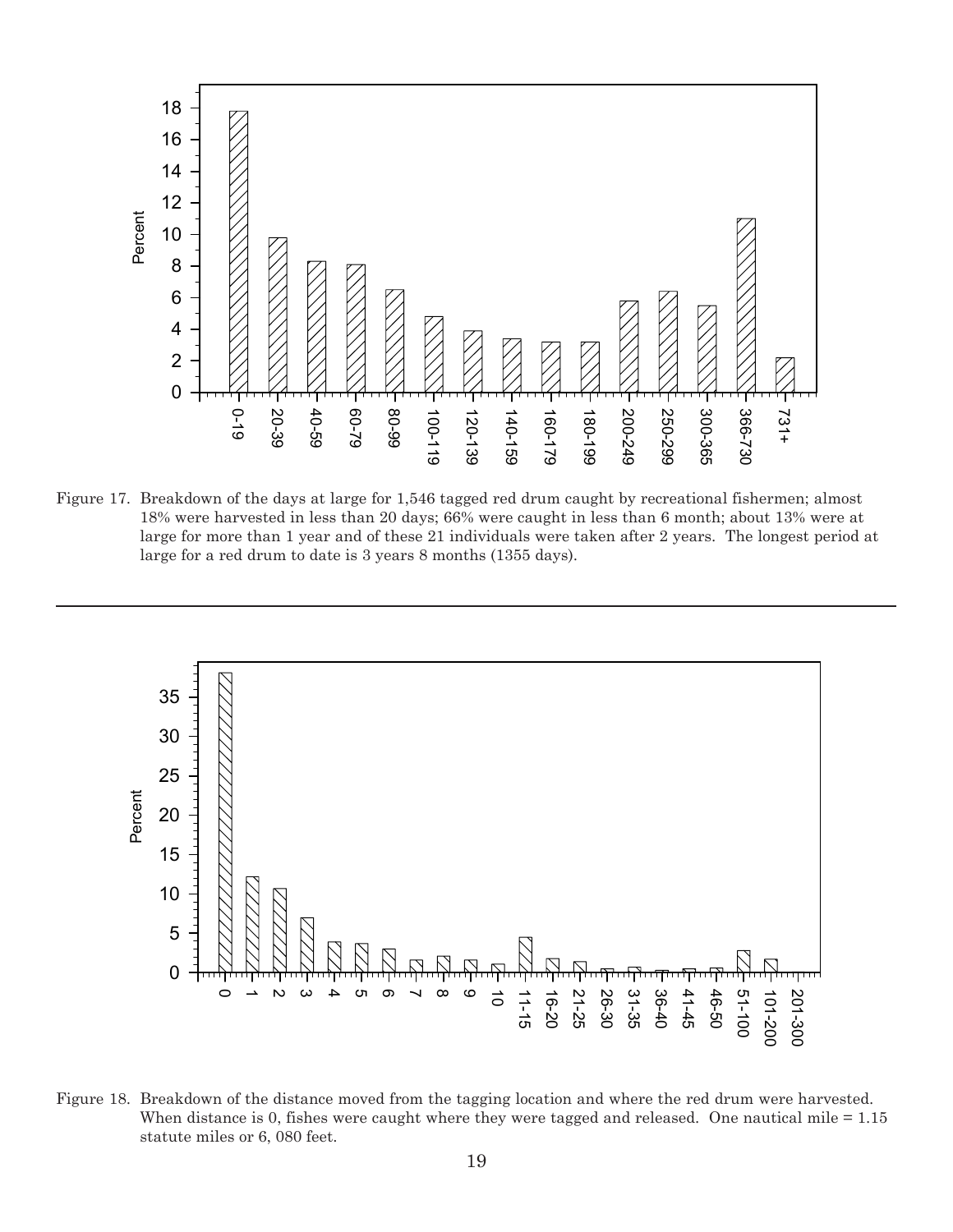subsequently been recaptured and re-released five times as follows:

| Date     | Total<br>Length<br>(Inches) | Age<br>(Months) | <b>Comments</b>  | Growth<br>(Inches/<br>(month) |
|----------|-----------------------------|-----------------|------------------|-------------------------------|
| 07/27/88 | 10.1                        | 11              | initially tagged |                               |
| 10/24/88 | 14.1                        | 14              | recapture 1      | 1.00                          |
| 12/20/88 | 14.4                        | 16              | recapture 2      | 0.15                          |
| 09/14/89 | 19.8                        | 25              | recapture 3      | 0.55                          |
| 10/13/89 | 20.4                        | 26              | recapture 4      | 0.60                          |
| 12/13/89 | 21.1                        | 28              | recapture 5      | 0.35                          |

Tags from 19.2% of the 4,400 red drum that were marked have been returned by anglers. This however, does not mean that the harvest rate is 19%. It is actually much higher than 19% because when tag return data are used to estimate harvest rate, many factors need to be taken into account. First, an estimate of tagging mortality (that is the percentage of the fishes that die as a result of capture, tagging, and handling) is needed. Because red drum is a hardy species that tolerates the stresses associated with tagging and all the fish we tagged were in good shape, very few of the 4,400 fish we tagged died from tagging. Second, information on the shedding rate (that is the percentage of tags inserted into red drum that are lost) is required. Biologists in Texas have captured red drum, marked them with internal anchor tags that are similar to those used in South Carolina, and held in ponds for twenty months. They found that about 9% of the tags that were inserted were lost. Both handling mortality and loss of tags reduces the number of tagged fish in the wild and, hence, there are fewer marked fish available to anglers. The estimate of 9% is probably a good approximation of the percentage of tagged fish that lost their tags. Observations on recaptured red drum have shown that the main reason for tag loss results from the cutting off of the streamer of the internal anchor tag at the body. This would result in either a very small nub sticking out through

the abdomen or a small scar where the tag had been inserted. In either case, a fisherman who catches such a fish could very easily overlook the scar or the very small remaining portion of the tag.

The third and most important factor is the amount of cooperation shown by the public with the agency responsible for monitoring tagging information (this is the percentage of the tags removed from marked red drum harvested by fisherman that is reported). No information is available on the level of cooperation of anglers in South Carolina, but in Texas, only one-third of the tagged fishes caught by anglers was reported to Texas Parks and Wildlife. In Georgia, approximately 50% of the tagged fish are reported. As far as the estimates of the level of cooperation of the angling public in returning tags removed from harvested red drum are concerned, the information for our state is simply not available. I sincerely hope that South Carolina anglers are more cooperative than Texas fisherman who failed to report two - thirds of the tags they encountered.

If you assume that (1) no tags are shed and (2) all tags removed by anglers from harvested red drum are reported to the South Carolina Wildlife and Marine Resources Department, the overall harvest rate is 19.2%. However, adjustments for tagging loss rate and angler reporting efficiency can have a large effect on estimates of harvest rates as shown in the example below.

| $\mathbf{umber}$<br>ರ<br>agge<br>ŻË | oso<br>ercent<br>ロ<br>ag<br>$\vdash$<br>௨ | Adjusted<br>Number | aptures<br>Reported<br>Õ | ರ<br>eporte<br>$\bm{\text{ercent}}$<br>$\approx$<br>≏ | Recapture<br>Adjusted | ರ<br>arveste<br>$\bm{\text{ercent}}$<br>$\blacksquare$<br>≏ |
|-------------------------------------|-------------------------------------------|--------------------|--------------------------|-------------------------------------------------------|-----------------------|-------------------------------------------------------------|
| 4,400                               | 0                                         | 4,400              | 843                      | 100                                                   | 843                   | 19.2                                                        |
| 4,400                               | 0                                         | 4,400              | 843                      | 50                                                    | 1,686                 | 38.3                                                        |
| 4,400                               | 0                                         | 4,400              | 843                      | 33                                                    | 2,555                 | 58.1                                                        |
| 4,400                               | 9                                         | 4,004              | 843                      | 100                                                   | 843                   | 21.1                                                        |
| 4,400                               | 9                                         | 4,004              | 843                      | 50                                                    | 1,686                 | 42.1                                                        |
| 4,400                               | 9                                         | 4,004              | 843                      | 33                                                    | 2,555                 | 63.8                                                        |
|                                     |                                           |                    |                          |                                                       |                       |                                                             |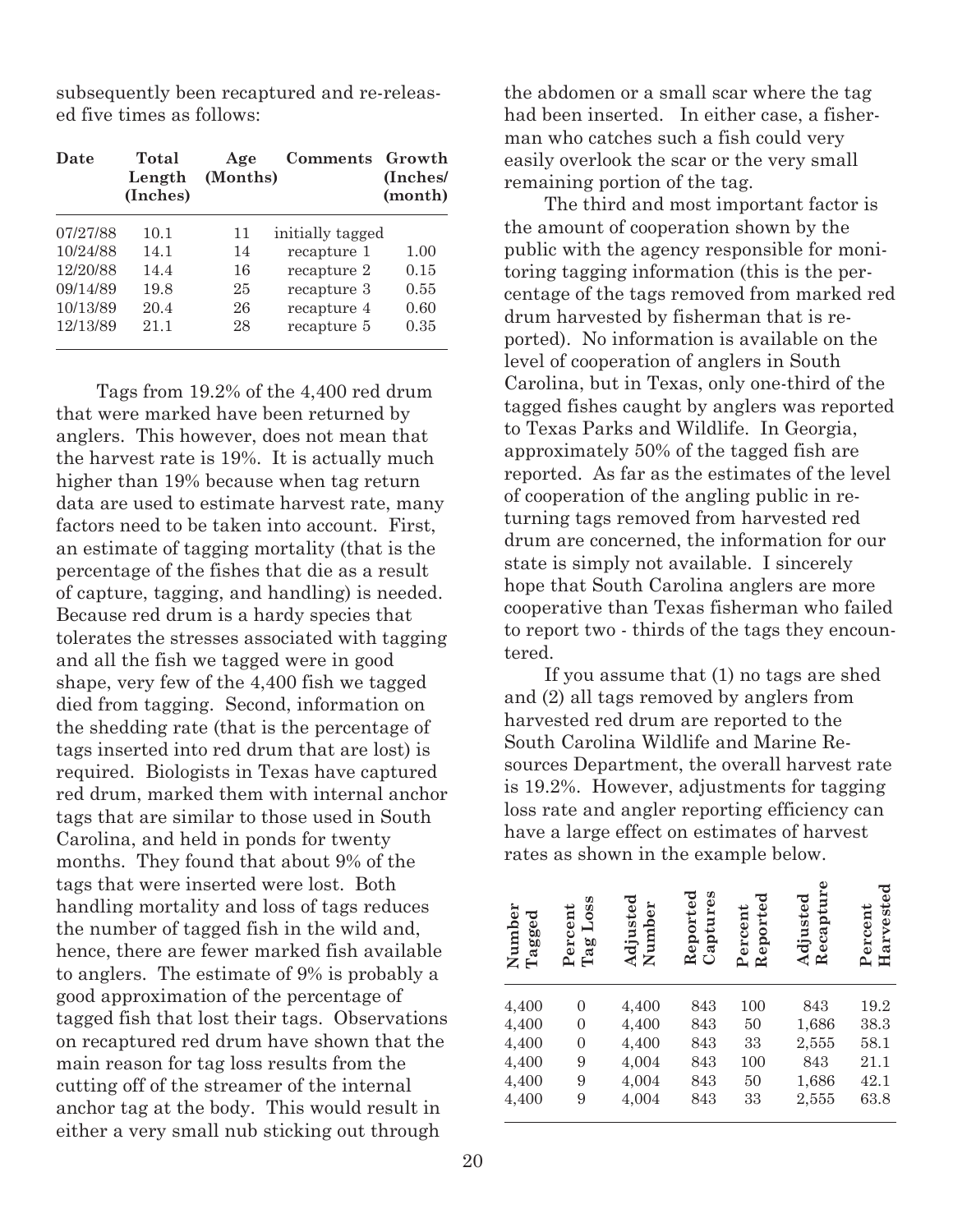

Figure 19. Some long distance movements of tagged red drum. Some recapture positions represent more than 1 recapture.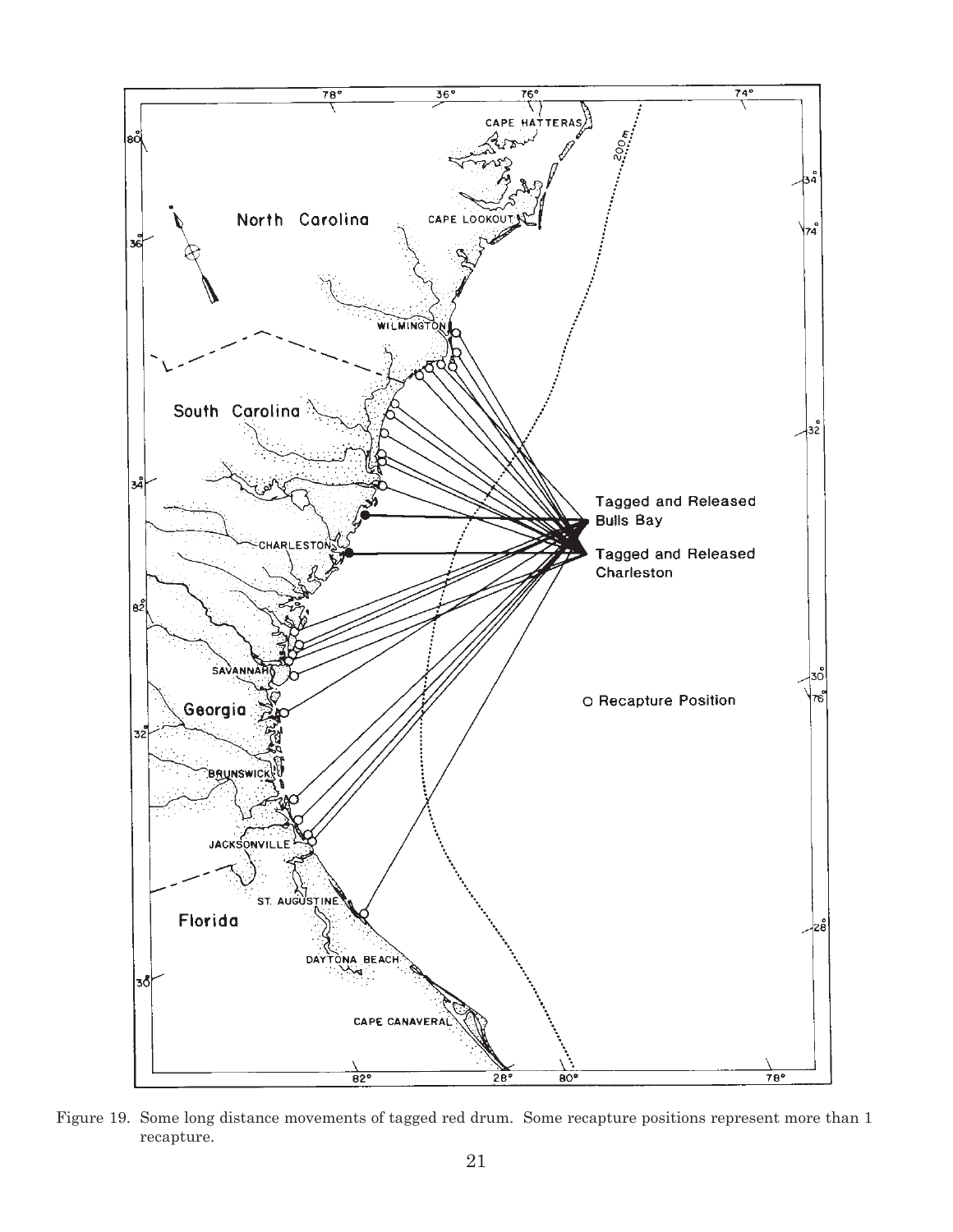In the worst case, a 9% tag loss and a 33% reporting rate result in 63.8% of the subadult red drum being harvested. Also, this does not take into account these that die from "natural" causes such as disease, winter freezes, or predation. When you consider that most of the red drum we tag are 1-3 years old, these data suggest that few reach maturity and spawn and provide more bass for the future.

## **FISHING TECHNIQUES**

#### **Surf Fishing**

In South Carolina, most red drum are caught by anglers fishing from boats in the tidal creeks, bays, sounds and inlets along the coast. However, in my estimation, there is no finer way to engage in combat with a red drum than by hanging a good fish in the surf on a deserted stretch of beach on a Carolina barrier island.

I began to fish the surf in earnest in the early 1970's while attending graduate school in Marine Science at the College of William and Mary in Virginia. My proudest possession was one of the old style four-wheel drive Ford Broncos (the one that looked like a box on wheels) that had rod holders on the front bumper and a roof rack on top. My six 11 to 13 foot long surf rods with their reels were cradled on the sides of the roof rack.

The truck was completely dedicated to running the then almost deserted beaches of the Outer Banks of North Carolina in pursuit of bluefish and red drum. At this time in my life, I was completely addicted to the sport of surf fishing and have many good memories of time spent on the Outer Banks. The people, places, dates, and catches make a collage in my mind.

The timing of my trips to the Outer Banks coincided with the movement of trophy-size red drum into the surf at Cape Hatteras in the spring (April-May) and fall (October-November). My ability to successfully fish the surf improved with time and I caught a number of red drum that weighed over 40 pounds with the largest exceeding the capacity of a 55 pound scale.

During the early trips, some of these big fish were killed. I bragged about them, photographed them, weighed them in so I would receive a North Carolina Tournament Certificate, and ate them. Five certificates for red drum that ranged in weight from 46 to 49 pounds are either stuck away in drawers or hung from the walls of my office. The fish I killed were old (probably 20 to 40 years of age), large members of the spawning population, a fact that was unknown to me at that time. In retrospect, the certificates were nice, but I wish I had set those fish free.

I'd like to share with you one of the very pleasant memories of my fishing career on the Banks. I don't fish there anymore because big red drum are available on South Carolina's barrier island beaches without the crowds of fishermen in North Carolina.

On a Wednesday in late October, the area around the lighthouse at Buxton on Hatteras Island was crowded with anglers fishing for large red drum. Crowds make me nervous, so after loading sandspikes, rods, etc., in the truck, I left to find a less congested fishing spot. Since Hatteras Inlet was also mobbed, I took the ferry at Hatteras Village to Orcacoke Island.

While driving down the beach at late ebb tide, I scanned the surf looking for a cut through the off-shore sand bar with an area of deeper water called a slough on the Banks. Upon finding one of these cuts, I would record the distance from the hole to a reference point, usually the access ramp which crossed the dunes to the beach. After going down the beach another one to two tenths of a mile, a driftwood stake would be driven into the beach above the high tide mark. At night, if someone used the stakes as a fishing location, they would not be where I wanted to be, but down the beach a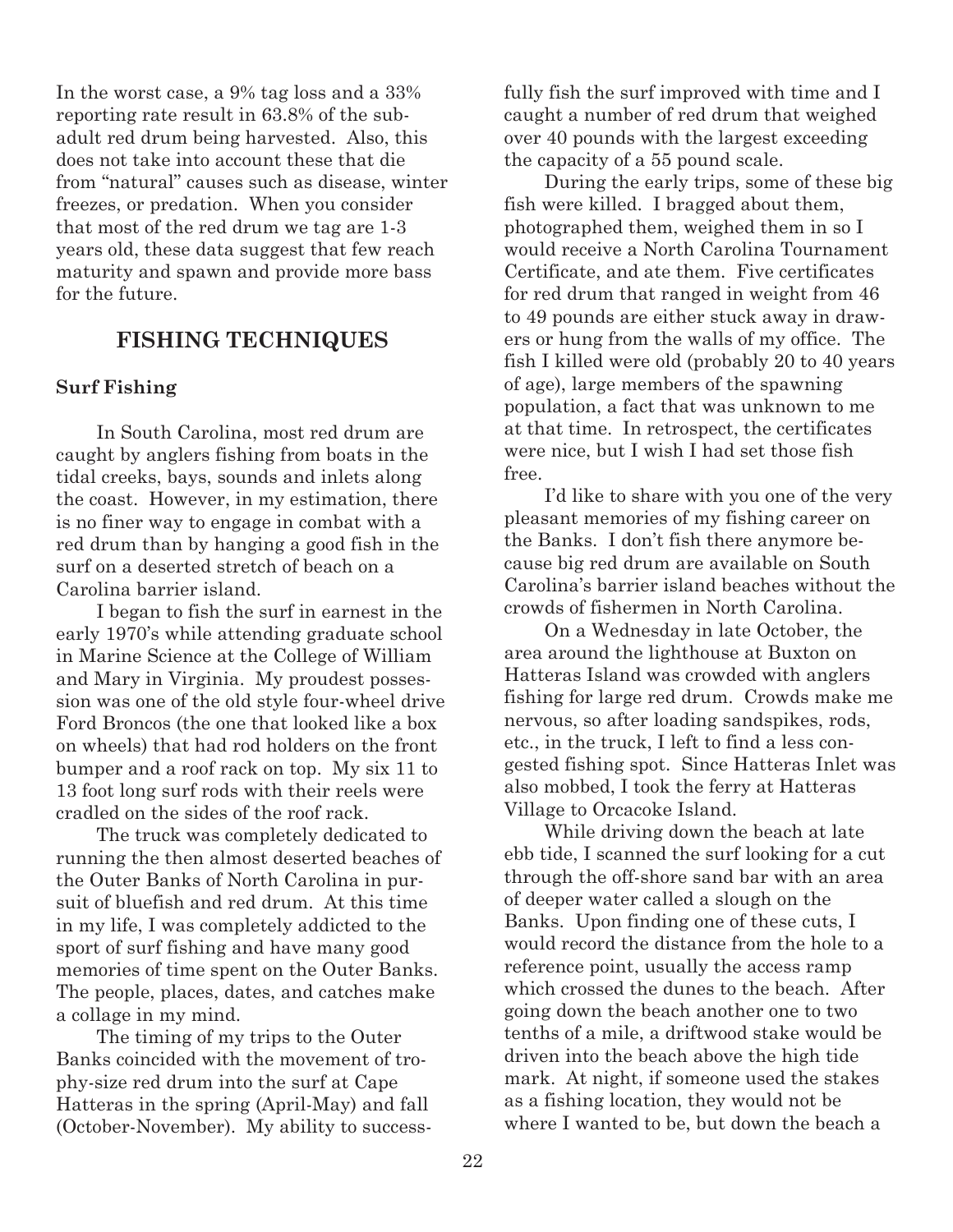distance great enough so as to not bother me.

The truck was parked above the high tide mark, and preparations were made to fish that night's incoming tide. The Coleman stove came out and a pot of coffee was rustled up. The evening's menu consisted of extra chunky peanut butter and grape jelly on white bread (it's easy to remember what I ate that night because that was standard fare), and since the bait knife was the easiest to get to, the sandwich had a faint taste of mullet. Three rods were placed in sandspikes spaced about ten yards apart near the water's edge, and the bait box was removed from a cooler.

To store cut bait, mainly mullet, I like to use rectangular shaped Tupperware containers that are used to store bread. I line the bottom with a layer of salt and put a layer of scaled fillets with the skin attached from one to three pound mullet. Layers of mullet and salt are alternated. The salt toughens the bait so that small fishes do not pull the bait off.

The wind was light and the surf moderate. A four-ounce pyramid sinker probably would have held the baits in place, but six ounce sinkers were used. Since I planned to fish three rods, if a bait broke free and was pulled along the bottom by the longshore current that ran down the slough, I would have a mess on my hands trying to untangle three lines in the dark.

Three chunks of bait were threaded on the 9/0 hooks, and the rigs were cast into the slough. One was thrown out as far as I could heave it. The second went out a medium distance, and the third was cast short, close to the beach. I set the drags on the three rods with light tension, seated myself in a lawn chair, and waited for what the tide would bring.

The next few hours were spent freshening baits, checking drags, and drinking coffee. The tide would be high at 2 a.m. and the night was clear with shining stars. There wasn't another soul on the beach, and it was one of those times when your head fills with all kinds of deep thoughts. Sometime around midnight, I dozed for a few seconds, and woke with a start. False alarmnothing was happening. My reaction was one of those reflexes that all of us have had when we doze off at locations when we're not supposed to (like in church or school). I rechecked the baits, and settled back down in the lawnchair with a hot cup of coffee. The rod that was cast out farthest in the slough bent and the drag screamed. I grabbed the rod and tightened the loose drag. The force on the rod and the rate of disappearance of the line from the spool indicated that there was a large fish attached.

Excitedly, I hung on as the fish pulled out more line when a thought entered my mind - "What if a school swam into the slough?" Two more baits were still soaking in the surf. The "What if" then happened.

The fish I had was headed off-shore and down the slough, and the second rod went off. Then, the third went off. My situation was (1) I had three rods; (2) I had two hands one of which was slightly scalded from the coffee spilled on it during the excitement when the first fish hit;  $(3)$  I was alone;  $(4)$  I had three large red drum on; and the 20 pound test line was quickly disappearing from the reels.

I cradled the first rod in one arm and grabbed the second. Fortunately, it went slack as that fish got off. The fish on the third reel was hung solidly and I didn't have much line on the spools of either reel. When I tightened the drag on the third reel, it went slack.

I then refocused my attention to the first rod. The fish had left me about 75 yards out of the 300 on the spool. Slowly I walked down the beach in the direction of the fish, lifting and dropping my rod tip and cranking the reel as I went. Some line was retrieved, but it was touch and go. The fish was tiring because its runs were slower and shorter now.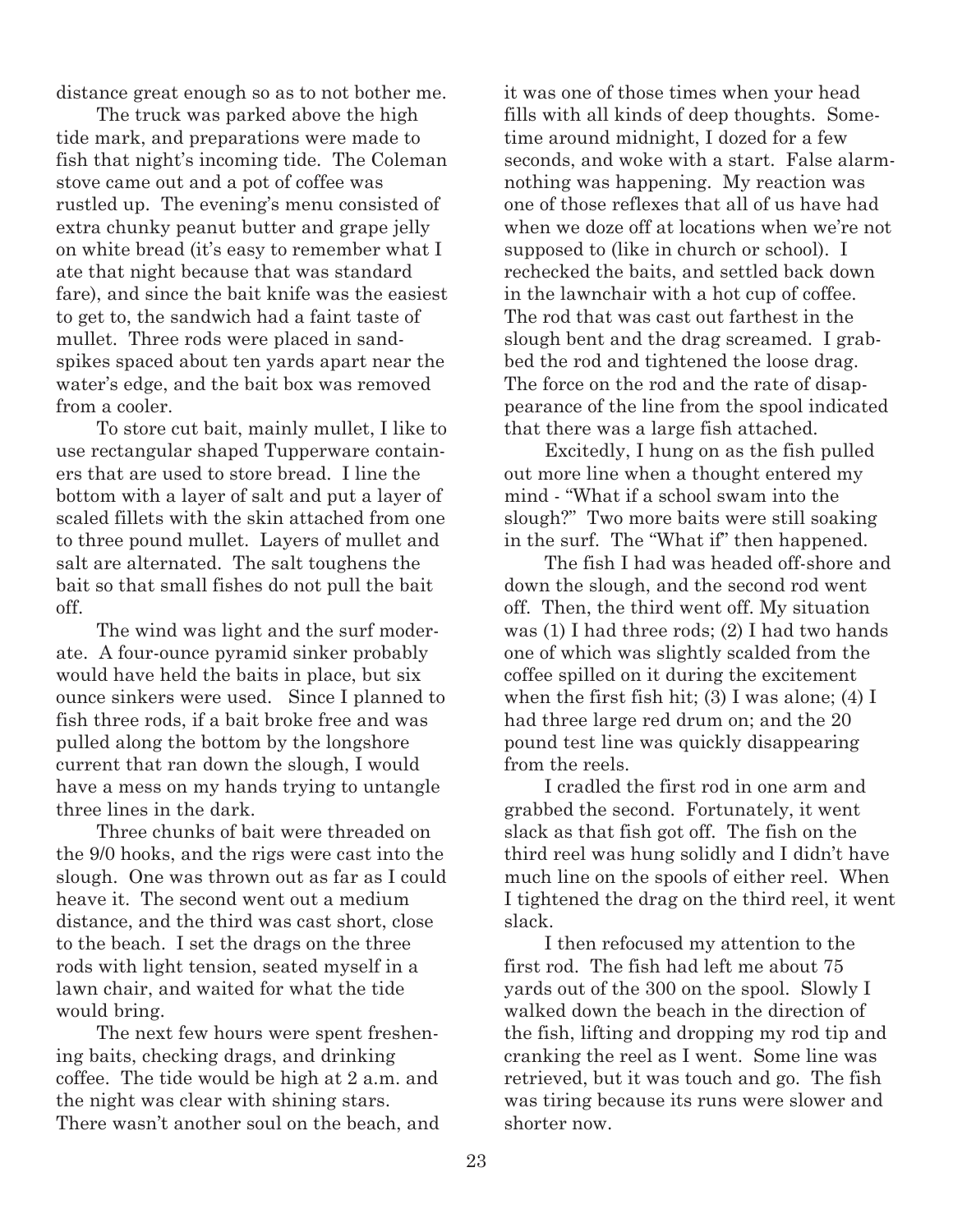After some time (I have noticed that anytime you catch a large fish, the first thing people ask you is how long it took to land the beast. I don't know about you, but when the drag on my reel screams, the last thing I look at is my watch. In addition, watches should be banned on barrier island beaches.) I had worked the fish to the breakers near the beach. I waded out into the water and waited until the fish could be surfed onto the beach by a wave.

As the foamy sea receded, the red drum was stranded on the sand. After removing the hook and setting the rod down on the beach, I walked the 40 to 50 pound red drum back into the surf. There, after being pushed and pulled to get seawater flowing across the gills, the fish splashed, and with a thrash of the tail, swam off into the dark water.

I retrieved my rod and started down the beach towards the faint outline of the truck which was about half a mile up the beach. The lawnchair was over turned and the coffee cup was half buried in the sand. The other lines were reeled in and one lacked bait and the other terminal tackle.

For a brief instant I thought about baiting up again and giving it another shot. Instead, sand was rinsed from the coffee cup, and it was filled with a generous portion of brown fluid that served as emergency medication. Sitting in the chair, I toasted the powerful red drum who had provided such a wonderful night. Salutes were also made to the two fish that got away. Still dressed in waders, alone on a barrier island beach with good thoughts in tow, sleep overcame me.

The next day, a fisherman that I knew fairly well asked how I had done. "Not much. One wimp I threw back. So slow I fell asleep in my lawn chair. Don't waste your time. You do anything last night?" I said as plans for the next night were being made in my mind. Secrecy is a must for folks like me who are allergic to people when drum fishing at night. That story is gospel as I remember it, and now let's get back to the task at hand.

Surf fishing for red drum requires the use of fairly heavy tackle since the angler will be casting a 3 to 8 ounce sinker plus a relatively large piece of bait. Also, there is the possibility of hooking a trophy-sized fish in the 40 pound class. The surf is not the place to challenge red drum with light or ultra light tackle. This point was well illustrated to me one day while fishing for red drum with a friend. We caught a few fish in the 5 to 15 pound range, and he was using light tackle (medium-light action rod, 12 pound test line). This gear was adequate to handle the fish thus far encountered. I issued warnings to switch to a heavier rod, however, as a "sportsman" he continued to use the light weight gear. Shortly thereafter, his rod bowed, the drag screamed, and the fish took off for parts unknown. After a good, quick run which took almost all the line on the lightweight reel, panic set in. Additional pressure was applied to the drag in an attempt to turn the fish, and the line parted. He looked at me with as sad a look as I have ever seen and said "You shouldn't go bear huntin' with a 22." Enough said about light tackle in the surf.

Although there are probably as many different variations in the tackle used in surf fishing as there are anglers, I will try to describe the types of equipment that have worked well for me. I prefer a spinning rod, 9 to 13 feet in length, strong enough to handle heavy terminal rigs and large fish. Surf rods are manufactured out of two general types of materials, fiberglass or graphite. Those made of graphite are light and strong but are more expensive than fiberglass.

My six surf rods are all one piece, fiberglass. I avoid those made in two sections that are joined with a ferrule. My distaste for them stems from the weakness of the two piece rod in comparison to the one piece. Several times, I have seen these break at the connecting point when fighting large fish. It may be difficult to find a one piece surf rod of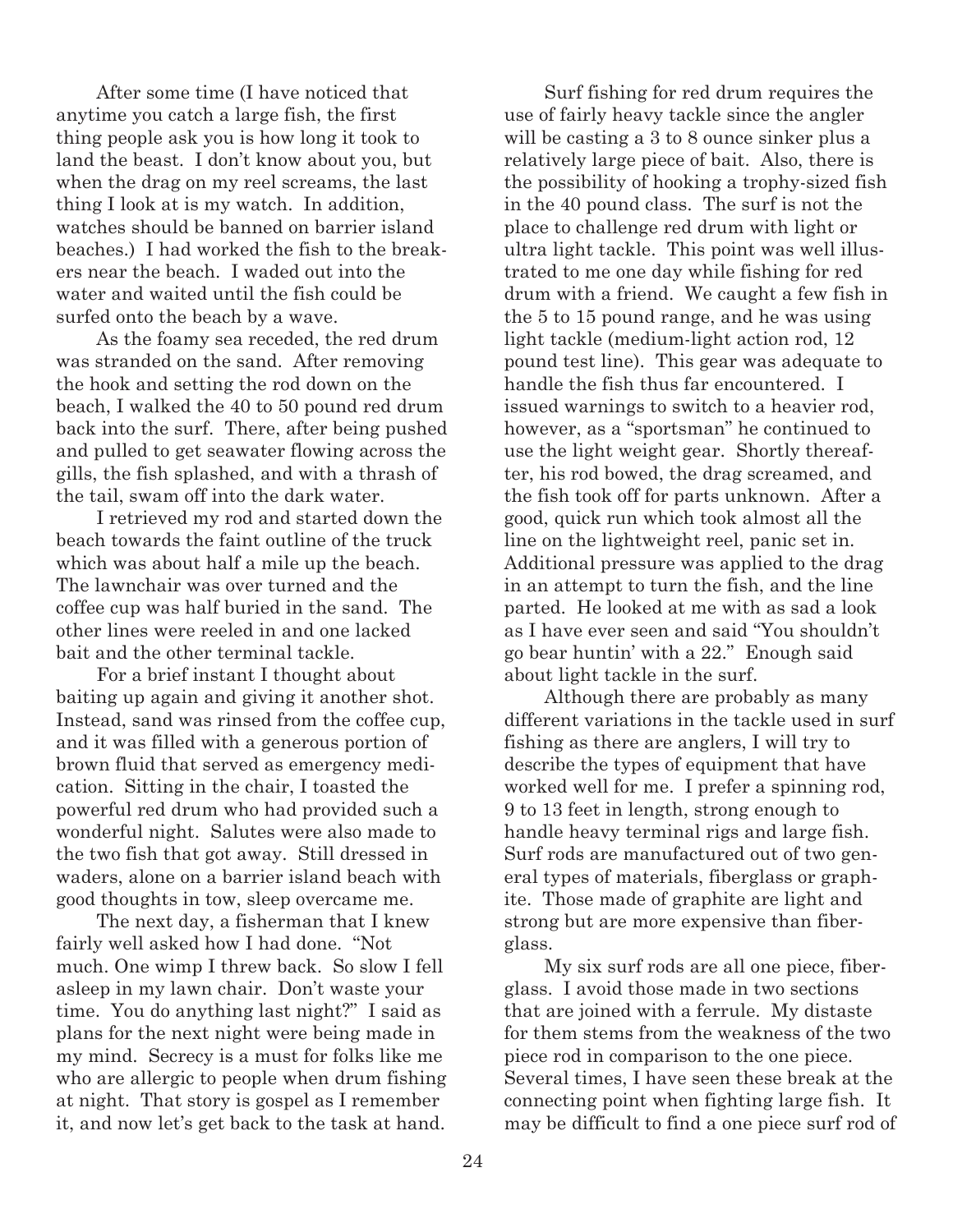the appropriate length, but once found, you have a piece of equipment well worth the trouble. Catalogues from outdoor sporting equipment suppliers generally do not offer one piece fishing rods over 7 feet in length because of shipping problems. To get a good, one-piece outfit, you will either have to order a custom built one from a full service tackle shop or purchase a blank and the associated hardware (reel seat, guides, grips) and build your own. There are several "How To" books available that can be ordered from **Saltwater Sportsman**, that provide step by step instructions on rod building and repair. If you have the time and patience to undertake such a task, the monetary savings can be considerable. If you can't procure a good one piece rod, most coastal tackle stores carry a reasonably good line of two piece surf rods.

An important consideration is the type of guides on the rod. Over time, the passage of monofilament through chromed stainless steel guides causes them to groove. This in turn, frays the line making it weak and likely to break. Newer composite metals and ceramic guides have alleviated this problem, however, when purchasing a rod, look closely at the guides. If metal, ask the dealer about their resistance to grooving by monofilament fishing line.

The spinning reel should be balanced with the surf rod and have a large line capacity. As a minimum, I would recommend that the reel hold at least 250 yards of 20 pound test monofilament. Trying to save money by purchasing an economical surf reel is an unwise decision. Buying a reel is like buying a tool. A quality tool will cost more, but will last longer and perform better. Get a good, dependable reel; remember you go fishing for pleasure, and cheaply made, malfunctioning equipment can ruin an outing. Be sure to purchase a spare spool for your reel and fill it with the appropriate line. If you have a problem with the line, you then have the option of changing to a new spool.

When you go into a quality tackle store

or browse through a catalogue of a large mail order house that specializes in fishing tackle, the diversity of fishing lines is usually amazing. Prices range from low to extremely high. For example, in a recent catalogue, prices for a 650 yard spool of monofilament ranged from \$6.50 to over \$20.00. For surf fishing, I prefer clear Ande 20 pound test monofilament line. I have found it to be strong, resistant to abrasion, and available in 1/4, 1/2, and 1 pound spools at moderate prices. Other manufacturers such as DuPont, Berkeley, and Shakespeare produce quality lines that are satisfactory. It is largely a matter of personal choice, however, very cheap line is generally stiff and has a tendency to tangle easily. Do not be shy about changing line if the spool becomes low or the line is badly twisted or abraded.

Terminal tackle consists of hooks, leaders, swivels, and sinkers. The size of the sinker needed to tend bottom without drifting depends on surf conditions. If the surf is small or moderate, a two or three ounce pyramid sinker should be sufficient to hold bottom. However, rough surf and strong longshore currents require heavier sinkers. At times a six to eight ounce pyramid sinker is needed to keep the bait stationary. Successful surf fishermen usually carry several sinkers of different weights and select the proper size for the conditions. Do not use more than the minimum weight necessary.

A very popular arrangement of the terminal tackle is called a "fish finder" rig. Basically the line above the swivel, leader, and hook is threaded through a nylon "slider" to which the pyramid sinker of appropriate weight is attached by means of a connector. The theory behind this rig is that when a fish picks up the bait, it will not feel the weight of the sinker. Current thought is that if a fish feels the weight of the sinker, it will not take the baited hook. The remainder of the rig includes a #3 (65 pound test) or a #5 (100 pound test) black finish, brass barrel swivel secured to an 18 to 24 inch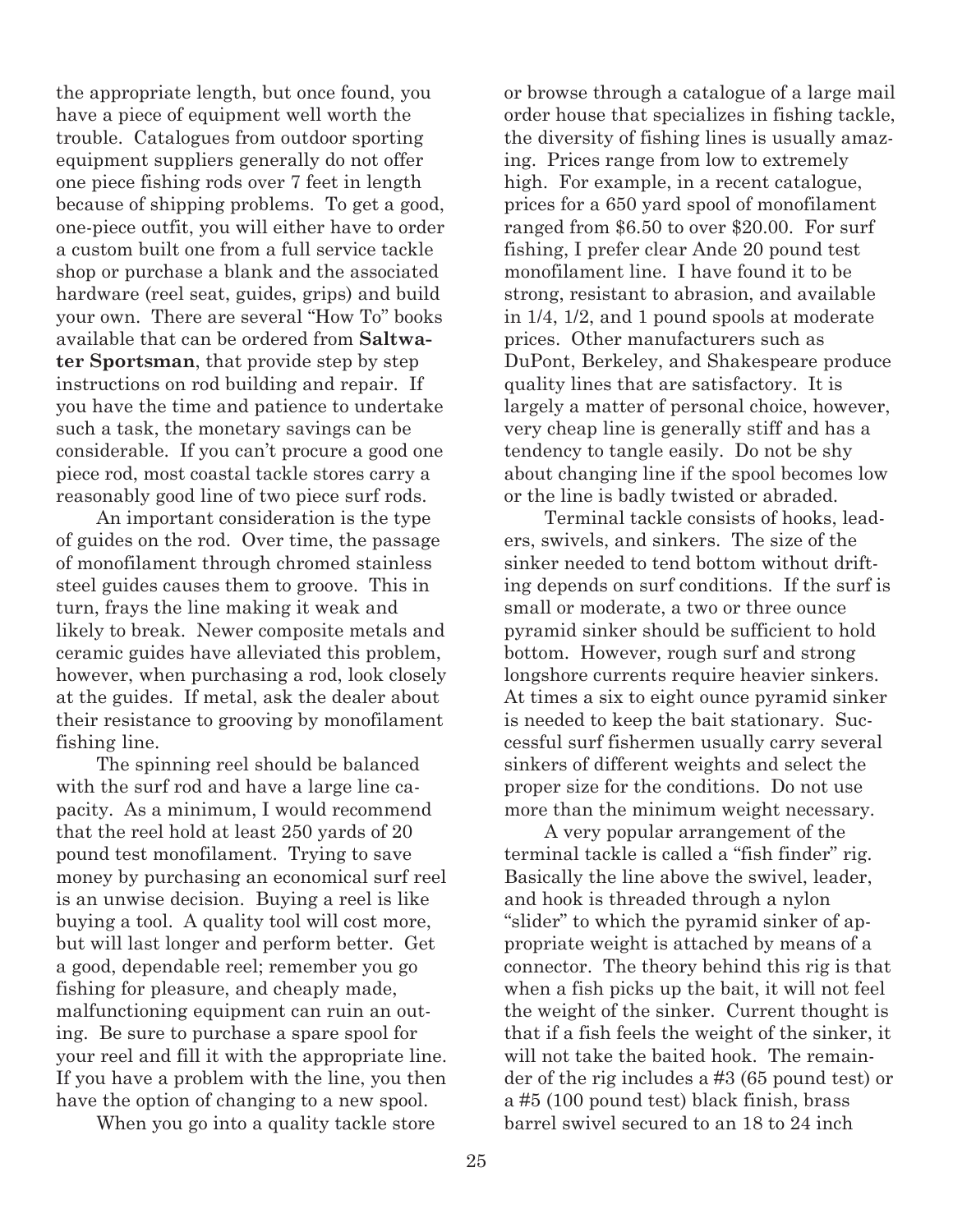monofilament leader (50 to 80 pound test) with a 5/0 to 9/0 O'Shaughnessy hook. I use clinch knots to put the tackle together (Figure 20 & 21).

Some anglers who fish with cut bait in the surf use Tuna Circle Hooks, a hook style that has been part of the tackle of commercial fisherman for many years. Size 6,7, or 8 (Figure 22) can replace the O'Shaughnessy hook on the fishfinder rig. I make one minor modification to this style of hook. They are manufactured without an off-set, that is, the part of the hook that curves up to the point is in the same plane as the shank. To modify it, I place the shank in a vice and bend the terminal end of the hook to one side with pliers to off-set it slightly. In the second general type of surf rig, the sliding nylon sleeve is removed and a 3 way swivel is substituted for the barrel swivel. The line from the reel, leader, and pyramid sinker are all connected together at the swivel (Figure 23). As in the fish finder rig, a tuna circle hook can be substituted for the O'Shaughnessy hook.

During the best times of the year for catching trophy red drum in the surf, fairly large sharks are present along our barrier island beaches. Since a shark can and frequently does bite through even heavy monofilament, a different type of leader

material will increase the probability of successfully hooking and holding one of these "toothy critters" in the surf. Therefore, some fishermen substitute 40 or 60 pound test nylon coated stainless steel cable for the monofilament leader. Instead of knots, the leader material is joined to the hook and swivel by means of crimped sleeves. The cable is available both coated with nylon and uncoated. Sleeves are specifically manufactured for a given size of cable, and the angler needs to be sure that when purchasing them, the sizes match. Many red drum fishermen use cable leaders for the added margin of protection it provides.

I have always used the stationary sinker rig for two reasons: (1) when casting the fishfinder, the sinker has a tendency to slide up the line and reduce the distance of the cast; (2) it has been my experience that the fishfinder rig fouls frequently and you end up with a mess at the end of your line. However, some of the best surf fisherman I have known, use a fishfinder exclusively, and you can't argue with success. Both work, so use the one that is most comfortable for you.

The last type of surf rig has two hooks and is generally used when the smaller, subadult red drum are available in an area. The sizes of the components are smaller than



Figure 20. Diagram of a fish finder rig.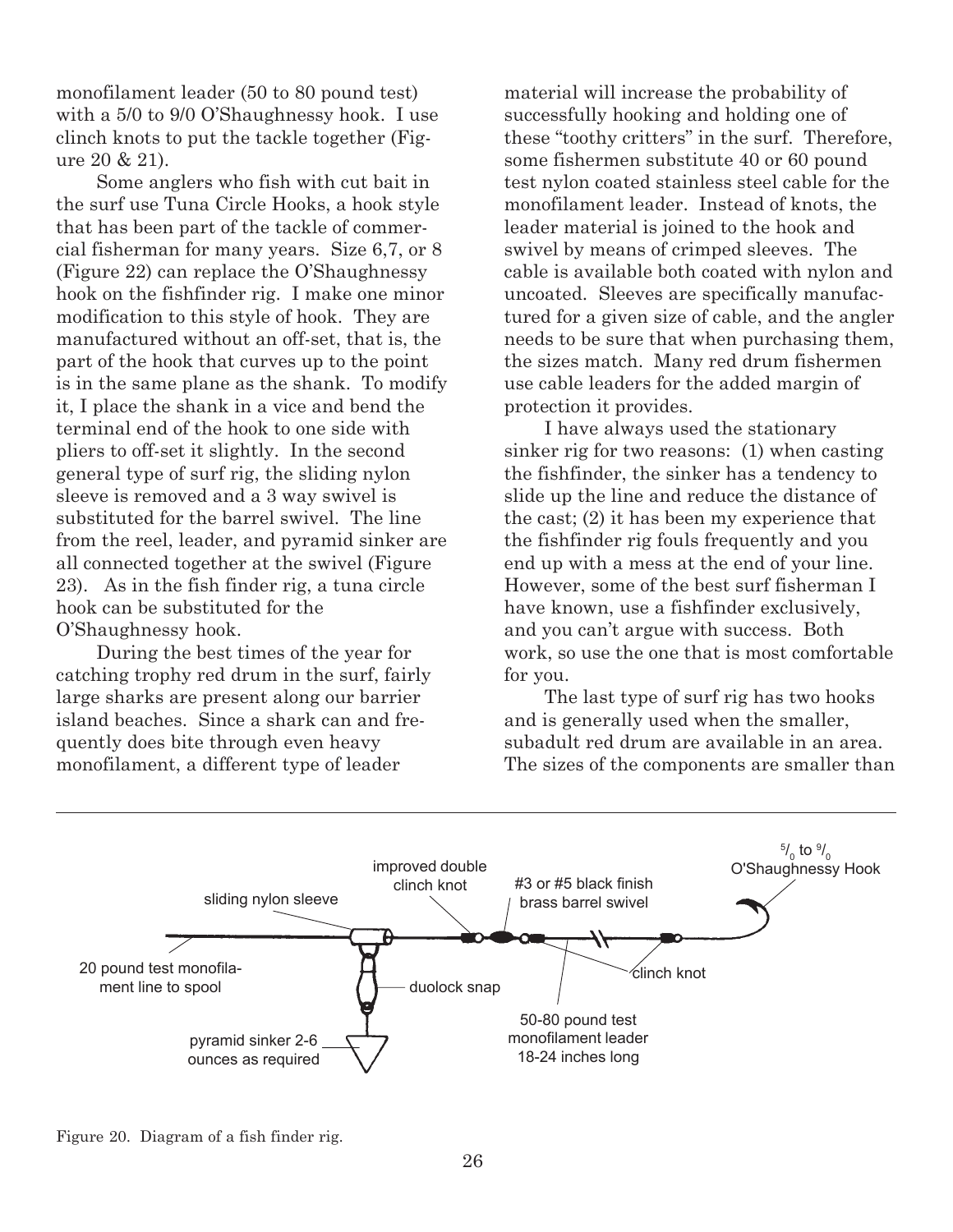

**Fig. 1** Pass the end of the leader or line through the hook eye, and pull about six inches of line through to tie the knot. Bring the end of the line back toward the stand-



**Fig 2.** Slowly pull on the standing part of the line, and the line's end, until the turns in the knot draw tightly against the hook eye.



**Fig. 1** Double the line, bringing the line end back parallel to the standing line so there is about eight inches of double line. Take the end of the double line and push it through the hook eye. Wrap the doubled line end five times around the doubled standing part of the line, and push the line end back through the loop formed near the hook eye.



**Fig. 2** Pull the doubled line end through the loop in front of the hook eye, then push the end through the large loop as shown.



**Fig. 3** Moisten the knot with saliva, then pull tight.

Figure 21. Clinch knot (upper) and improved double clinch knot lower for connecting terminal tackle together.





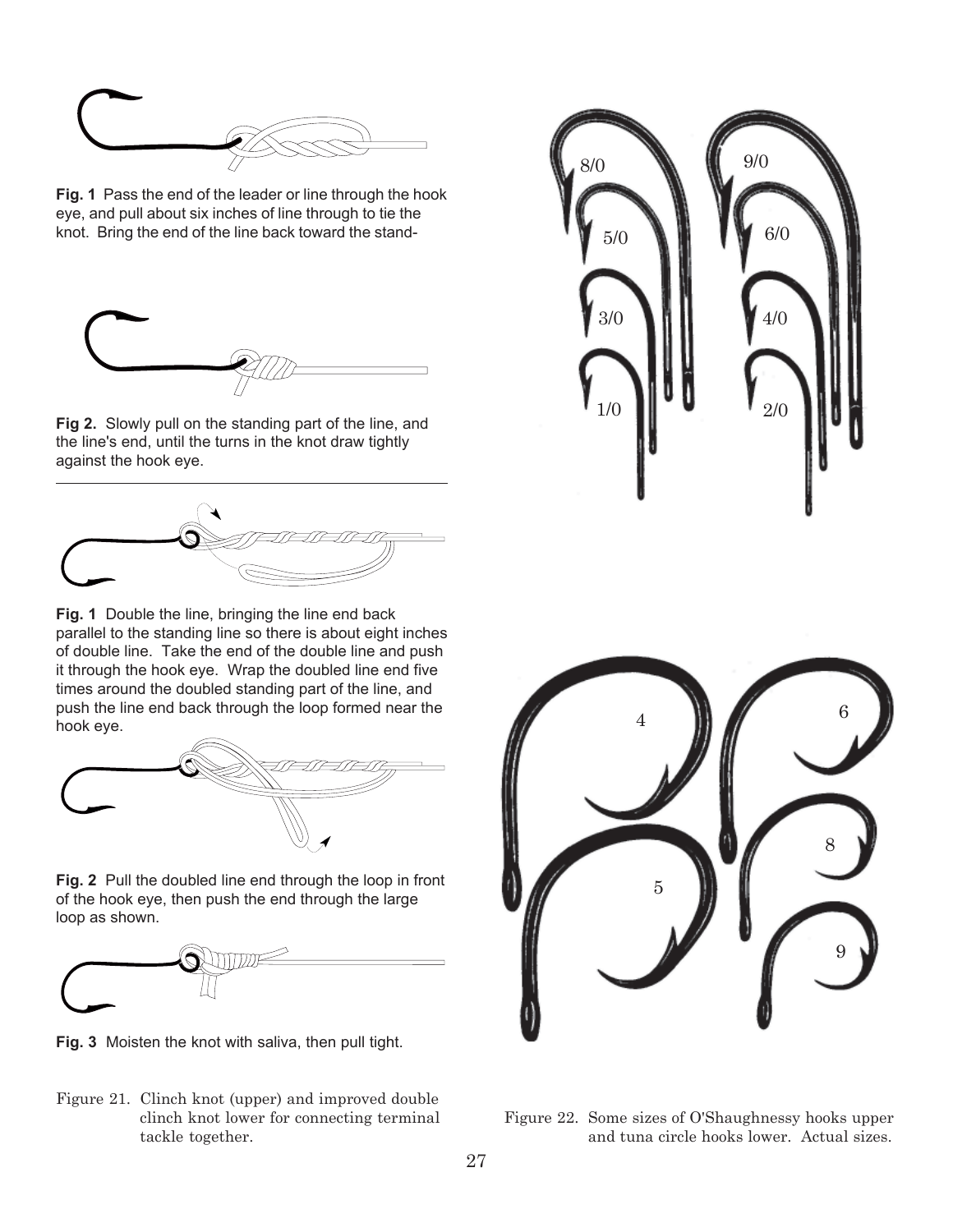the other types since smaller fish are generally targeted (Figure 24). The two hook style bottom rig can be used to catch whiting, Atlantic croakers, or spot in the surf after smaller hooks (#1, 1/0) are substituted for the 3/0 or 4/0 hooks.

In coastal South Carolina, most of the good surf fishing spots are accessible only by boat. Usually, the boat is anchored behind a barrier island or an off-shore bar in protected water. Gear must then be carried to the fishing area, a distance that varies from several hundred yards to several miles. If you're like me, you neither want to transport any more stuff than necessary nor forget something in the boat and have to walk back to get it. To help those who have never tried the sport to get started, I have listed below some of the essential equipment.

Since surf fishing for red drum peaks in spring (April - May) and fall (October - November), water temperatures will be below 70°F. Therefore, a pair of chest waders is a must. They are produced by several manufacturers at a variety of prices. One note of caution. Do not ride in your boat to and from the fishing site with your waders on. If you should happen to fall overboard and the waders fill with water, you could drown.

When surf fishing from the beach or on an off-shore bar, you have two choices. Either you can stand for 2 or 3 hours holding the fishing rod or you can use a sand spike and set the rod in it. To me, a sand spike is a must and is frequently the most overlooked piece of surf fishing equipment. A well designed spike can make a surf fishing trip much more pleasurable. However, beware of cheaply constructed sand spikes made of lightweight materials; they lack durability and provide little service.

The sand spike can be used to not only hold the fishing rod but also the bait and a stringer for your catch. Figure 25 provides a general plan for one that is easy to construct. On the top eye you can attach a small bait bucket with a brass or stainless steel snap eye which can be purchased at a hardware or marine supply store. Any small pail with a handle and a lid can be used for bait. I would suggest adding some salt to the bait to toughen it and prevent spoilage. Frozen cut bait, even when salted after thawing and cleaning, is not very good because it does not stay on the hook as well as fresh bait. Live bait works best, but it is very hard to keep alive when surf fishing.

Since it is no fun carrying a heavy tackle box long distances down the beach to the fishing location, a minimum amount of extra tackle that might be needed should be taken. The spare tackle includes several



Figure 23. Diagram of a surf fishing rig for red drum.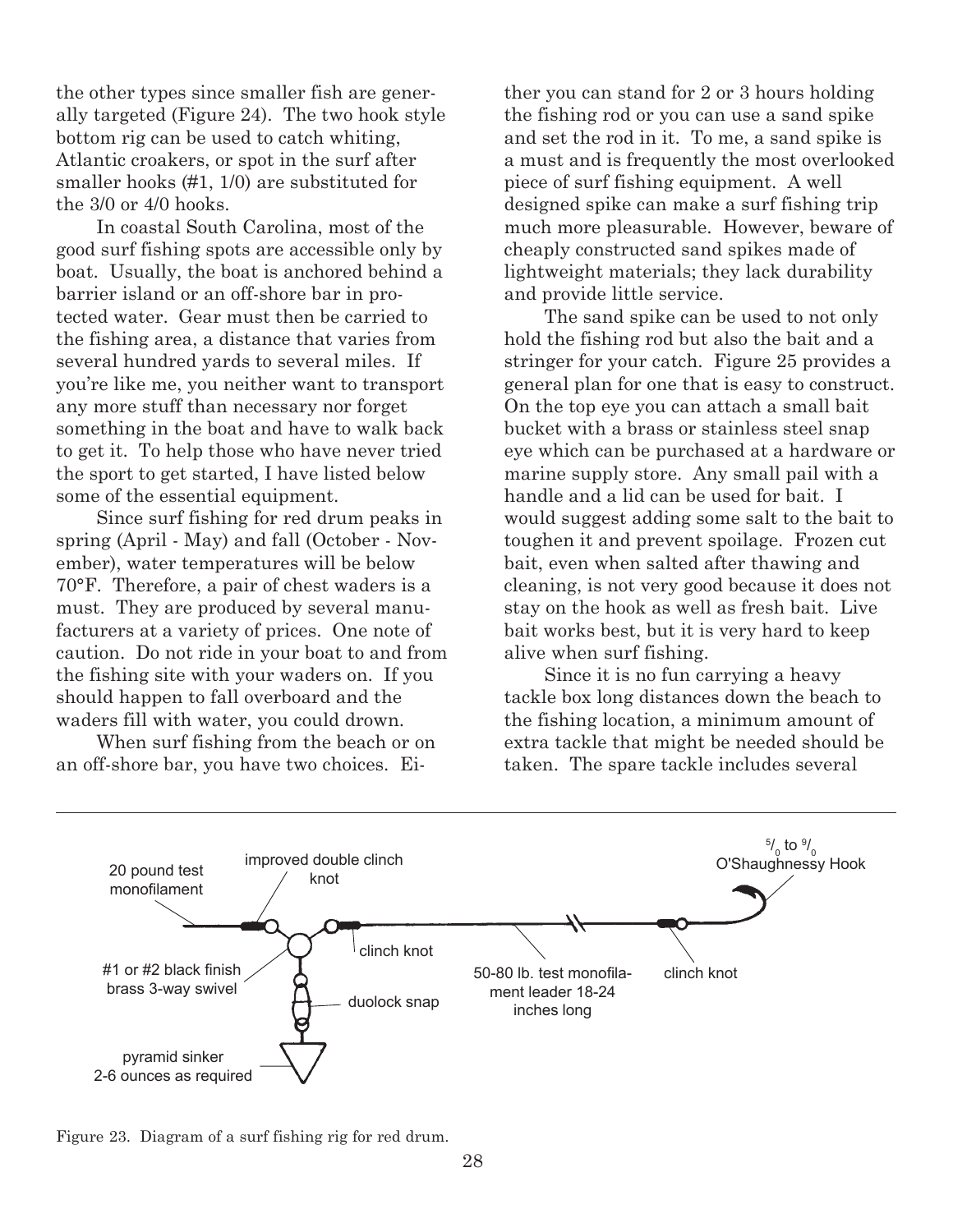

Figure 24. Two hook surf rig.

terminal rigs, an extra spool of the appropriate pound test fishing line for the reel, additional pyramid sinkers of different weights, and either a pair of needle-nose pliers or one of those gadgets to remove hooks from the catch. Also, when fishing at night, I use a small disposable pocket flashlight secured to a string with plastic electrical tape and hung around my neck. Prior to the fishing season, I put together about 50 terminal rigs for surf fishing. Each one is individually placed in a small zip-lock bag to prevent tangling, and stored for later use. Packaged in this manner, they are convenient to carry.

Best fishing is on the rising tide. Experienced anglers arrive at the beach at low tide to identify the deeper holes. To locate these, carefully observe the profile of the beach. If the beach slopes gently, the water Figure 25. Sandspike for surf fishing.

offshore is shallow (Figure 26). If the profile is steep, waves break close to shore carrying away sand and leaving deeper water. By observing the breakers, you can locate deeper holes and cuts. Since red drum move into these deeper areas on the incoming tide to feed, fishing the cuts increases your chances of catching a red drum.

It has been my experience that more trophy-size red drum are caught at night than during the day. The old timers and those anglers who catch many large red

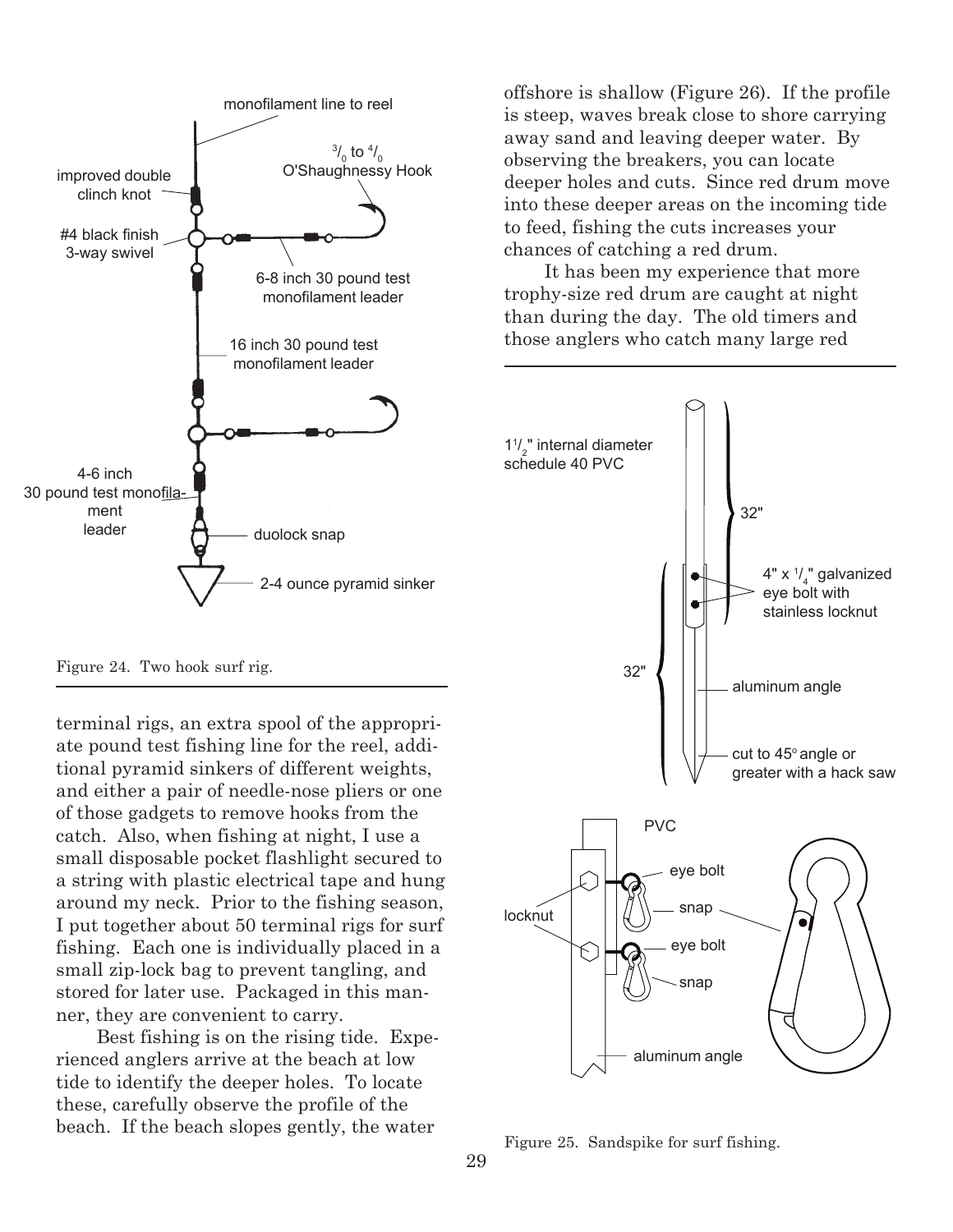Gently sloped beaches have the waves breaking offshore with most energy being dispatched before the wave reaches the beach.



Steep sloped beaches have the main force of the wave breaking very close to shore which scours out a deeper area.

The off-shore bar will have a cut through it where the beach has a steep slope; fish move through this cut to feed along the beach.



Figure 26. Read a beach to locate cuts and fioles.

drum, fish mainly at night. Very few people know where they go, when they go, or even if they are successful. Surf fishing for red drum makes people kind of "close to the vest" with their knowledge.

There are many beaches along South Carolina's coast where a surf fisherman can do battle with a red drum. Remember that the topography of the beach changes seasonally and annually, and you can not simply go to a site, cast in a bait, and expect to catch a red drum. Study the lay of the beach and consider it from a fish's perspective. Ask yourself the question "If I was a red drum

where would I go to obtain the maximum amount of food for the least effort?" Although in the surf they feed on other fishes like spot, they primarily eat crabs (which are also a good bait). The surf breaking on the bars frequently uncovers crabs that are partially buried in the sand. These make the red drum's supper. Cuts in the bars provide the "highways" for the large fish to move and feed. Good luck and good surf fishing.

#### **Boat Fishing**

By far most red drum are caught in coastal South Carolina by anglers who fish from boats. These individuals stalk the creeks, bays, sounds, inlets and waters in front of the barrier islands. In the protected waters of the creeks and the smaller bays, red drum range in size from less than the minimum legal size of 14 inches in total length to a few fish in the 15 pound range. In the lower parts of the estuary, around inlets and on the oceanic side of barrier islands, small, medium and trophy size red drum can be caught.

To better understand how, when, and where to catch red drum inside the estuaries, the previous information about their movements and diet is helpful. The subadult red drum inside the estuaries move with the tide. Previously, I explained that one of its favorite foods is fiddler crabs. These crustaceans live in burrows that are underwater only during those periods when the tide floods mudflats and the marsh surface. In places where large areas of marsh that have dense populations of fiddler crabs are flooded at high tide, red drum move up on the marsh surface to feed. If you drift along the shallows adjacent to such an area at night around low tide when the water is clear with a spot light, frequently either red drum or their "vapor trails" (a line of sediment that is suspended in the water by the rapid escape of the startled fish) can be seen. Most often, red drum can be observed around the sub-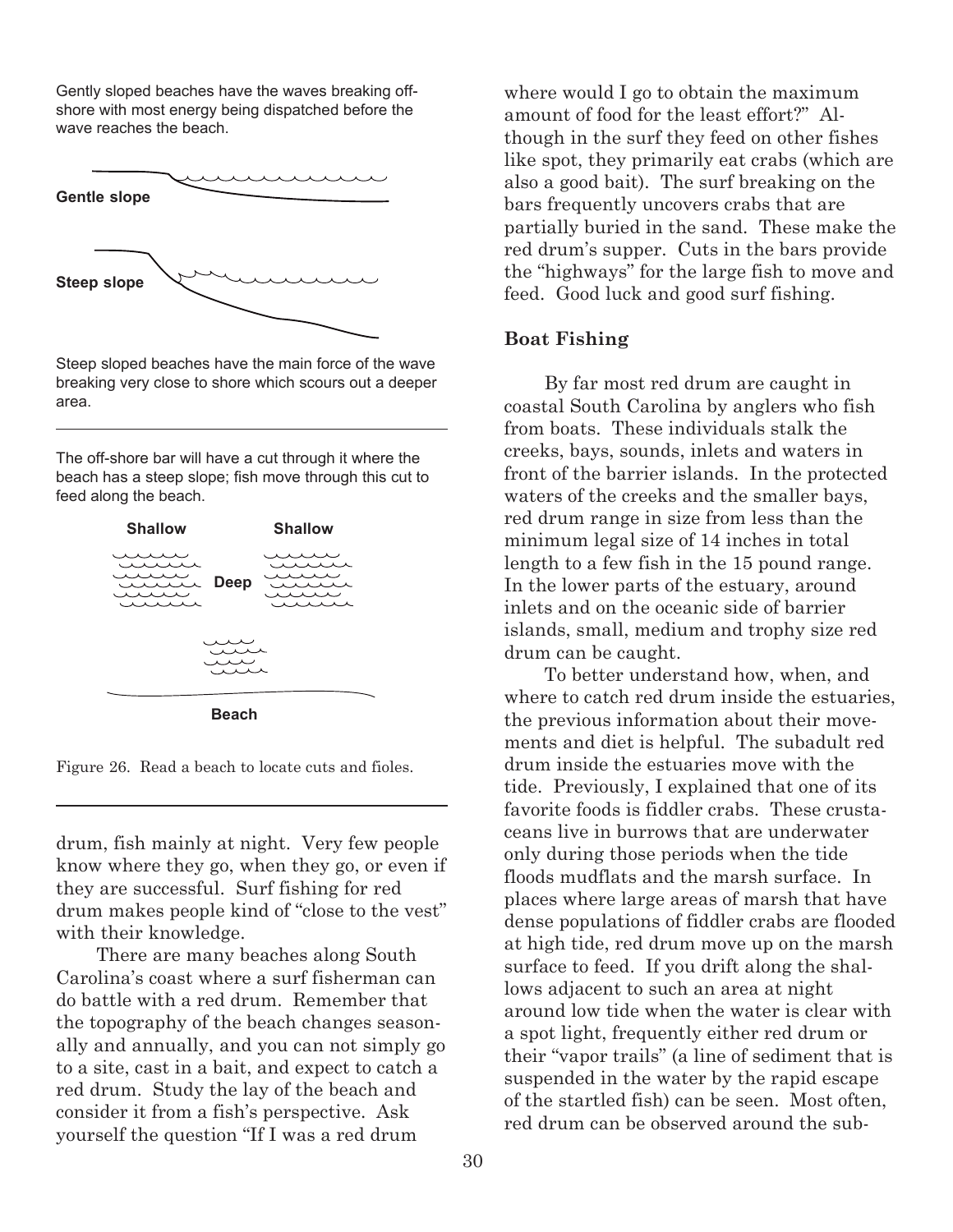submerged shell exposed oyster bar exposed oyster exposed  $\bigcup$  bar oyster bar exposed oyster bar submerged shell submerged shell shoreline Areas with the greatest probability of holding red drum at low tide.

marsh surface covered with stands of cordgrass

Figure 27. Diagram of a shoreline with exposed and submerged oyster reefs at low tide demonstrating where red drum might be located around low tide.

merged edges of oyster bars in water that may be only 6 to 8 inches deep (Figure 27). On occasion, you might find them with their backs sticking out of the water.

When gigging (graining) was permitted year round, those individuals that participated in this sport, would wait until an "Alberta Clipper" would come through the area in January or February. As this fast moving cold front passed, cold northwesterly winds would drop the air temperature to freezing or below. Strong winds would stir and cool the estuarine water quickly. After a hard blow of a day or two, the winds diminish, and the waters inside the estuary clear.

It is then that red drum would be easy targets for the barbs of a gig because of their inability to regulate their body temperature which results in the fish becoming sluggish and slow moving in these cold waters. Gig fisherman would venture out on the early incoming tide on these clear, cold nights in boats equipped with lights to illuminate the shallows, these "cold stunned" red drum were easy targets. I have seen old photographs of gigged red drum from four to ten pounds covering the bottom of a pickup truck's bed. Most gig fishermen would stop patrolling the shallows when the water reached the marsh surface because as the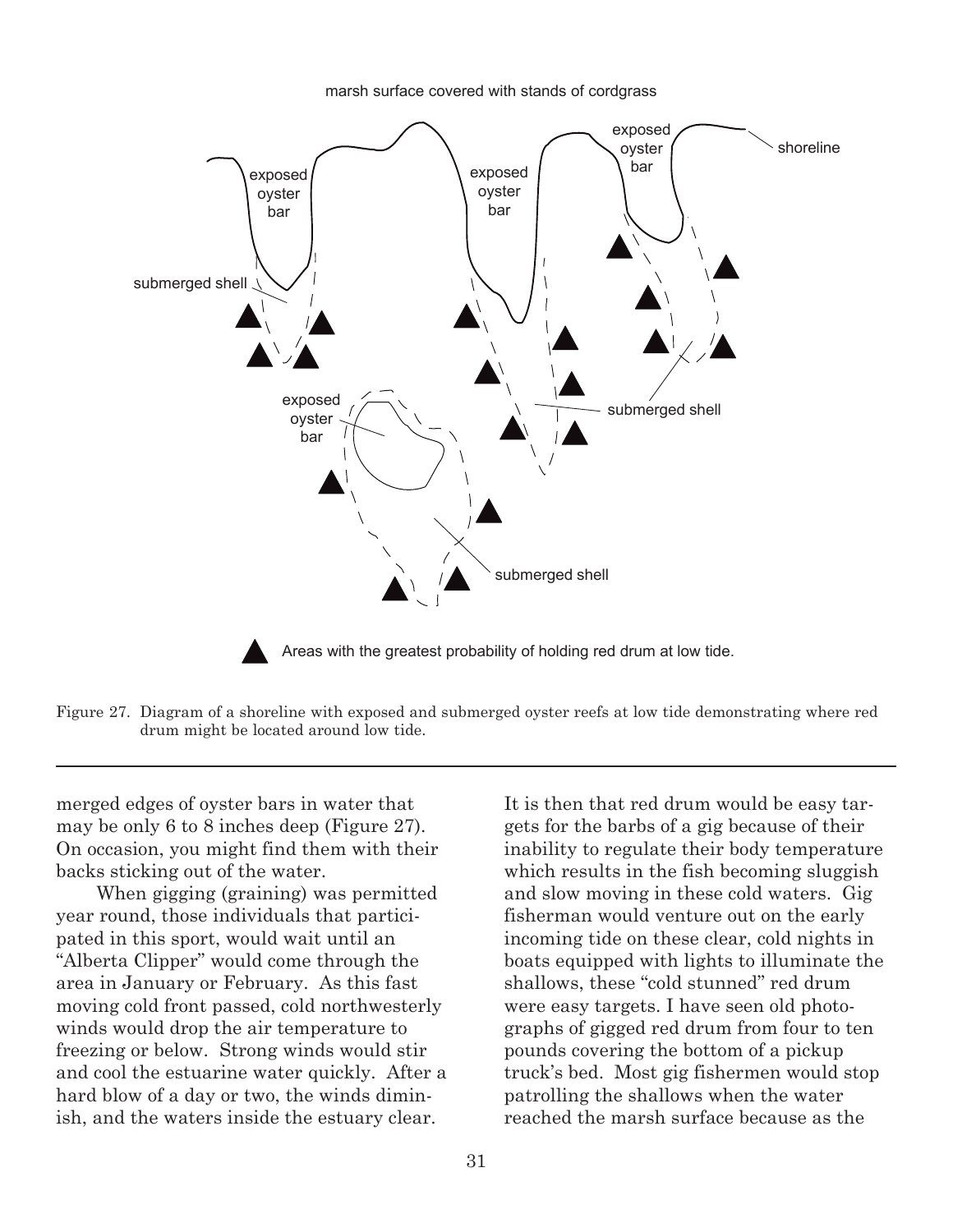flats of Spartina (marsh grass) became flooded, red drum moved into the grass. Although present law does not permit gigging during the colder months (December through February), it is still permitted during the warmer months. As with harvest by rod and reel, the minimum legal size is 14 inches total length and the bag limit is five red drum per person per day

How does all this pertain to catching red drum with a rod and reel? If red drum inside the estuary move on to the surface of the marsh to feed at high tide, the best time to go for them is the period around low tide when they are concentrated in the shallows and therefore available to boat fishermen. It's tough to fish in the dense strands of marsh grass. However, some people fish in the high marsh areas. These anglers sight cast to "tailing" red drum.

One point to keep in mind is that not all red drum move onto the flooded surface of the marsh at high tide. However, enough of them do in many areas that the chance of catching a fish inside the estuary are greater from mid-ebb tide to mid-flood tide which is when they are restricted by water depth from going into the grass.

Subadult red drum can be taken with either natural or artificial baits inside the estuary. Most anglers use either live or dead natural baits as opposed to artificial lures. The preferred natural baits are shrimp (alive or dead), mud minnows, mullet (alive or dead) and crabs (alive or dead). When subadult red drum are not on the marsh surface, they are generally found around structure which includes things in the water like old pilings and dock rubble, rocks, or oyster bars. If you refer back to the section that details the food of subadult red drum, small crabs other than fiddlers are frequently eaten. These are most abundant around structures and red drum move along these, feeding on the crabs.

For a rod and reel combination, I use either a seven foot long light action, one

piece fiberglass rod with ceramic guides and a spinning reel filled with eight pound test monofilament line or a six foot long medium action, one piece fiberglass rod with ceramic guides and a spinning reel with six pound test monofilament line. The seven foot combination is light enough so that 14 to 16 inch long red drum give a reasonable fight when hooked, yet strong enough to handle a fish in the eight to ten pound range. The lighter outfit is used when the fish are mostly small. On both rigs, a 15 foot shock leader of 12 (seven foot rod) or 10 (six foot rod) pound test monofilament is secured to the main line with a blood knot (Figure 28). This is a strong knot when properly tied and is small enough to pass through the rod guides easily.

Natural baits can be either fished off the bottom by using a float or on the bottom with a weight. Both are effective, however, I prefer to fish baits on the bottom because red drum are primarily bottom feeders. By using bottom rigs around structure, you will lose more terminal tackle than by float fishing, but the reward is more strikes. The two most widely used floats are the balsa wood casting float (the favorite of most anglers) and the popping cork. The latter gets its name from the concave depression on the top of the float that will cause a surface disturbance and a popping sound when the rod tip is raised smartly. Here it acts like a surface plug calling the fish's attention to the fact that there is a bait drifting by directly below the float. They come in weighted or unweighted models with the weighted type preferred because of the small amount of lead in the bottom will make it easier to cast and will also make the float ride better in the water. The basic plan for this terminal rig is shown in Figure 29. The depth that the bait is fished can be changed by removing the plastic rod, sliding the float up or down the line as desired, and resecuring the float on the line by wedging the line against the float with the plastic rod. A small piece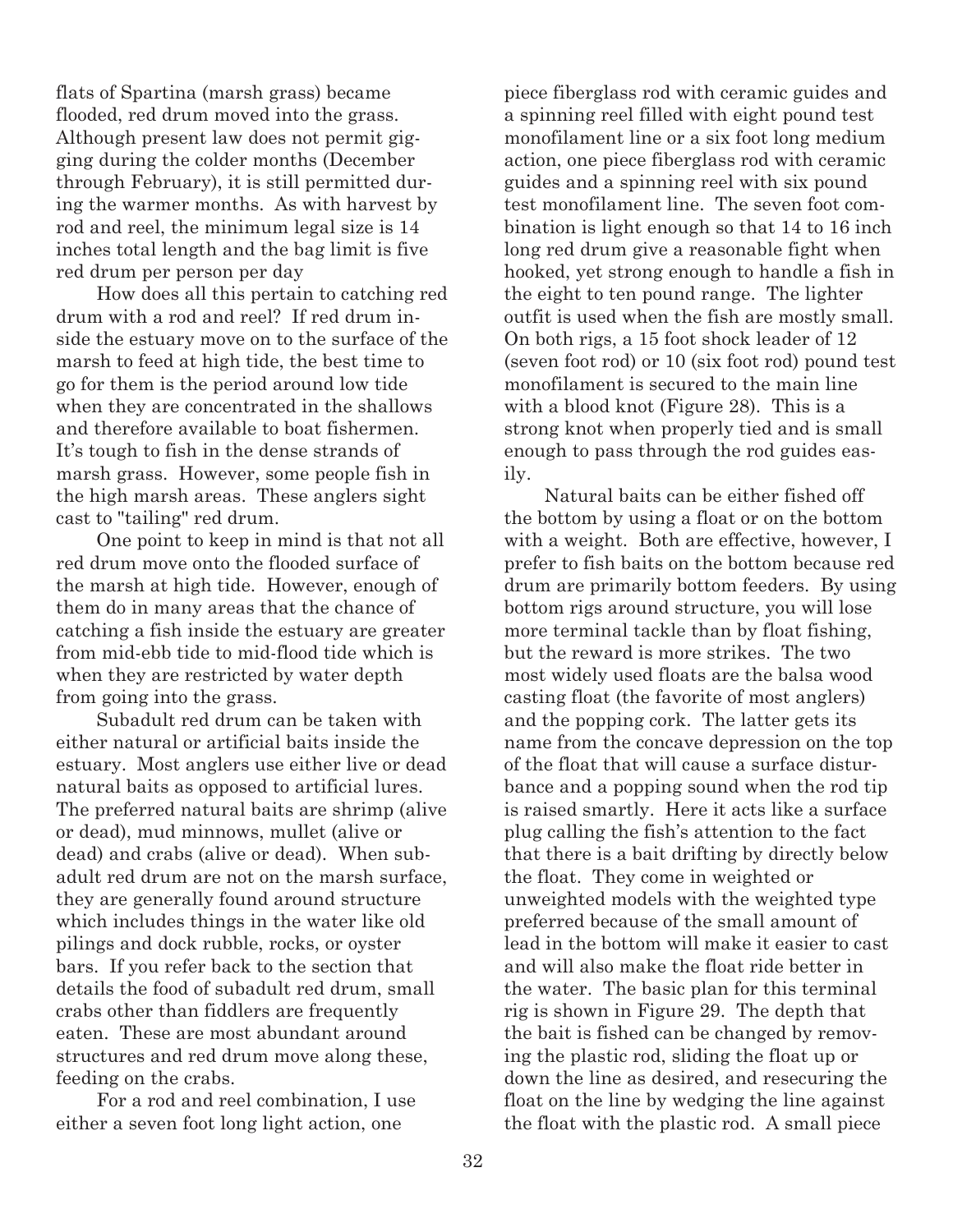of split shot above the hook will tend to keep the bait at the desired depth, and the hook can be secured to the leader with a clinch knot or a Palomar knot which is easy to tie and strong (Figure 30). At the business end of the rig, I prefer to use either a 1/0, 2/0 or 3/0 bronze, short shank O'Shaughnessy hook. Several things need to be considered when selecting a size and style of hook. First, a bronze hook will rust quickly, so if the fish is released with this type of hook still in it,



**Fig. 1** Cross two sections of monofilament and wrap one section three or four times around the other. Now place the wrapped end through the loop formed by the two mono sections.



**Fig. 2** Turn the other line around the standing part of the first line three or four times, and put its free end through the loop from the opposite side.



**Fig. 3** At this stage the turns should look the way. Now slowly pull on both ends of the line.



**Fig. 4** With its ends trimmed closely, the finished knot looks like this.

Figure 28. Blood knot to join 8 pound test monofilament main line with 12 pound test shock line.

the chances are much better that the hook will decompose. This hook is less expensive than those that are either cadmium or nickel plated or stainless steel, all of which are rust resistant to a greater or lesser extent. Second, when choosing a hook for live bait, I prefer to use the largest one that will allow the bait to act as naturally as possible considering the circumstances. Third, the larger the hook used, the fewer fish that will be gut hooked. This is important because



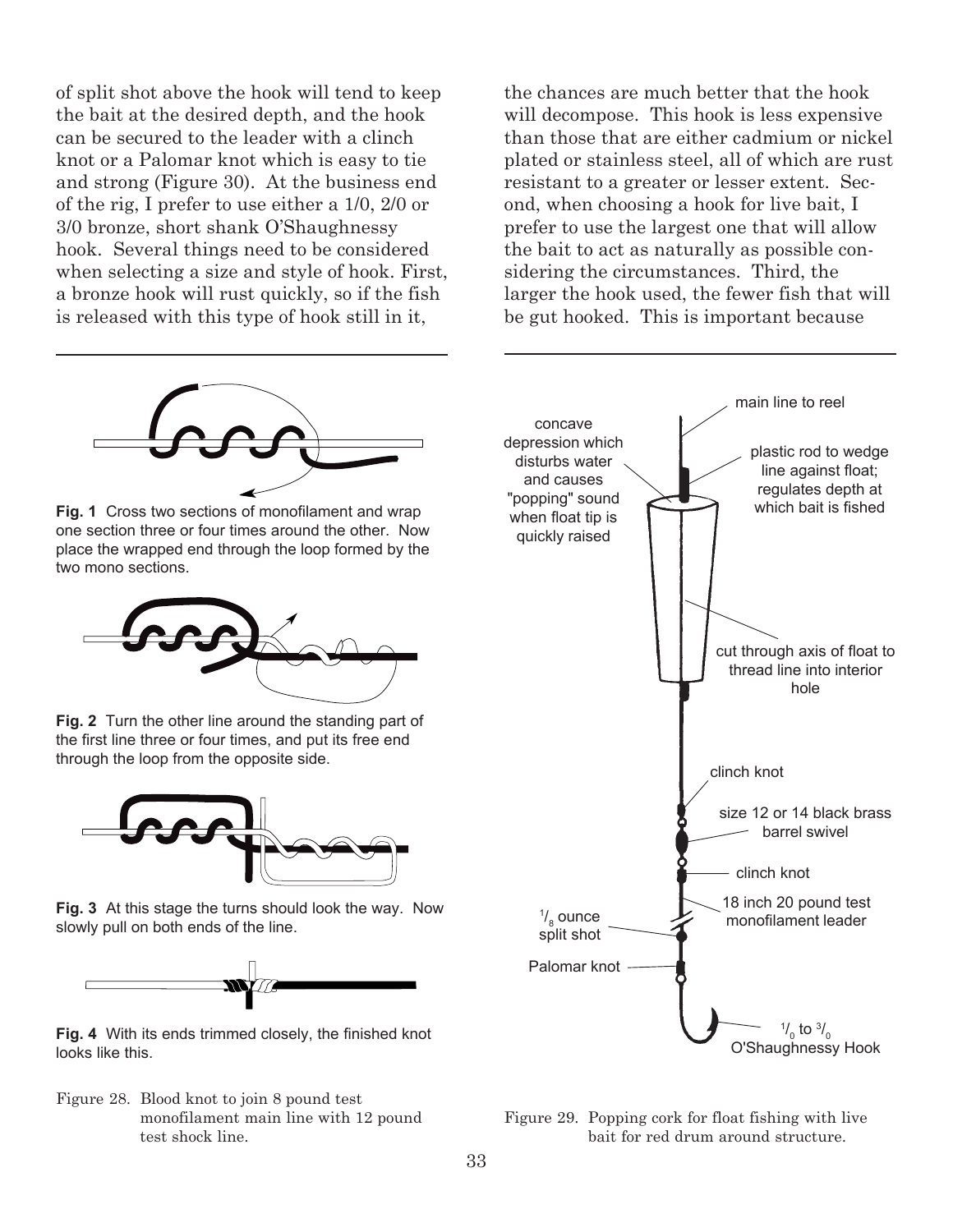

**Fig. 1** Double the end of the line and pass the loop through the hook eye.



**Fig. 2** Double the loop back, then make an Overhand Knot around the standing line, leaving a loop large enough for the hook (or lure) to pass back through.



**Fig. 3** Put the entire hook (lure) through the loop, as illustrated.



**Fig. 4** Pulling on the standing line will draw the knot tight. Trim it, and the knot will be compact and effective.

Figure 30. Palomar knot for securing hook, swivel or lure to the line.

when fishing the shallows in the early fall, the angler will catch some sub-legal red drum less than 14 inches total length. If you use a very small hook (#2 or #1), there is a greater probability of gut hooking and causing a severe injury to the fish. Fishes that are gut hooked have a lower probability of surviving. When the available baits are small, I switch to a lighter style hook such as a 1/0, 2/0, or

3/0 Aberdeen hook which will allow the bait to swim naturally rather than going to a

smaller size hook.

When fishing for red drum with live bait on a popping cork, first find a location with structure at mid-ebb tide to early flood tide. Adjust the depth of your bait so that it is off yet reasonably close to the bottom. Cast the rig into the desired location and let the bait drift. Every so often with the line tight between the rod and the float, lift the rod tip smartly. This will result in a surface disturbance with a popping sound.

The other popular type of float used in live bait fishing is the balsa wood casting float. The configuration differs from the popping cork (Figure 31). To regulate the depth that the bait is fished, a knot of cotton twine is slid up or down the main line. The egg sinker brings the bait down to the desired depth and the small plastic bead jams against the cotton knot. If when fishing this, the float lays on its side, either the bait is set too deep and the weight is on the bottom, or the egg sinker is not heavy enough to make the float ride correctly in the water. To correct this problem, first shorten the depth by sliding the knot towards the terminal end. If this does work the float still rides improperly, remove the egg sinker and substitute a heavier one.

Cotton stoppers for balsa wood casting floats only last one trip, and sometimes do not make it through an entire outing. Unfortunately balsa wood casting floats are not sold with an extra stopper, so in an emergency, I attach a rubber band to the line with a couple of overhand knots. This has its shortcomings because the rubber band does not pass through the guides of the rod cleanly and has a tendency to slide, so you end up constantly adjusting it. Replacement cotton stoppers can be purchased in tackle stores for about \$1.50 for a package of three. A procedure for making replacement cotton stoppers using a hollow plastic coffee stirrer, a spool of heavy cotton thread, and a pair of scissors (I also need my bifocals) is provided in Figure 32.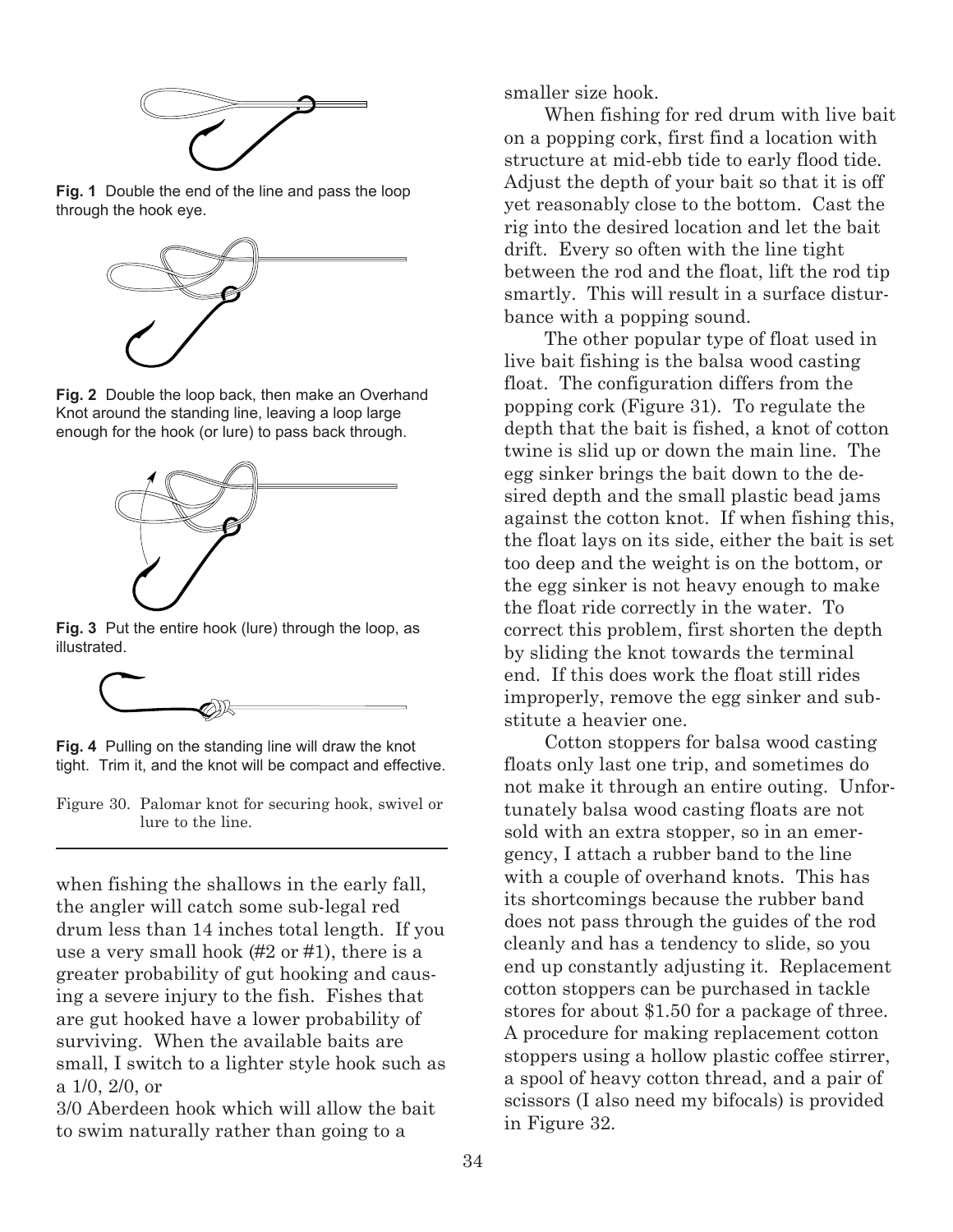To fish the balsa wood casting float rig, simply cast the bait out to the desired location, let it drift around the structure and wait for it to be pulled under. Wenner's law of float fishing states that "a fish will not strike a live bait and pull the float under unless the angler is opening a beer or soda, eating a sandwich, or lighting a cigar, pipe, or cigarette." Next time you're float fishing with live bait, keep a mental record of when you get strikes. I guarantee most of them occur when both hands are occupied with food, drink, or smoking materials.

The basic rig for bottom fishing with



Figure 31. Casting float for live bait fishing for red drum.



**hollow plastic stirrer**

**Fig. 1** Cut about an 8 inch long piece of cotton thread; double it to form a loop about 4 inches long; lay the loop parallel to the stirrer.



**Fig. 2** Place the tag end of a 12 inch piece of cotton thread at the same end as the loop; make 7 turns or whips around the stirrer, the loop and the portion of the line going to the tag end; make the whips beginning away from the loop and working towards the loop.



**Fig. 3** Place the end of the thread through the loop and pull the loop carefully from under the whips; after thread is pulled through, pull gently on each end of the thread to snug it down on the stirrer.



**Fig. 4** Slide the knot down the stirrer; trim long ends to appropriate length and cut the stirrer to desired length (an inch or two). Store in small compartment of tackle box.

Figure 32. Construction details for stopper knot used in float fishing with live bait with balsa casting floats.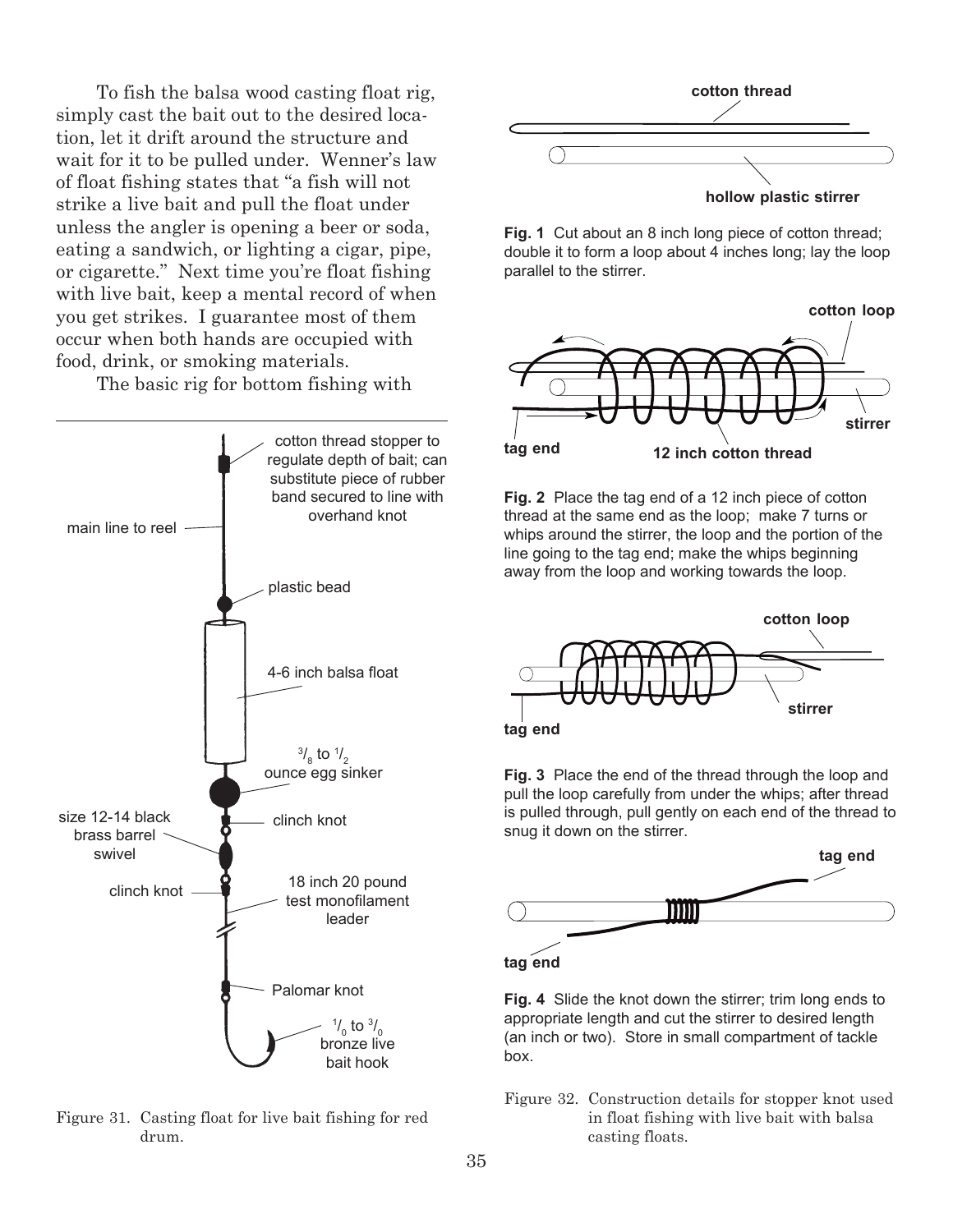either live or cut bait is quite simple (Figure 33). I use the lightest sinker that will keep the bait in place, and frequently in quiet areas with no current, the egg sinker is removed and a small split shot is fastened to the leader directly below the swivel. When fishing with either cut or live bait with this type of tackle around structure, fish the bait at the edge of the obstruction. Do not cast the bait directly into a clump of oysters, because you'll never get it back. Even when you just fish the edges you will lose a lot of tackle. I usually keep about a dozen rigs ready to fish, each individually packaged in small zip lock bags, in my tackle box.

In the coastal areas of our state, most fisherman use a cast net to catch shrimp, finger mullet, and small menhaden for bait. Mud minnows are most easily caught with a minnow trap. The best time to get finger mullet and shrimp is the period around low tide when they are concentrated in the shallow creeks. It's almost impossible to catch bait around high tide because bait animals are dispersed, usually on the marsh surface. A good general size for a cast net is one that has a radius of five feet. When thrown properly, the net will cover about 70 square feet of bottom. I prefer a monofilament, fast sinking net such as the Betts DeLux Model which is available in most full service tackle stores. Minnow traps are constructed out of 1/4 inch mesh, galvanized hardware cloth, and are available in most tackle stores for

less than \$10.00. Mud minnows inhabit the small, shallow creeks that cut through the marsh, and traps baited with a piece of crushed blue crab or some fresh fish will catch them.

Once you have the bait, the next question is how do you keep it alive? There are several options which vary in cost from almost nothing to about \$100.00 Mud minnows are very hardy and can be kept in a bucket partially filled with water as long as the water does not get too hot, the minnows are not overcrowded, and the water is changed often. Shrimp, finger mullet and menhaden could not make it for long under such conditions. Another alternative is a minnow bucket that has many small holes in it that permit water flow through the pail when it is placed over the side. It is shaped so that if you are trolling, the bucket pulls through the water nicely. Mud minnows, shrimp and finger mullet do reasonably well in it, however, the capacity of this style of bucket is small. The cost is less than \$15.00 and it is readily available in most stores that carry fishing tackle. Other alternatives are "bait savers" which come in 5 or 10 gallon models. These are plastic buckets with hinged lids and aerators that oxygenate the water. The aerator runs off a 12 volt battery and comes with battery clips. These sell for \$40 to \$60 and are quite good for mud minnows, shrimp and finger mullet. An advantage of these is that they come ready to use,



Figure 33. Bottom rig for live bait fishing for red drum.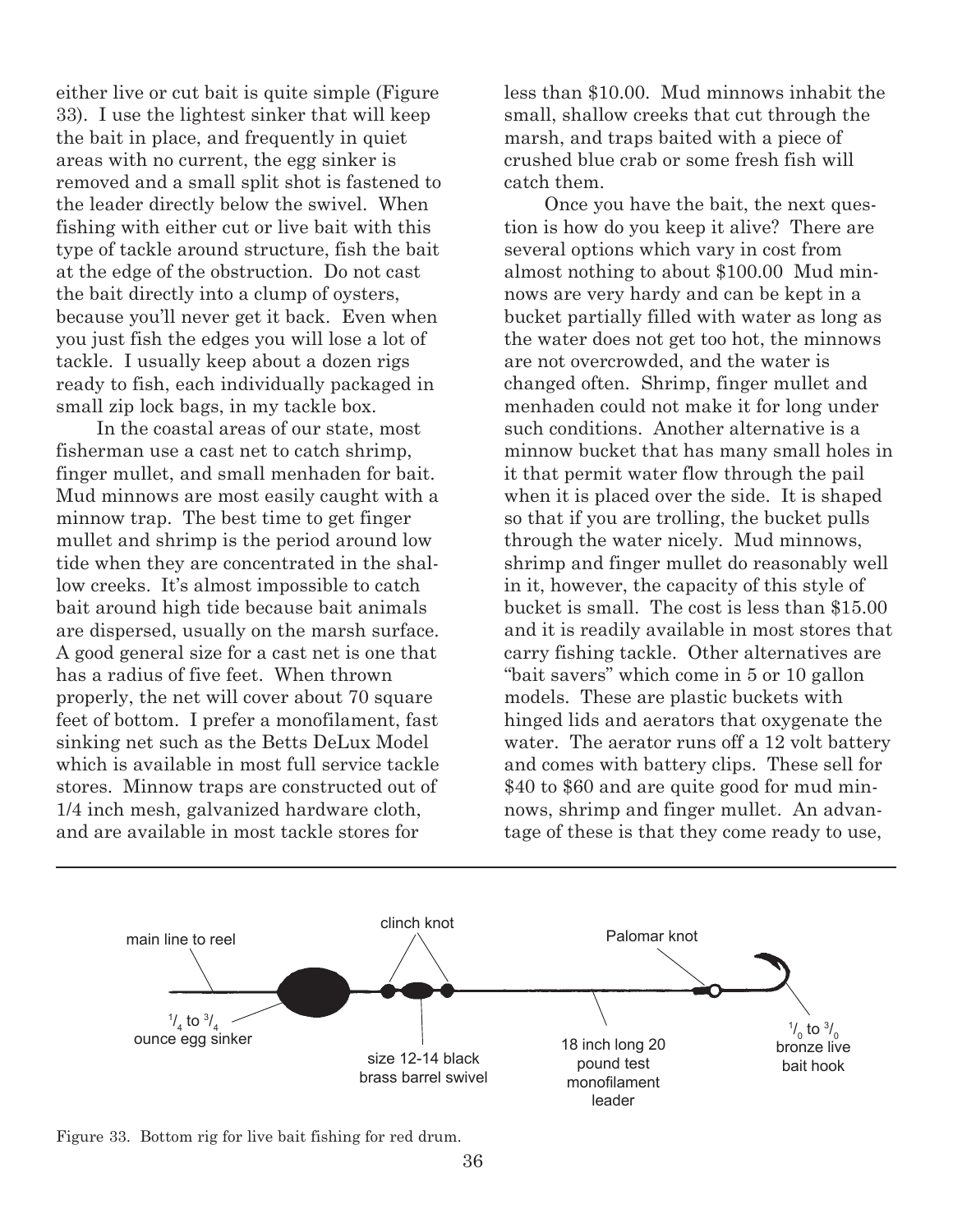however, during hot weather the water needs to be changed occasionally. For \$30 to \$40, kits with bilge pumps, wiring and aerator hoses can be obtained; these convert standard ice chests into bait wells.

The system in my boat is probably the most satisfactory for keeping large quantities of all types of bait alive for long periods (Figure 34). This system consists of a water pump mounted on a stainless steel bracket which is fixed to the outside of the boat on the transom, hose from the pump to a plastic barrel, an overflow from the barrel that goes outboard, wiring to a switch, and the battery. The beauty of the system is that it is continuous flow and new water is constantly added and in hot weather, temperature does not cause a problem. When the inflow pipe

has a 45 degree elbow fitting place on the inside, a current can be set up with the incoming water. Many baits prefer to be in a slight current. All bait fishes and shrimps that I have kept in this system which costs about \$40 (plus the plastic barrel) have done very well. I have held more than 100 menhaden in the tank all day and this species is notorious for being difficult to keep alive in bait systems.

There are opportunities for catching trophy bass from boats. The places are mainly around the mouths of inlets and on the ocean side of barrier islands either near offshore bars or the front beach. If you are seeking large fish in these areas, the old axiom that "large baits catch big fish" applies. I prefer to use larger (6 to 8 inch long)



Figure 34. Continuous flow bait well setup.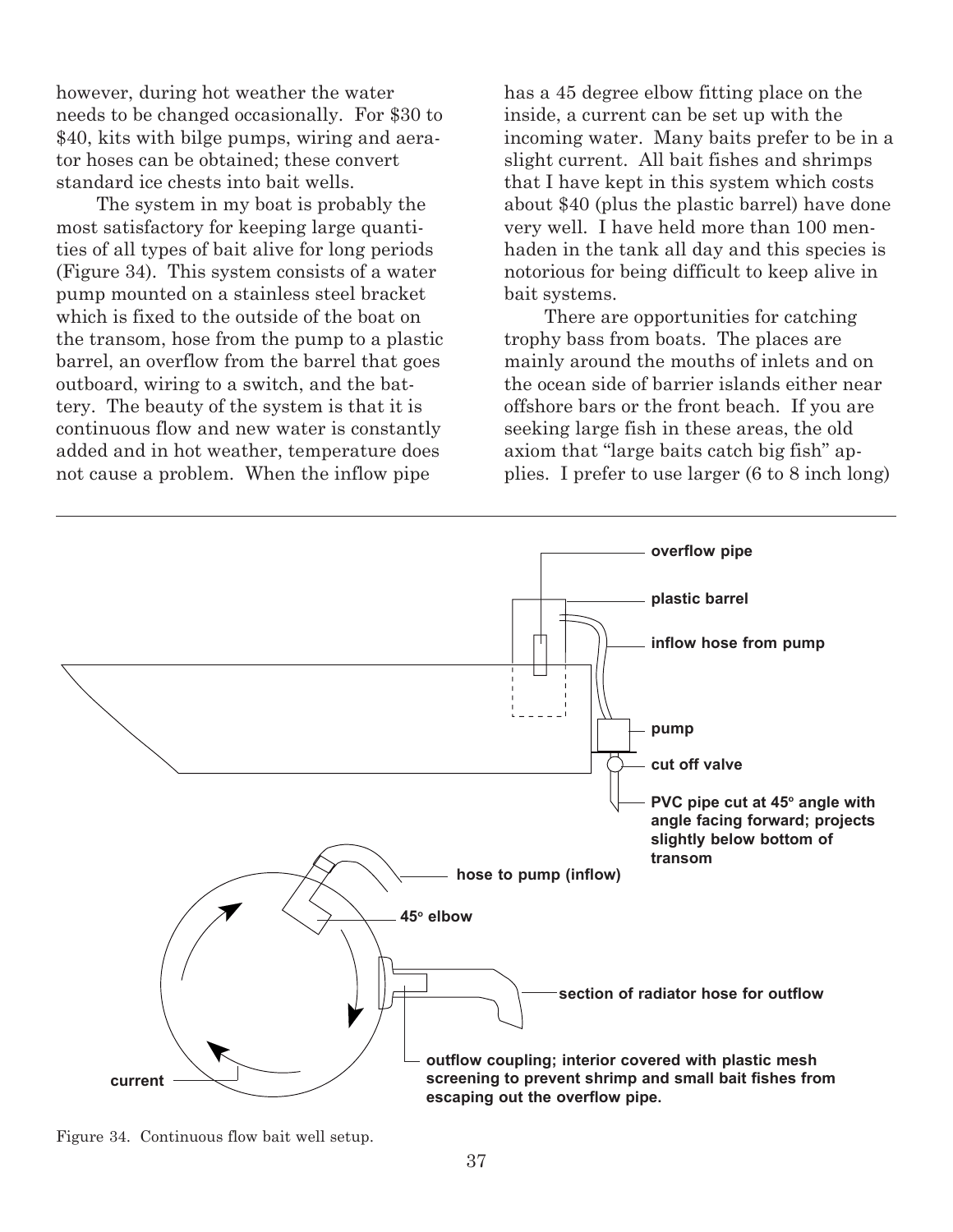menhaden fished on the bottom live bait rig (see Figure 33). When chasing big fish that may go 40 pounds, it is constructed of heavier materials such as a size #8 black brass barrel swivel, 50 pound test monofilament leader, and a 4/0 or 5/0 bronze short shank O'Shaughnessy hook. Around rocks like at the Charleston Harbor jetties, a 2 to 6 ounce egg sinker is used since currents are strong and the bait is large and active. With this terminal tackle, the bait will drift somewhat on the bottom, however, the round sinker does not hang up as frequently on irregular bottom as do other types of weights. On the sand bars and off the front beaches such as those around Bulls Bay, live bait can be fished on the fishfinder rig (see Figure 20) with a pyramid sinker of appropriate weight.

A question frequently posed by novice anglers concerns the best locations on the bait to secure it to a hook. Previously I mentioned that a main concern in the selection of the size and style of hook is to select one that allows the bait to swim as naturally as possible without fatally injuring it. Figure 35 shows the locations for hooking the four main live baits used along the South Carolina coast. Shrimp can be hooked just below the rostrum on the head or through the tail. When placing a shrimp on a hook by passing it through the body near the head region, be careful not to go down too far on the side and pass it through the shrimp's vital organs. To affix a mud minnow, pass the hook through both lips. One thing about mud minnows is that when they are fished on a shell covered bottom, the fish try to hide in the shells. This does two things. First, it takes the bait out of the view of the fish you're trying to catch, and second, it increases the chances of catching the bottom and losing your rig. Finger mullet can be attached through the top lip or by passing the hook through both eyes. Finally, my favorite bait, the menhaden can be attached by threading the hook through the bone near Figure 35. Locations for securing main live baits to



hook.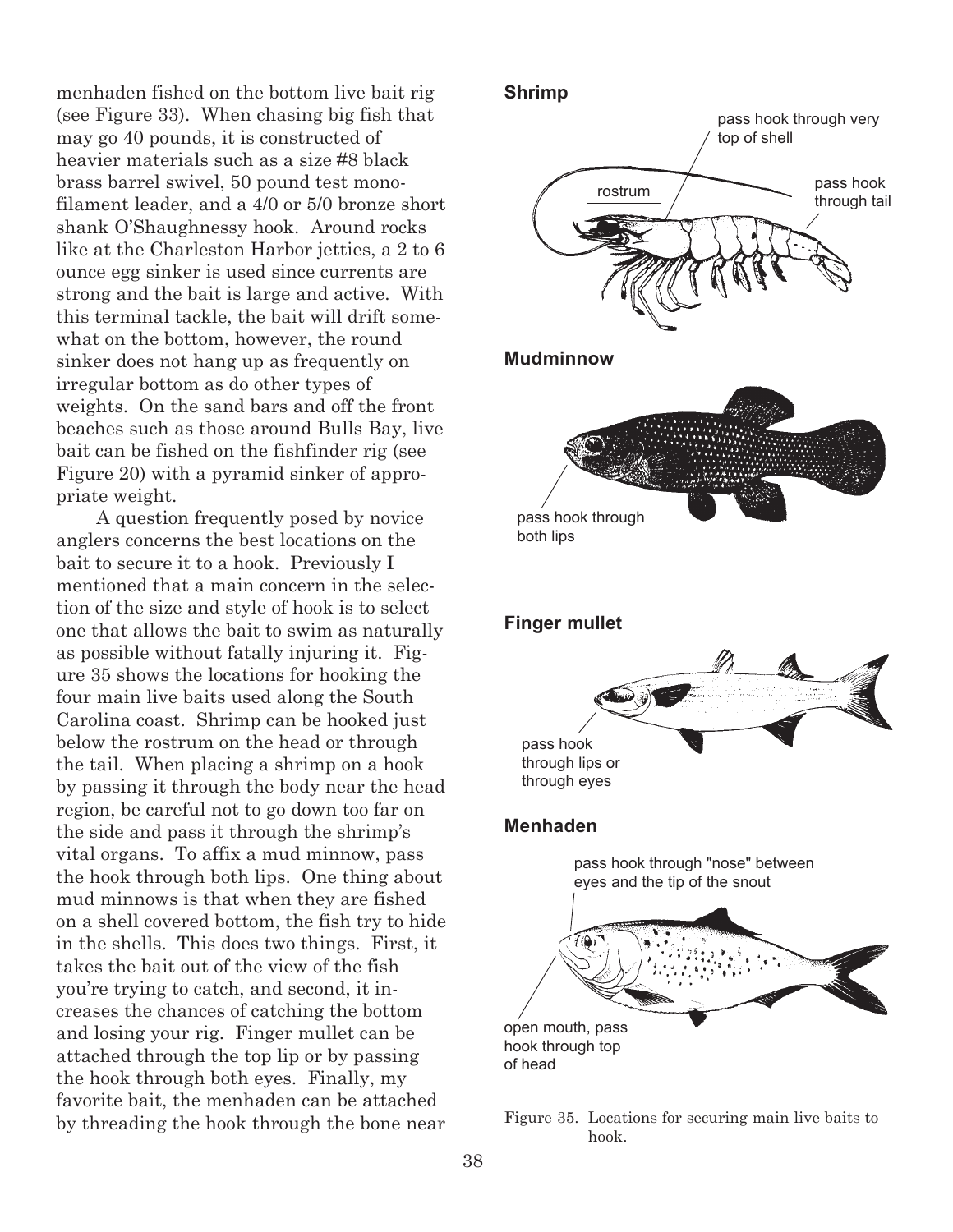the surface of the head in the area between the eyes and the tip of the snout, or by opening the mouth and passing the hook up through the top of the head in front of the eyes.

Although most red drum are taken on live or cut bait, artificial baits may induce strikes from this species. The most popular lure is the 1/4 ounce red grub head with a 4 inch long "Mister Twister" tail in either chartreuse green-metal flake or smoky-metal flake. Small bucktail jigs in yellow or white also take red drum. A trick I like to use is to dress the hooks of these jig type lure (grubs and bucktails) with a small piece of cut shrimp. This provides a natural scent that attracts feeding fish. Spoons such as the Krocodile (1/4 ounce, 2 1/8 inches long) or the Darderle (1/4 ounce, 1 3/4 inches long) in either brass or nickel colors are occasionally successful.

Plugs that I have taken some red drum with are the Rebel minnows such as the 4 1/ 2 inch long, 3/8 ounce or 5 1/2 inch long, 1/2 ounce floating minnow in silver/black and silver/blue colors, and the jointed minnows of the same lengths and colors. Generally, not many red drum are caught on plugs, but when you hang an eight pound fish on light tackle in 24 inches of water with a plug, it's an exciting experience.

When fishing a plug, spoon or grub I do not use any snaps or swivels. I tie the grub directly to the line with an improved clinch knot. Spoons and plugs are secured with a loop knot (Figure 36) which allows the bait a greater freedom of movement thereby giving it more action when pulled through the water. When you fish without a swivel, monofilament line will twist. The degree of twist depends upon the lure, with spoons twisting more than the other lures mentioned above. To remove twists, I cut the lure off and, while I am running the boat ahead, trail the monofilament line from the reel behind the boat. Simply free spool the amount you feel may be twisted, let it trail



**Fig. 1** Tie a simple Overhand Knot about 4 inches from the end of the line. Push the end of the line through the hook eye, then back through the center of the Overhand Knot.



**Fig. 2** Next, with the end of the line, make another Overhand Knot around the standing part of the line. Now slowly pull the two knots tight, at the same time sliding them together so they "jam" or lock against one another.

Figure 36. Loop knot for securing a plug or spoon to monofilament fishing line.

behind the moving boat for a few minutes, and reel it in. The twists will be gone.

## **RULES, REGULATIONS AND COMMENTS ON CONSERVATION**

In South Carolina, red drum is classified as a gamefish and can not be bought or sold unless produced by a mariculture operation or is imported from a state that permits commercial harvesting (e.g., North Carolina). The source of all red drum sold commercially must be documented. Red drum can only be harvested with hook and line or gig. The gig season is closed, however, during December, January and February. The gig season is closed during these three months because red drum are less active then. Historically, large members of red drum would be gigged after a winter storm passed through the Low Country. The low temperatures and the strong northwest wind would rapidly cool the inshore waters. After the front passed, the winds diminished, and